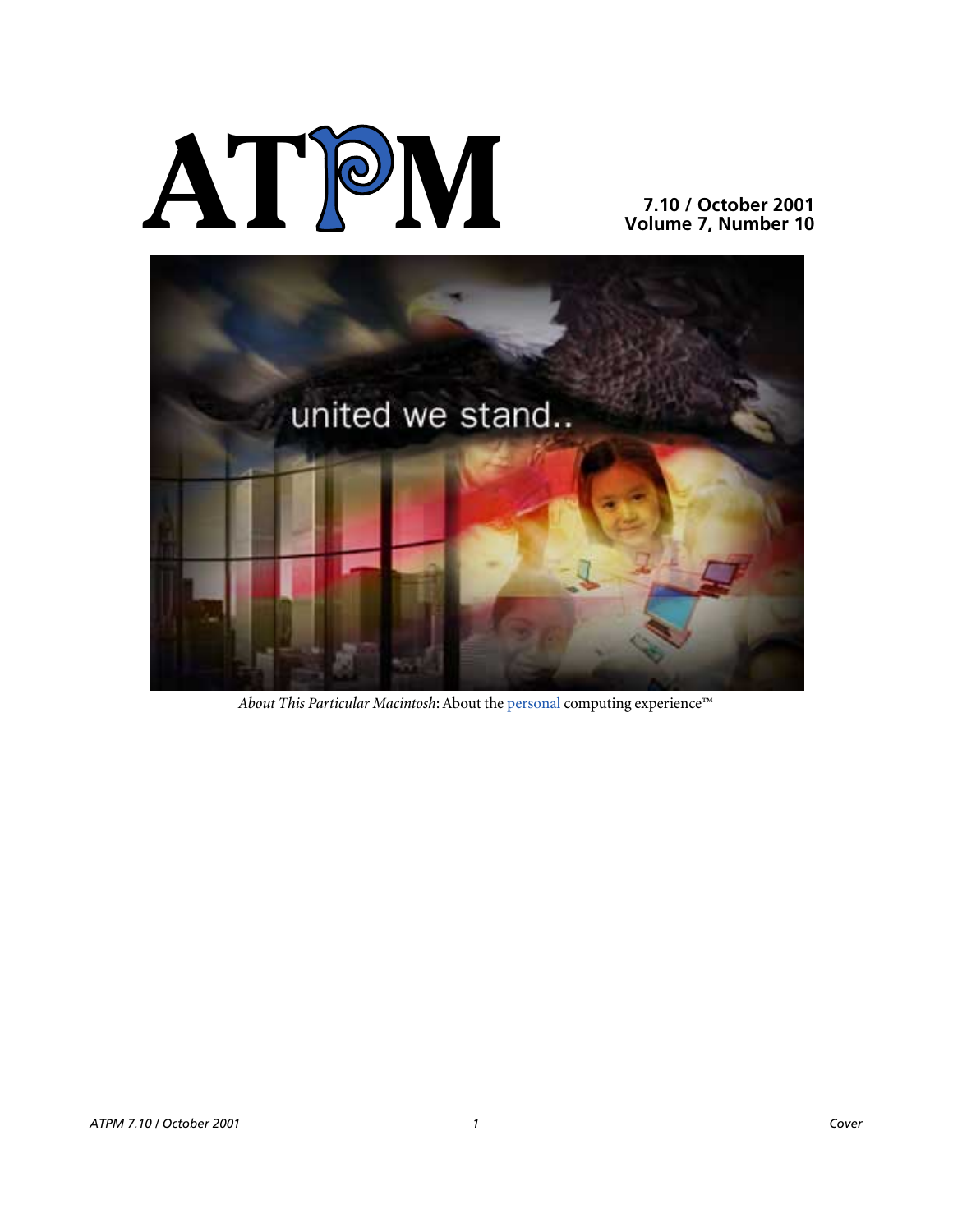#### **Cover Art**

Copyright © 2001 by [Jamal Ghandour](mailto:jghandour@atpm.com)<sup>1</sup> We need new cover art each month. [Write to us!](mailto:cover-art@atpm.com)<sup>2</sup>

#### **Editorial Staff**

Publisher/Editor-in-Chief [Michael Tsai](mailto:mtsai@atpm.com) Managing Editor *Vacant* Associate Editor/Reviews [Paul Fatula](mailto:pfatula@atpm.com)

Copy Editors [Raena Armitage](mailto:rarmitage@atpm.com) [Johann Campbell](mailto:jcampbell@atpm.com) [Ginny O'Roak](mailto:goroak@atpm.com) [Ellyn Ritterskamp](mailto:eritterskamp@atpm.com) [Brooke Smith](mailto:bsmith@atpm.com) *Vacant* Web Editor [Lee Bennett](mailto:lbennett@atpm.com) Publicity Manager *Vacant* Webmaster [Michael Tsai](mailto:mtsai@atpm.com) Assistant Webmaster *Vacant* Beta Testers [The Staff](mailto:editor@atpm.com)

#### **Contributing Editors**

At Large Robert Paul Leitao Desktop Pictures [Daniel Chvatik](mailto:dchvatik@atpm.com) General [Dierk Seeburg](mailto:dseeburg@atpm.com) Graphics *Vacant* How To *Vacant* Interviews *Vacant* Legacy Corner *Vacant* Music [David Ozab](mailto:dozab@atpm.com) Networking [Matthew Glidden](mailto:mglidden@atpm.com) Opinion [Tom Iovino](mailto:tiovino@atpm.com) [Mike Shields](mailto:mshields@atpm.com) *Vacant* Reviews [Eric Blair](mailto:eblair@atpm.com) [Jamie McCornack](mailto:jmccornack@atpm.com) [Gregory Tetrault](mailto:gtetrault@atpm.com) [Christopher Turner](mailto:cturner@atpm.com) *Vacant* Shareware [Brooke Smith](mailto:bsmith@atpm.com) Technical [Evan Trent](mailto:etrent@atpm.com)

#### **Artwork & Design**

Graphics Director [Grant Osborne](mailto:gosborne@atpm.com) Graphic Design Consultant [Jamal Ghandour](mailto:jghandour@atpm.com) Layout and Design [Michael Tsai](mailto:mtsai@atpm.com) Cartoonist [Mike Flanagan](mailto:sensible@sensible.screaming.net) Blue Apple Icon Designs Mark Robinson Other Art RD Novo

#### **Emeritus**

RD Novo Robert Madill Belinda Wagner

#### **Contributors**

Eric Blair Paul Fatula Mike Flanagan Matthew Glidden Tom Iovino Robert Paul Leitao Dierk Seeburg Brooke Smith Gregory Tetrault Evan Trent Michael Tsai *Macintosh users like you*

#### **Subscriptions**

Sign up for free subscriptions using the [Web form](http://www.atpm.com/subscribe/)<sup>3</sup> or [by e-mail](mailto:subscriptions@atpm.com)<sup>4</sup>.

#### **Where to Find ATPM**

Online and downloadable issues are available at [http://www.atpm.com.](http://www.atpm.com)

ATPM is a product of ATPM, Inc. © 1995–2001, All Rights Reserved ISSN: 1093-2909

#### **Production Tools**

Acrobat AppleScript BBEdit **CVS** Disk Copy FileMaker Pro FrameMaker+SGML iCab ImageReady Interarchy ListStar MacPerl MacSQL Monitor Mailman Mailsmith Mesh NiftyTelnet StuffIt

3. http://www.atpm.com/subscribe/

1. mailto:jghandour@atpm.com

2. cover-art@atpm.com

<sup>4.</sup> subscriptions@atpm.com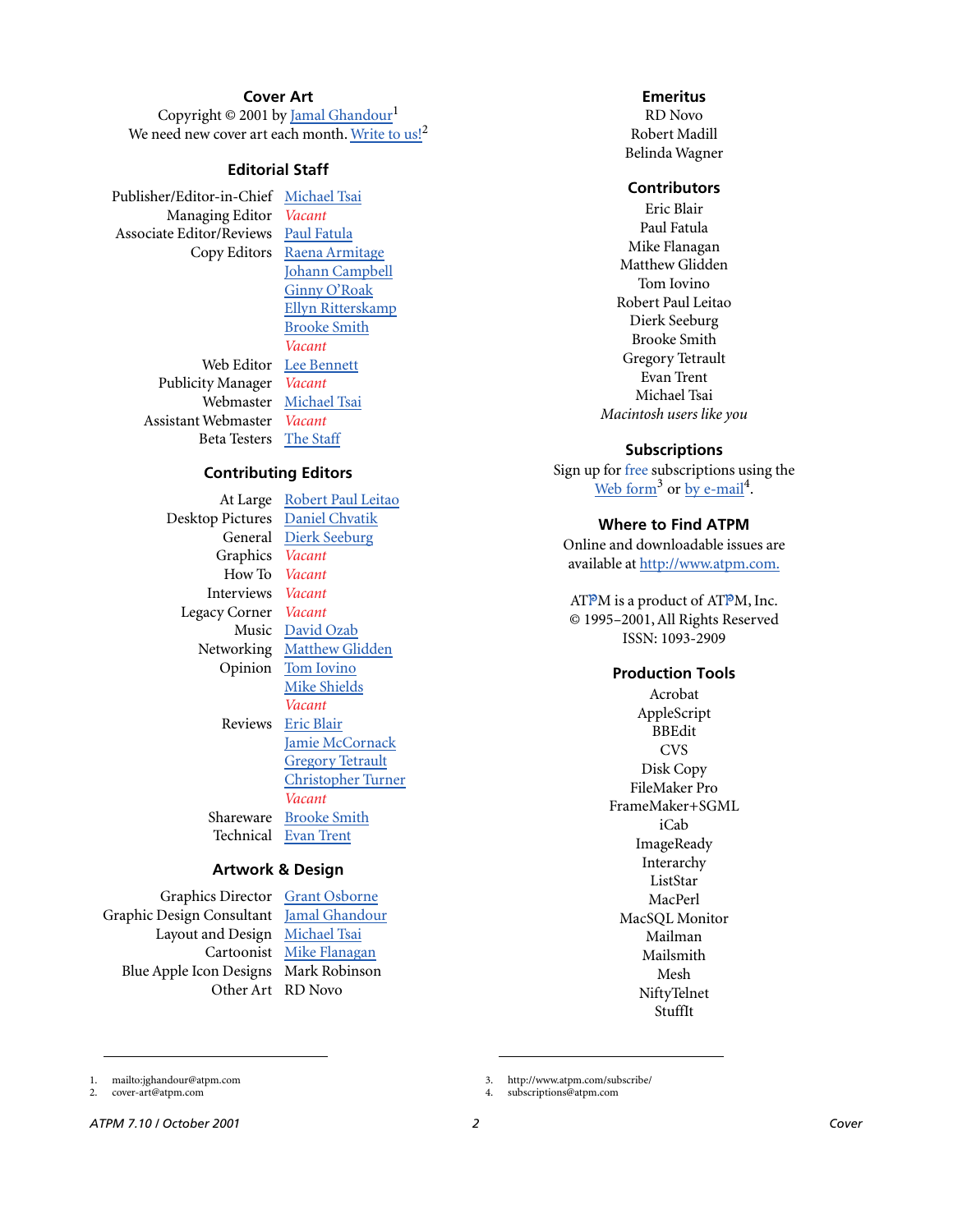#### **The Fonts**

Cheltenham Frutiger Isla Bella Marydale Minion

#### **Reprints**

Articles and original art cannot be reproduced without the express permission of ATPM, unless otherwise noted. You may, however, print copies of ATPM provided that it is not modified in any way. Authors may be contacted through ATPM's editorial staff, or at their e-mail addresses, when provided.

#### **Legal Stuff**

*About This Particular Macintosh* may be uploaded to any online area or included on a CD-ROM compilation, so long as the file remains intact and unaltered, but all other rights are reserved. All information contained in this issue is correct to the best of our knowledge. The opinions expressed in ATPM are not necessarily those of this particular Macintosh. Product and company names and logos may be registered trademarks of their respective companies. Thank you for reading this far, and we hope that the rest of the magazine is more interesting than this.

Thanks for reading ATPM.

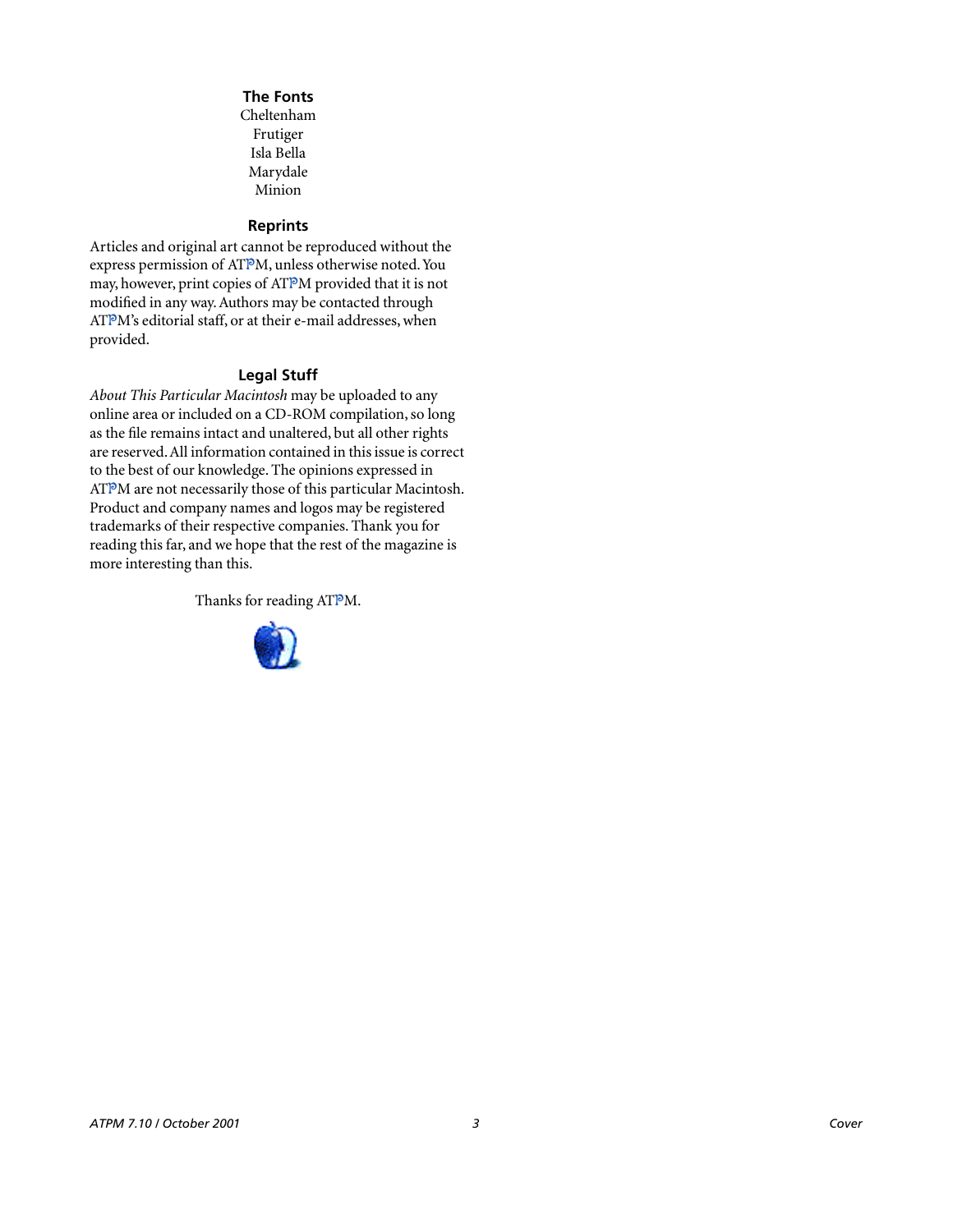# **Sponsors**

*About This Particular Macintosh* is free, and we intend to keep it that way. Our editors and staff are volunteers with "real" jobs who believe in the Macintosh way of computing. We don't make a profit, nor do we plan to. As such, we rely on advertisers to help us pay for our Web site and other expenses.

**• • •** After many years of fruitful collaboration, ATPM is parting ways with **[Small Dog Electronics](http://www.smalldog.com)<sup>1</sup>**, our exclusive sponsor. We wish them good luck for the future and thank them for their support. Many of our readers and staff members have become devoted Small Dog customers, and we will miss their friendly style. We are now accepting inquiries from interested sponsors and advertisers. We have a variety of programs available to tailor to your needs. Please contact us at [advertise@atpm.com](mailto:advertise@atpm.com) for more information.

**• • •** You can help support ATPM by buying from online retailers using the following links: Amazon.com<sup>2</sup>, MacConnection<sup>3</sup>, [MacMall](http://www.commission-junction.com/track/track.dll?AID=53427&PID=297078&URL=http%3A%2F%2Fwww%2Emacmall%2Ecom%2Fmacaffiliate)<sup>4</sup>, MacZone<sup>5</sup>, and [Outpost.com](http://www.linksynergy.com/fs-bin/stat?id=N00D3BtDeo0&offerid=2161&type=3)<sup>6</sup>.



4. http://www.commissionjunction.com/track/track.dll?AID=53427&PID=297078&URL=http%3A%2F%2 Fwww%2Emacmall%2Ecom%2Fmacaffiliate

6. http://www.linksynergy.com/fsbin/stat?id=N00D3BtDeo0&offerid=2161&type=3

<sup>1.</sup> http://www.smalldog.com

<sup>2.</sup> http://www.amazon.com/exec/obidos/redirect-home/aboutthisparticu

<sup>3.</sup> http://service.bfast.com/bfast/click/mid9452939?siteid=13311227&bfpage=machom epage

<sup>5.</sup> http://service.bfast.com/bfast/click?bfmid=1942029&siteid=26240435&bfpage=mac \_zone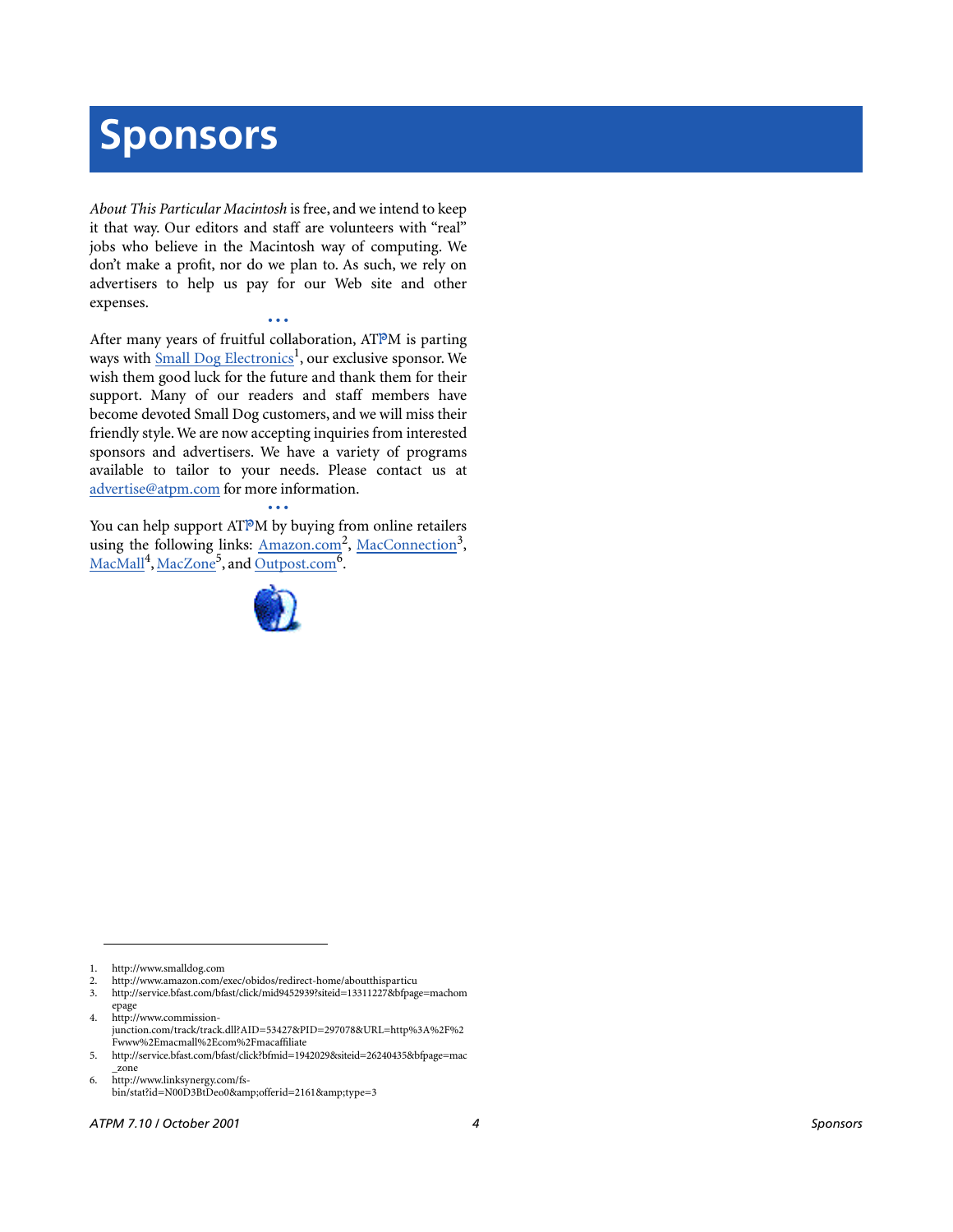# **Welcome**

Our condolences go out to all people affected by the tragedy that occurred in New York, Washington, and Pennsylvania. We are with you in spirit.

#### **To the Mall!**

Now that Apple's retail stores are opening across the country, Tom Iovino braves the crowds at the Tampa Bay Area's newest mall to see what the hubbub is all about. Will the experience leave him clamoring for more, or will Apple's newest sales tactic fall flat?

#### **Mac OS X 10.1—First Impressions**

Michael Tsai takes a critical look at Mac OS X 10.1. He finds it a bit improvement over 10.0.4, in most respects. However, he disagrees with Apple's stance on file name extensions and find some other usability problems lurking beneath the surface of Apple's slick new OS.

#### **Housekeeping**

Dierk Seeburg reminds us that good housekeeping is good business, taking us through a tour of basic hardware cleaning and wire maintenance, anti-virus measures, backing up, operating system upkeep, installations management, system and file integrity maintenance, and file organization—facilitated by some essential utilities.

#### **Segments: DSS and SMTP Authentication**

Evan Trent starts off with a rant about Windows-only satellite Internet access. He then segues into a discussion of why ISPs' restrictions on outgoing mail don't serve their intended purpose and only annoy legitimate users. And is spam really so bad?

#### **Segments: Software License Agreements in Everyday Language**

Robert Paul Leitao pokes fun at software license agreements: "You have just shelled out really big bucks for something you really don't own. We own it.…if our product causes your computer not to work, it's not our problem because you own the computer and our lawyers can prove that you should have taken better care of it."

#### **Networking: Switches and Hubs**

Matthew Glidden covers the difference between switches and hubs and how they fit into your network. There are also a few bits about connecting LocalTalk and Ethernet, since adding a hub or switch to your network often brings this issue to the forefront.

#### **Networking: Ethernet Faux Pas: Home Phone Networking**

When it's too difficult or expensive to set up a home Ethernet network, a good alternative is to use the existing phone lines in the walls of your home. Matthew Glidden explains what you need to do to get this working, from commercial solutions to do-it-yourself ones.

#### **Desktop Pictures: The House on the Rock**

This month's desktop pictures were taken at a museum in Spring Green, Wisconsin called The House on the Rock.

#### **Shareware Roundup: Screensavers**

This month's shareware review looks at a few screensavers to help you out. Check out Whalesaver, courtesy of Greenpeace, or choose from a variety of screensavers in Setting Sun. Don't worry, there's a screensaver out there for everyone.

#### **Review: AppleScript in a Nutshell (book)**

Gregory Tetrault finds that *AppleScript in a Nutshell* is a good and well-organized reference for intermediate to advanced scripters on how to use AppleScript with Mac OS software. However, it contains no information on scripting common business or graphics applications.

#### **Review: Pong: The Next Level**

Paul Fatula reviews this modern version of Pong that features many different variations. He likes the updated graphics but finds that the slow gameplay prevents it from being addictive.

#### **Review: StuffIt Deluxe 6.5**

Michael Tsai reviews the latest version of StuffIt, which brings Magic Menu to Mac OS X and adds the StuffIt Express dropbox making utility. The improvements from 6.0 are nice, but was update rushed out before its time?

#### **Review: Super Get Info 1.0.2**

Eric Blair takes a look at Bare Bones Software's newest offering, Super Get Info. Although not a replacement for OS X's Info window, this utility gives users more information about and control over their files.

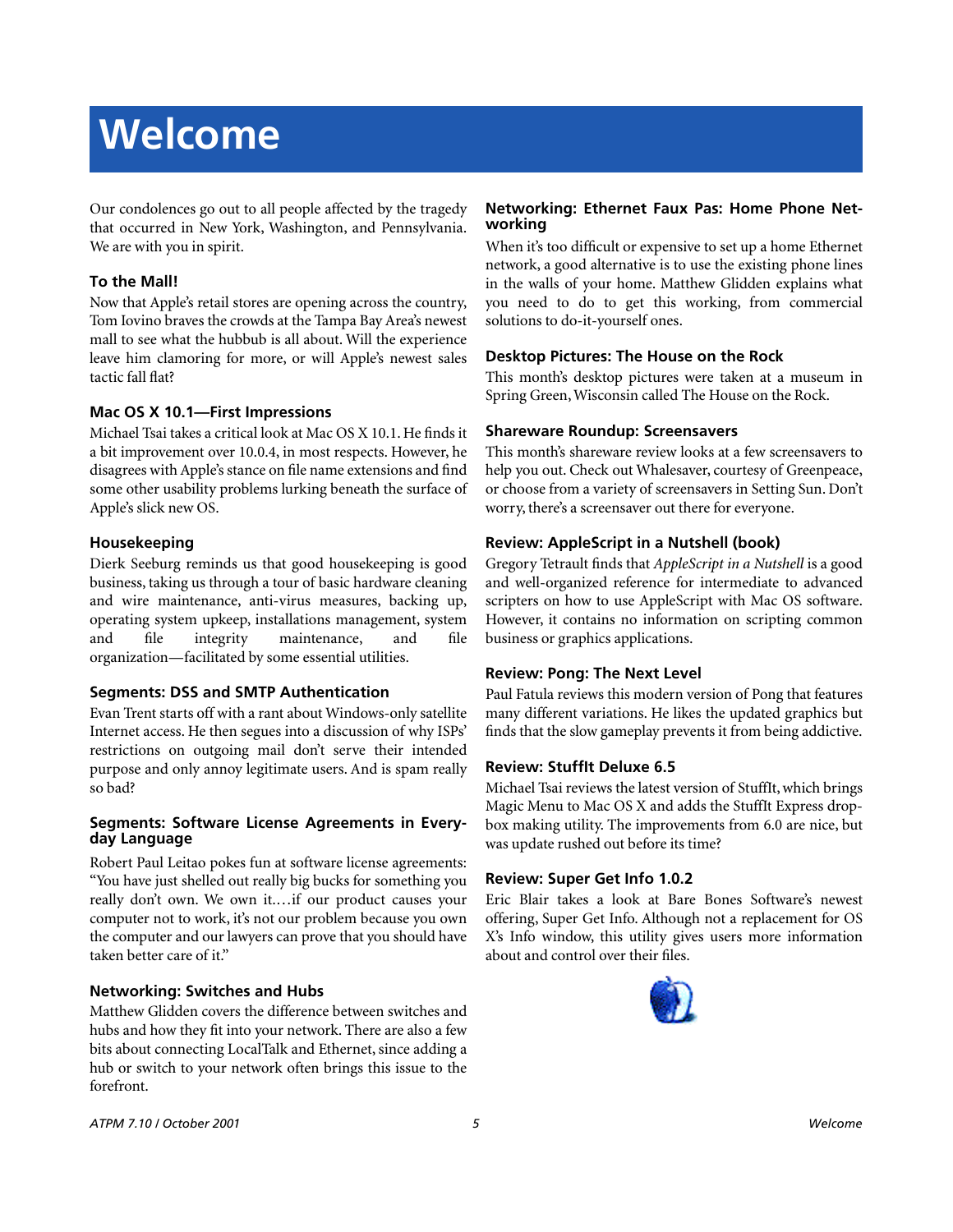## **E-Mail**

#### **[Takin' Care of Business \(and Workin' Overtime\)](http://www.atpm.com/7.09/segments.shtml)1**

I just read your last article in ATPM, and I wanted to give some news from a Belgian reader. I am located between the German and Dutch frontiers, and be sure that there are a lot of Mac freaks here! I personaly own serveral Macintoshes, and try to create [a group of Mac users](http://www.nous.be/mac)<sup>2</sup>.

It's funny that I will soon come to Chicago, for a training course for the company that just hired me. I wish you good luck in your new business.

**• • •**

*—Pierre-Yves*

You've said what I've been preaching—without much success. Sometimes I wonder at how obtuse my fellow workers can be—the last time the office moved, the majority were switched over to PCs. About a dozen of us remained on Macs. When we got to the new office, the PCs (and our Macs) were sitting, dead, on our desks. It took me 30 minutes—some galah had stowed the cables in the wrong box!—to have all the Macs and our printers up and running (and I'm the statistician in the crew!). Some of the PCs are still not working, a fortnight later—and I'm sick and tired of having to share my Mac with idiots who don't know how to use a one-button mouse, because that's the only way they have of getting their work done. Will management take note? Not on yer Nellie!

*—George Carrington*

I was reading with no small amount of amusement your article detailing what could be called the 'efficient simplicity' of Macs.

**• • •**

I recently flogged everything vaguely IBM compatible I ever had, and grabbed myself a Cube. Bye Bye Win2K/98 dual boot, hello Mac OS 9.1 (X on order through up-to-date, still waiting). Here I was, comparing 9.1 to 98, when in fact it crashes about as much as Win2K. Admittedly, the first thing I did was lash half-a-gig of RAM in it—it ran like a *dog* with 64 MB and VM—but I never turn the damn thing off—just put it to sleep (and watch my room glow as I drop off).

Having been at the point where 98 forgets what a CD drive is (it's a real/protected mode drivers thing) and been ferreting around looking for drivers to make my modem work properly, I understand what you're saying. I took my Cube out of the box. I plugged it in. I attached a network cable, gave it my proxy settings and an IP address and blammo—there I was. Admittedly, our home Win2K server needed a bit of coaxing to give up it's filesharing joys to me, but that's Microsoft's fault, not Apple's.

In short, I now do on my Cube exactly what I did on my PC—and I've only had the thing about two months. I would *never* go back to the layered garbage of 98, nor would I want to run Win2K as my primary OS. Macs are easier to keep running, period.

*—Simon King*

P.S. After I sold my PC and bought my Cube, my housemate became besotted with it. After a few days of him wandering into my room and saying "I want one of those" I told him to go and buy his own. He did.

#### **Playing Recordable CDs in the Car**

I'm having trouble using music CDs that I've burned. They work fine in my computer and in my home system. When I try to listen to them on my car CD player, sometimes they play, sometimes not. Store bought CDs work just fine. Any ideas?

*—Tim*

Try burning the CDs at a slower rate. Most car CD players have wimpy lasers and transports and they tend to not be able to handle anything faster than a 2X burn. *—Evan Trent*

#### **Running an iBook Closed**

I recently took my new iBook on the road. I was happy to be able to use iTunes with the car stereo, but encountered a small obstacle. Is there any way to keep the iBook on when closed? With it open it just presents too much of a target in a disorganized car.

*—James*

The only solution I can think of is to tape the clasp so that it does not make contact and induce sleep mode on your iBook. I have never tried it but it may work. However I would caution you that the new laptops from Apple generate an awful lot of heat, and with the lid down there is less dissipation because much of the heat escapes up through the keyboard (which sits on top of the processor). Apple has made it clear that they don't want users closing the lids on their laptops while they are operational. The only exception is when the machines are in disk mode (either SCSI or FireWire), but in that mode there is less heat generated. *—Evan Trent*

#### **[Sony DPP-SV55 Printer3](http://www.atpm.com/7.04/dpp-sv55.shtml)**

I love the printer but the default settings cause the printouts to be too red. I can go to a screen and adjust, but on an

<sup>1.</sup> http://www.atpm.com/7.09/segments.shtml<br>2. http://www.nous.be/mac

<sup>2.</sup> http://www.nous.be/mac 3. http://www.atpm.com/7.04/dpp-sv55.shtml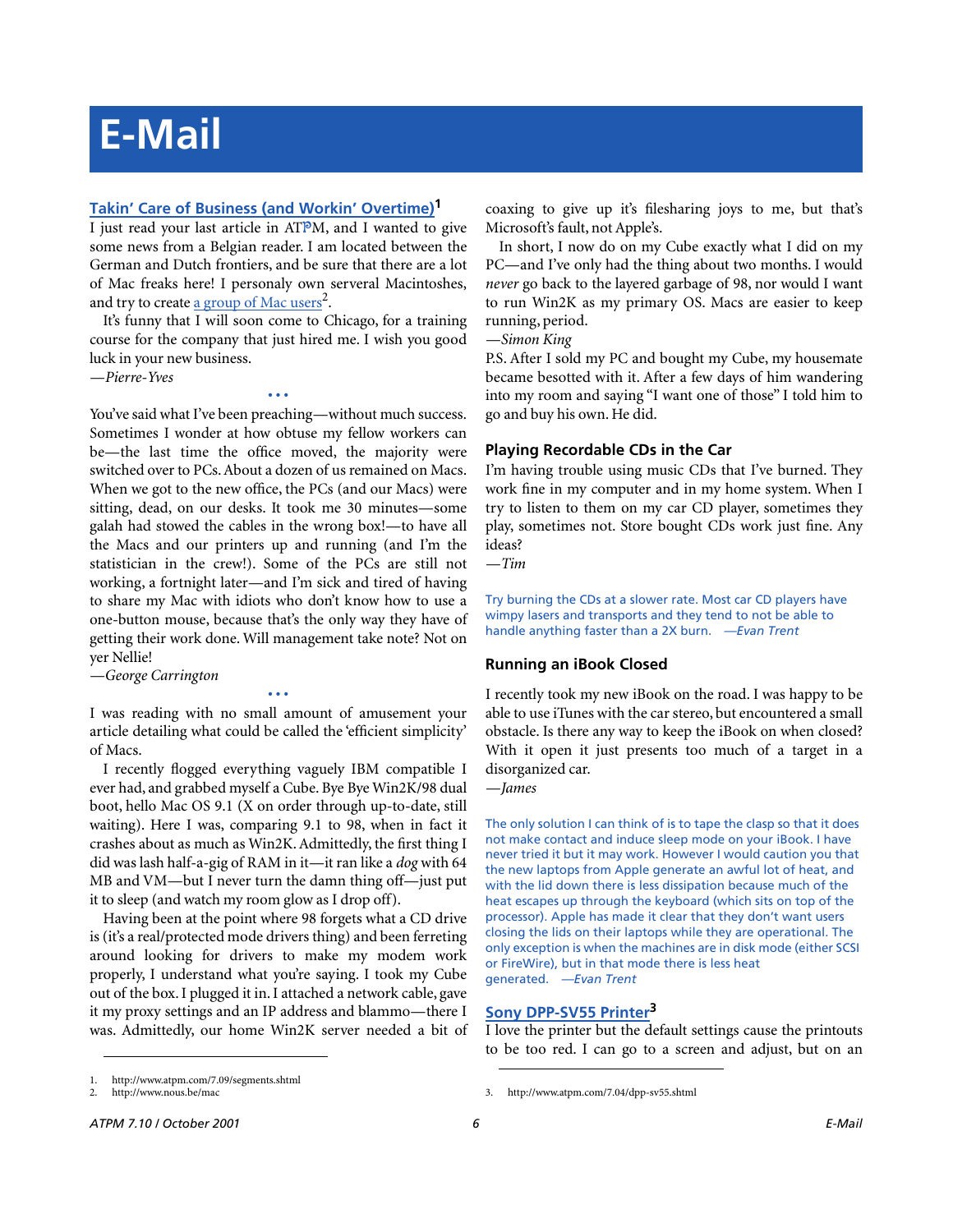individual picture basis. Does anyone know how to set the defaults for the printer? Does anyone have this same color balance problem? Is it just me and I should have the thing repaired?

For the record I am using it hooked up to the TV and the memory stick for input, which was captured on my Sony DCRTRV20 camera.

*—Kathryn Wagner*

#### **[Backyard Football](http://www.atpm.com/5.12/byf.shtml)1**

Hello, I have started a Backyard Football league. The league currently has 12 members and is growing. If anybody has played Backyard Football on the Internet, you know that it is very challenging. That is why I created a BYF league so that the best players can compete against each other. My coach name on JRSN is Kingkai. If you want to know more information about my league, just e-mail me at [Conker251@aol.com.](mailto:Conker251@aol.com)

Check out my league Web site<sup>2</sup>. Or, you can simply go to my <u>club Web site</u><sup>3</sup>.

Thank you for reading, and I hope you will be able to play in my BYF league.

*—Brian Jones*

#### **Hard Drive Jumper Settings**

My B&W G3 350 tower is aging, and I'm fast running out of HD space (currently have two 11 GB drives). I thought I'd

give myself some breathing room, and purchased a Maxtor 40 GB ATA hard drive.

I set its jumpers up to be master drive and set the old master drive (an IBM) up as a slave drive. I formatted it Mac OS HFS+ (extended) and checked everything with Disk First Aid, TechTool Pro, and DiskWarrior. Then I installed OS 9.0 from CD. So far, so good.

Now the bad news: upon restart, total chaos. I get the little folder with the blinking question mark. After a bit, it gives the happy Mac and starts up *except*…I *always* get the "system error occurred"—usually bus error or illegal instruction.

What the heck did I do wrong? Can anyone help? I thought this was going to be a 30-minute thing—so I allowed an hour. :) It's toast.

*—Steve Bohne*

*From: Edward Goss <egoss@atpm.com> Subject: Re: FW: jumper settings on hard drive*

Unfortunately, there are "1" and "2" versions of the B&W G3s. Rev 1's don't take slave jumper settings. All the info is on the most excellent XLR8YourMac.com (link  $1^4$ , link  $2^5$ ).

A snippet: "Adding a 2nd IDE Drive to B&W G3 rev 2 Systems I've posted a Photo Illustrated Guide to adding an IDE slave drive to the rev 2 B&W G3 systems which have the stacked bracket and dual drive cable. This original article (below) was for the first B&W G3s without the stacked bracket. The new guide also applies to G4 systems which have the same dual drive/stacked bracket. [11/5/2000]"

Caution is needed here as there have been some data corruption issues. *—Edward Goss*

5. http://www.xlr8yourmac.com/IDE/add\_2nd\_drive/index.html

*Copyright © 2001 the ATPM Staff,* [editor@atpm.com](mailto:editor@atpm.com)*. We'd love to hear your thoughts about our publication. We always welcome your comments, criticisms, suggestions, and praise. Or, if you have an opinion or announcement about the Macintosh platform in general, that's OK too. Send your e-mail to* [editor@atpm.com](mailto:editor@atpm.com)*. All mail becomes the property of ATPM.*



<sup>1.</sup> http://www.atpm.com/5.12/byf.shtml

<sup>2.</sup> http://members.aol.com/~Vjardell/the\_new\_season\_2001.htm

<sup>3.</sup> http://clubs.yahoo.com/clubs/thebackyardfootballseason

<sup>4.</sup> http://www.xlr8yourmac.com/G3-ZONE/yosemite/IDE/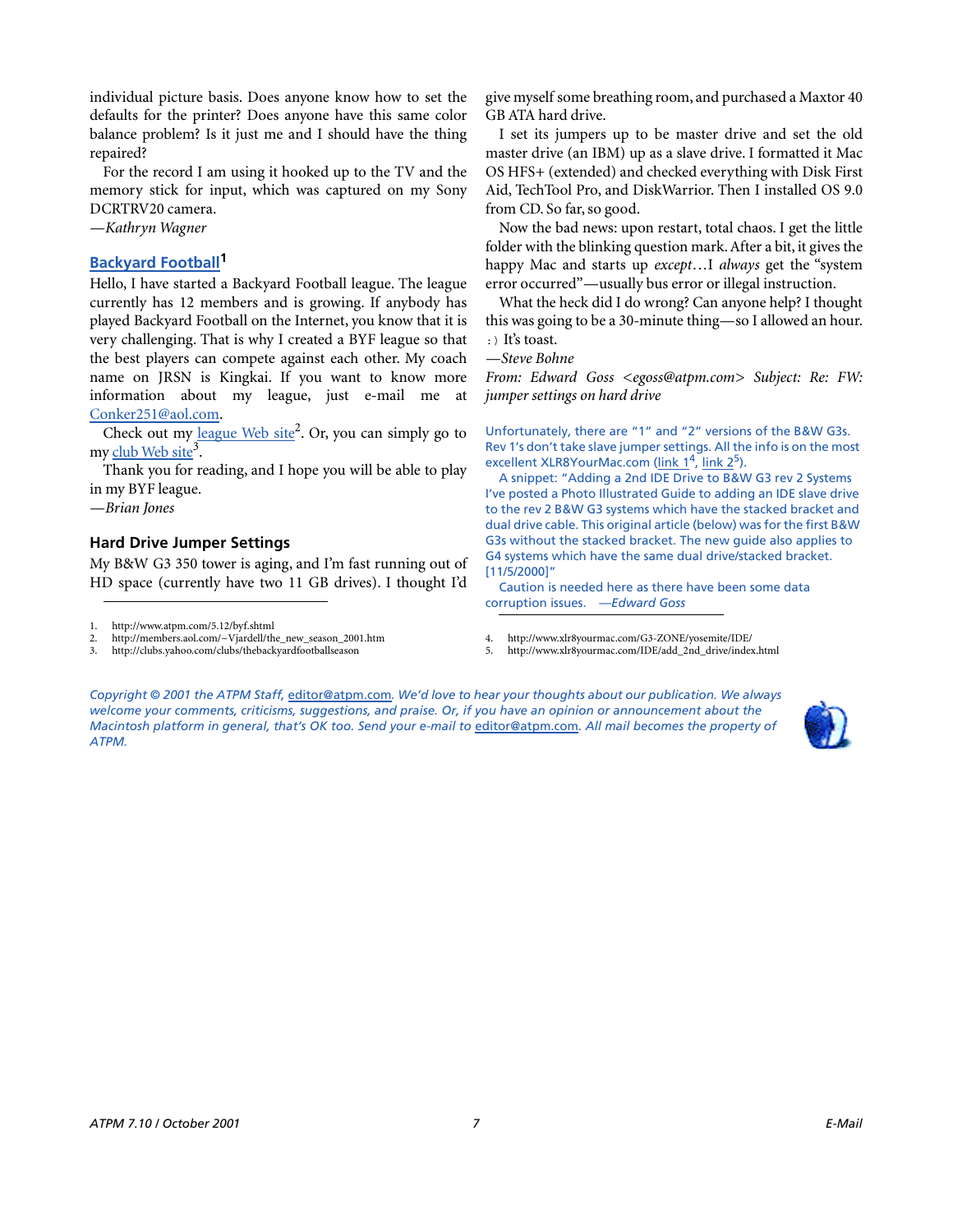**by Tom Iovino, [tiovino@atpm.com](mailto:tiovino@atpm.com)**

## **What's in Store?**

Going to brand new malls is a pain in the rear.

Oh, sure, everything at a new shopping mall is all freshout-of-the-carton new. The stores are new. The sales staffs seem especially interested in serving you. Even the food court doesn't have that greasy, eaten-in look you come to expect in an older shopping mall. It would almost make going to the mall a fun experience.

No, what kills me are the crowds that flock to the new mall in droves. I mean, come on, people. What's so exciting about another Gap?

I bring this to your attention because on Saturday, September 15th, I was in the rush of shoppers to open the latest and greatest shopping experience in the Tampa Bay area—the International Plaza shopping center, which stands close to Tampa's International Airport.

After the events of the week preceding the mall's grand opening—the terrorist attacks in New York and Washington, D.C. on the 11th, and the landfall in the Tampa Bay area of Tropical Storm Gabrielle on the 14th—my wife and I unanimously decided that a little diversion was in order for our family. After reading multi-page inserts produced by the local papers and being bombarded by television ads hyping the grand opening, we all hopped into the minivan and headed directly to the shoppers' paradise.

Never have I seen a parking lot so jam packed in all my life. Every single parking spot in the lots was full. People were parking on the sidewalks, on abutting construction sites, even in the medians of roadways leading to the mall. It was a madhouse. Typically, once I see a parking lot in such a state, I'll suggest that perhaps we could do something a little more fun than waiting a few hours looking for a parking spot. But not that day.

No, that day I was on a mission.

In addition to the grand opening of the mall, it was also the grand opening of the Tampa Bay area's first Apple store. As part of the agreement struck after hours of delicate negotiations between my wife and me, our first stop in the mall was going to be the Apple store.

Opening retail locations is a new tactic by Apple Computer. The reason why Apple is now pursuing this marketing strategy is spelled out on their Web site:

Apple currently has around 5% market share in personal computers. This means that out of one hundred computer users, five of them use Macs. While that may not sound like a lot, it is actually higher than both BMW's and Mercedes-Benz's share of the automotive market. And it equals 25 million customers around the world using Macs.

But that's not enough for us. We want to convince those other 95 people that Macintosh offers a much simpler, richer and more humancentric computing experience. And we believe the best way to do this is to open Apple stores right in their neighborhoods. Stores that let people experience firsthand what it's like to make a movie right on a Mac. Or burn a CD with their favorite music. Or take pictures with a digital camera and publish them on their personal Web site. Or select from over 500 software titles, including some of the best educational titles for kids. Or talk to a Macintosh "genius" at our Genius Bar. Or watch a demonstration of Mac OS X, our revolutionary new operating system, on our theater's giant 10 foot diagonal screen.

Because if only 5 of those remaining 95 people switch to Macs, we'll double our market share and, more importantly, earn the chance to delight another 25 million customers.

Sounds great, doesn't it? I mean, hey, it's awesome to get folks out and give them a hands-on look at how the Macintosh works. And, I was duly impressed when we arrived. The place was brightly lit. G4 towers spun on platforms in showcase displays much like the ones you see cars turning on. A movie theater–style queue stood empty outside the store's entrance (ironically, when we arrived at the mall at 2:30 PM, it was the first time all day that there wasn't a line of people waiting to get in).

Once inside, I was even more impressed. Blocked beech floors; white walls lined with iMacs, iBooks, and G4 towers; and black shelves stocked with hundreds of software titles—all for the Mac. One of the features my son Dominic liked the most was the kid's area, featuring eight iMacs on a low table with some unique black spherical seats for the younger shoppers to try out their favorite software. Eventually, I had to coax my son away with the promise of stopping at a nearby toy store.

But, even with all the excitement and hoopla surrounding the opening of Apple stores around the country, I have to question Apple's decision to go this route.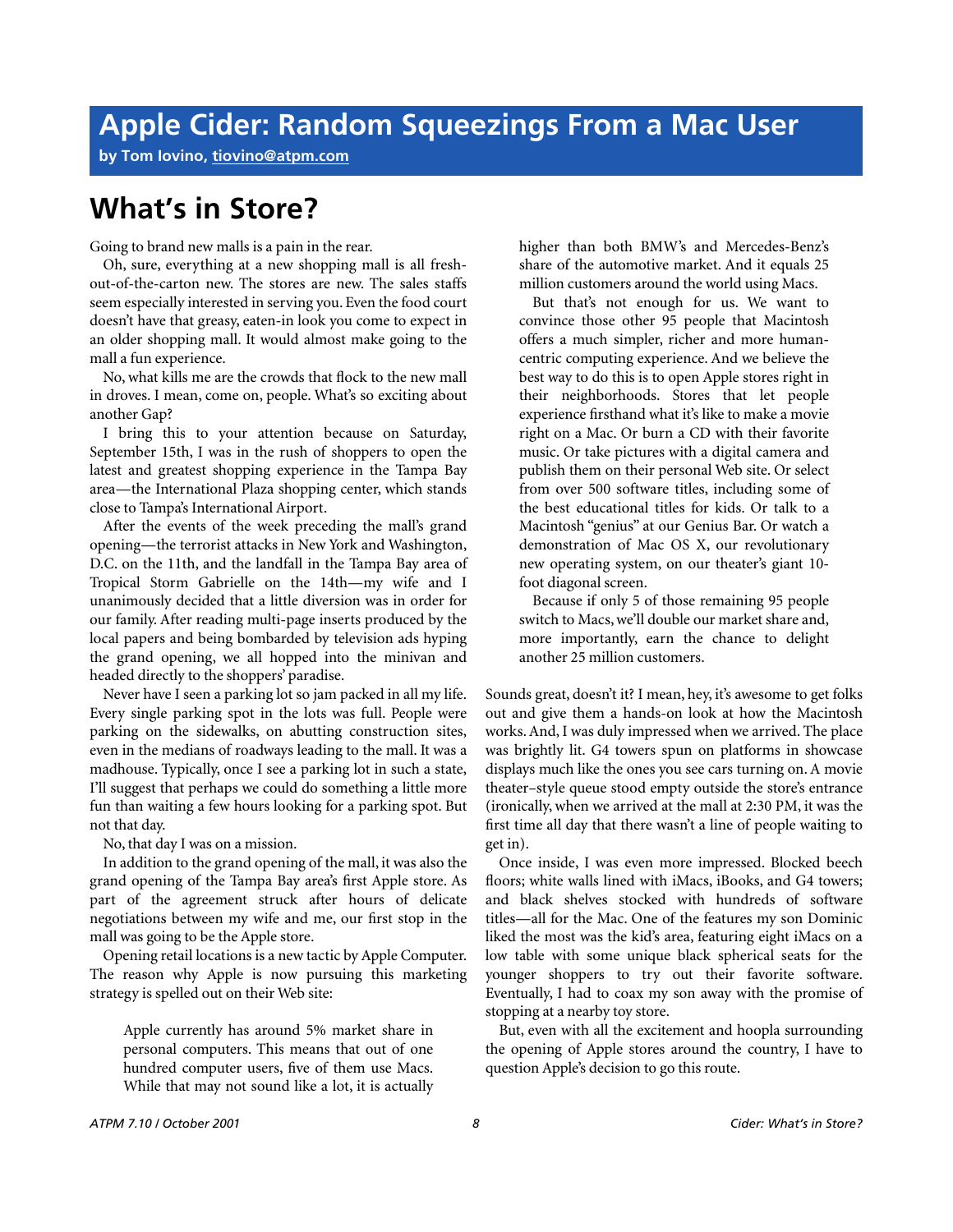First, while I believe that the Apple store concept is awesome in theory—allowing consumers to see how the Macintosh line performs without uninformed salespeople steering them towards cheaper, more plentiful PC's—in practice, it's just not reaching enough people.

Think about it. Here's an Apple store in one of Florida's largest metropolitan areas. But, where's the Apple store location in other areas of the state? I'm sure one has to be coming for Orlando, Jacksonville, and Miami, but what about the Tallahassee area? Pensacola? Fort Myers? It might be a long time before people in, say, Sarasota can go to their local mall and visit their friendly neighborhood Apple store.

Second, opening these retail locations in some prime storefronts in top-of-the-line shopping centers costs quite a bit in lease agreements. One figure I saw showed Apple committed to nearly \$300 million in lease agreements to keep their storefronts open. Wow. That's quite a bit of money to tie up in lease space. Add on the fact that now you have to pay a corps of employees—some of whom will require a full benefits package and all of whom will require workman's comp—maintain an inventory, cover store maintenance, etc. Well, those figures are going to add up.

Having mall locations for Apple stores also makes them vulnerable to the intricacies of the economy and mall traffic. A trip to some of our local malls in the Tampa Bay area shows me a number of vacant store fronts, which will probably grow if we slip deeper into an economic recession. Since luxury spending is the first thing people cut out of their budgets, traffic at high-end malls typically drops off with worsening economic times.

Being someone who cut his teeth in advertising, I think it's only fitting that I offer a suggestion to Apple. A better tack than opening the retail locations would be for Apple to invest their substantial retail investment into a fun, exciting ad campaign.

Flood the airwaves. Buy lots of ink space in newspapers across the country. Put the Macintosh message in front of as many consumers as possible to get the word out that Apple has the fun, exciting, powerful, educational computers.

I know what you may be thinking. "What about all of those Jeff Goldblum ads that I see on TV?" Well, I don't want to insult those of you who may be fans of them, but they bore me to tears. There's nothing funny, creative, or memorable about them. And, they are trying to appeal to an audience that is far more computer-savvy than the folks Apple should be targeting. I'm ashamed to admit that I didn't even understand what the "Rip" in "Rip. Mix. Burn." meant until it was explained to me.

Apple needs to get an ad campaign that grabs attention, gives consumers a catch-phrase or slogan they can remember, and is memorable. Then, they need to plaster it all over the place.

Just think about a big company like Coca Cola. They dominate the soft drink industry, leading rival Pepsi in sales. But, look just about anywhere and you can see ads for Coke. It reinforces the message.

"Wait a minute!" you shout in protest. "There's a huge gulf of difference between a 50-cent can of soda and a \$1,000 computer!" Sure there is. But the principles of advertising still apply. Think about the new Volkswagen Beetle. Here's a product which consumers clamored for even before it hit the showroom floor. People got onto waiting lists for a car they had only seen on commercials—never on the road. And that car easily cost 15 to 20 times as much as an iMac.

This ad campaign would reach everyone via their TVs. It would hit people in Peoria, Illinois. It would hit people in Lake Charles, Louisiana. It would hit people in Juneau, Alaska. Then, if Apple were to push their partnerships with Comp USA and Sears, Apple would just have to provide the inventory—and perhaps a few Apple-trained employees—the way cosmetic manufacturers do in retail stores—to steer people to a Mac.

Our trip to the new International Plaza was a great experience. We learned how to find a parking space in hostile territory. We learned how to push our way to the front of the food-court line. And, I got a chance to see Apple's newest marketing strategy up-close.

Now, Apple just needs consumers to shop 'til they drop!

*Copyright © 2001 Tom Iovino,* [tiovino@atpm.com](mailto:tiovino@atpm.com)*.*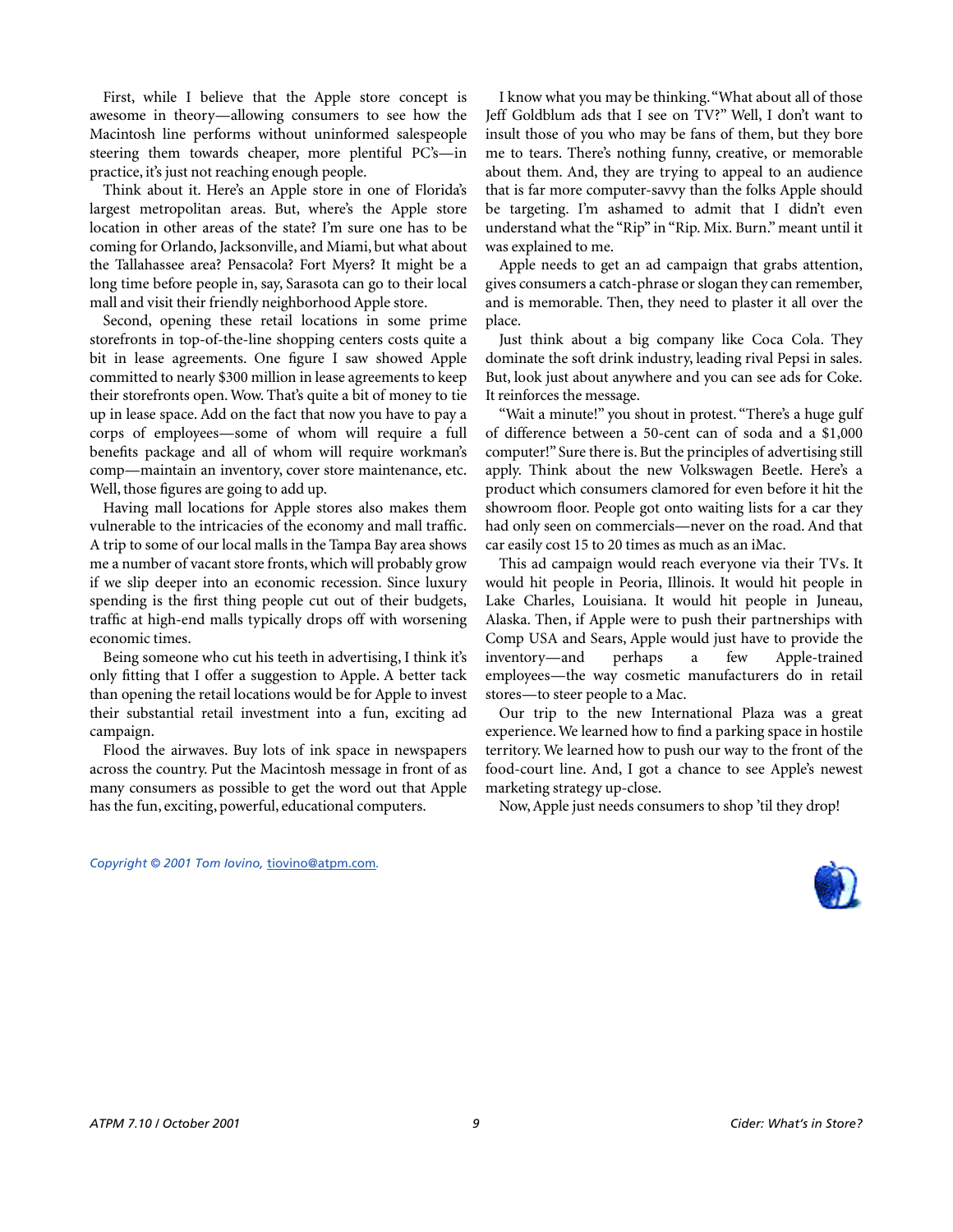**by Michael Tsai, [mtsai@atpm.com](mailto:mtsai@atpm.com)**

## **Mac OS X 10.1—First Impressions**

Mac OS X 10.1 is the most anticipated software release from Apple in recent memory. Sure, everyone was excited about 10.0, but it was clear that it wasn't the kind of release that you just install without thinking. Call it a second public beta or simply a one-point-oh, but most everyone agrees it was *rough*. Now the spotlight is on 10.1. This is the first release that Apple isn't stealth-marketing, and they'll probably make it the default OS on new machines soon. Let's see how it stacks up.

#### **Speed**

For me, the most annoying part of 10.0.x was how slow it was. Classic applications were more responsive than native ones, the Finder list view was unusable, and I dreaded the appearance of the Spinning Pizza Of Death (as Bare Bones Software calls it). 10.1 is faster across the board, from launch times, to pulling down menus, to Classic. In some cases, the improvement is quite dramatic. On a newish Mac, OS X is now plenty fast for everyday use, although in most cases it's still not as responsive as OS 9. The Finder, though vastly improved, still locks up much more than the OS 9 Finder, especially when dealing with iDisks (despite all the hype about how WebDAV would make them fast).

#### **Feature Reinstatement**

I never understood why Apple got so much flak when 10.0 couldn't burn CDs or play DVDs out of the box. These are certainly important features, but in my opinion there were far more critical things to fix. In any case, 10.1 can burn CDs *and DVDs* from the Finder, and it can play DVDs. The new DVD Player application is a big improvement over its OS 9 counterpart because it can play in the background without skipping. Unfortunately, it doesn't let me move the Viewer window onto my second monitor and it spontaneously quit the first time I launched it.

Mac OS 9 has a feature called the Notification Manager that, among other things, lets an application get your attention by flashing its icon in the application menu. This feature returns in 10.1 in the form of application icons that bounce in the dock. This makes sense visually, but unfortunately the bouncing is so extreme that I feel obligated to tend to the application immediately to make it stop. (Hiding the dock doesn't hide the bouncing icon.)

The OS X version of Disk Copy can finally *create* disk images. Alas, Apple somehow left out the ability to make an image from a folder. In OS 9 you could drag a folder onto the

Disk Copy window, pick a name, and be done. In 10.1 you have to first figure out how big the folder is, then ask Disk Copy to create an image of the proper size, then copy the files onto the image, then have Disk Copy convert the read/write image to a read-only compressed one. This is particularly bad because disk images are about the only way to archive files while preserving Mac metadata, resource forks, and long file names.

#### **File Name Extensions**

As I <u>wrote in May<sup>1</sup></u>, Mac OS X departs from the friendly and functional world of Mac OS type and creator codes, instead favoring Windows and Unix-style extensions at the end of filenames. Apple was widely criticized for this, because most Mac users find the classic Mac OS way superior. The best discussion I've found on this topic is John Siracusa's ArsTechnica article on metadata<sup>2</sup>. Further thoughtful discussion can be found in the **[archives](http://www.lists.apple.com/mailman/listinfo/apple-hi-developers)<sup>3</sup>** of Apple's Human Interface Developers mailing list.

Anyway, this criticism appeared to fall on deaf ears. Apple was working on an improved solution and didn't want to discuss the issue until they had worked out the details of their new system, an alleged improvement over both the OS 9 and OS 10.0.4 schemes. This spiffy new system for keeping track of file types is part of 10.1. The details are explained in a long e-mail from Apple's User Experience Technology Manager. To read them, go to this  $\frac{archives}{10}$  page<sup>4</sup>, type in "archives" for both the username and password, and scroll down about halfway to where it says "File Name Extension Guidelines."

The title of the document gives it all away: Apple's usability breakthrough isn't a revolutionary new way to keep track of file metadata. It's not even a reinstatement of the popular Mac OS 9 system. Nope, the new system is that file extensions are now *mandatory*. It's actually worse than that, if you can imagine. With 10.0.x, Apple recommended that applications add file extensions in addition to the type and creator codes. With 10.1, file extensions are required and developers can set the type and creator *if they want*. Of course, some won't bother and others will interpret this new guideline as an implication to only set file extensions. This will further degrade the user experience and reduce compatibility with Mac OS 9. There are many examples of this, but one of the

<sup>1.</sup> http://www.atpm.com/7.05/paradigm.shtml<br>2. http://arstechnica.com/reviews/01q3/metada

<sup>2.</sup> http://arstechnica.com/reviews/01q3/metadata/metadata-1.html<br>3. http://www.lists.apple.com/mailman/listinfo/apple-hi-developers

<sup>3.</sup> http://www.lists.apple.com/mailman/listinfo/apple-hi-developers

<sup>4.</sup> http://www.lists.apple.com/archives/cocoa-dev/2001/Sep/8.html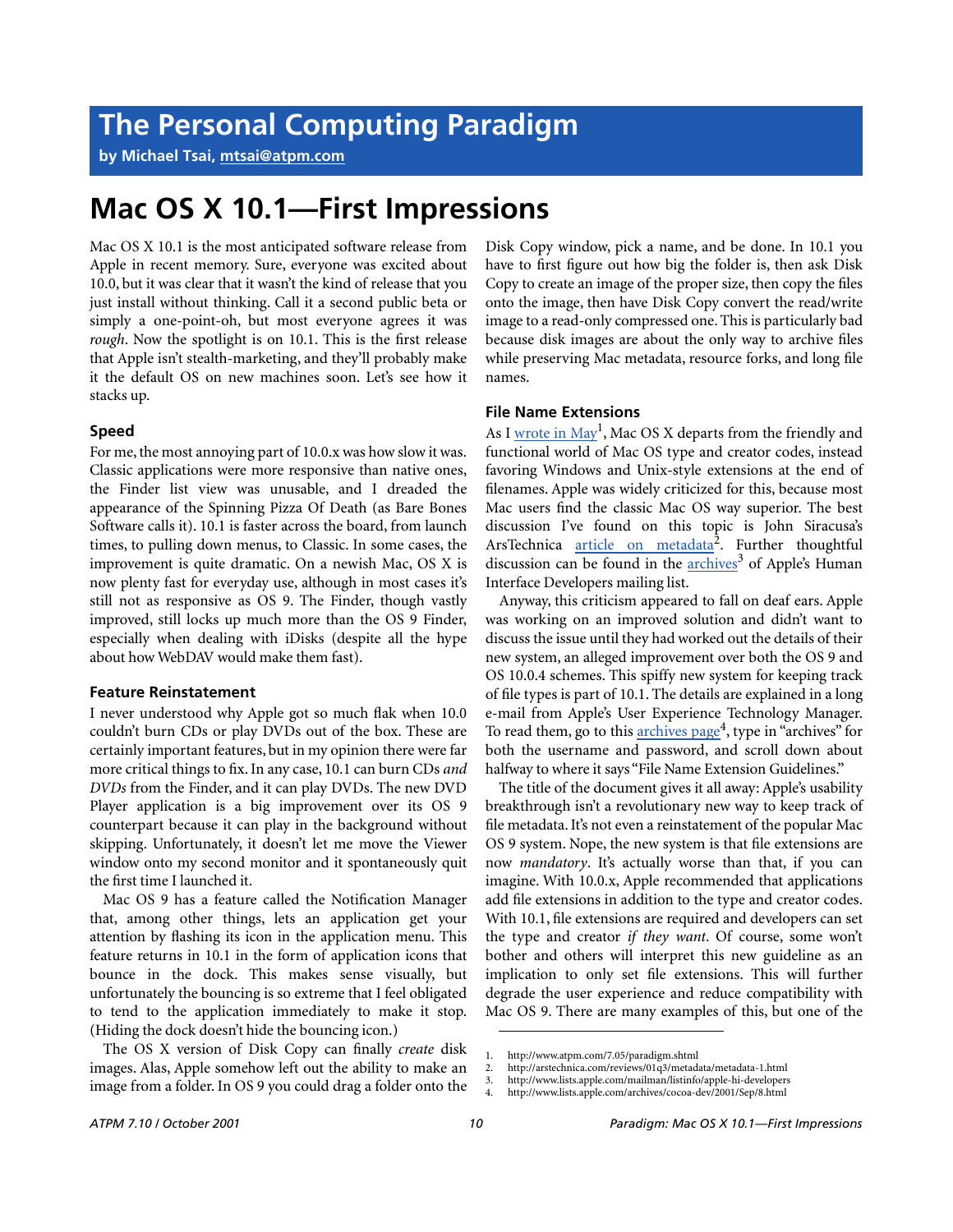most striking is that a file without a type code cannot be opened by many Carbon and Classic applications because they intelligently filter their Open dialogs to display only the files that they know how to open. If a file lacks a type code, the applications won't know that they can read it.

Apple's own TextEdit still doesn't set the type or creator code. This means two things. First, if your default text editor isn't TextEdit, saving text document from TextEdit will create a file that opens in a *different* application when doubleclicked. Second, if you remove the ".txt" or ".rtf" extension from a TextEdit document, Mac OS X *forgets* what kind of file it is.

Some of you who have already played with 10.1 or read the aforementioned File Name Extension Guidelines are probably wondering why I've so far not mentioned Apple's solution for hiding file name extensions so that users don't have to see them. The reason is that the issue of hiding extensions is separate from the issue of type and creator information. Apple presents hidden file extensions as its answer to complaints about missing type and creator codes, but it misses the point. It's not that we don't want to *see* file extensions, but rather that they don't include enough information and shouldn't be needed in the first place.

That said, Apple expended a lot of effort on the new system, so it's worth discussing the system's goals and how it stacks up. Apple feels that it needs to support file extensions so that Mac users can exchange files with users of other operating systems. In Mac OS 9, InternetConfig maps file extensions to outgoing files based on their types. InternetConfig works well; however it's not perfect, and not all outgoing files pass through it. To ensure that every file that leaves your Mac has a valid extension, Apple decided that every file should be created with an extension and that the OS should prevent you from deleting it accidentally. This reasoning makes sense to me, though I think the behavior should be optional for those of us who don't value easy Windows file exchange above all else.

Combine this questionable, but reasoned, decision with the feedback from users who don't like to see file extensions, and Apple's next move makes a lot of sense. Since file extensions are required but users don't want to see them, they should be hidden. So, naturally, Apple created the best system in existence for hiding file extensions. Reading through the gory details, I was impressed with how much Apple thought everything through. The new system is *almost* as friendly has not having extensions in the first place, and it avoids *almost* all of the well-documented problems that extensions cause on Windows. (Most notably, Apple can't get around the fact that, file extensions, unlike type codes, will always be ambiguous.)

Nevertheless, the system is really just a clever hack. Since periods are legal file name characters, Mac OS X can never be sure what's an extension and what isn't. Sometimes it will guess wrong, as it does with an application I have whose name ends with ".0a9" (part of a version number). Sometimes hiding extensions will make several files in a folder appear to have the same name. The elaborate system of rules and guidelines is just that—elaborate. Most of the time the system will work as people expect, but sometimes a subtlety in one of the rules won't match the user's mental model. When the computer does something unexpected, the user feels like he isn't in control.

Even though the system can never handle hidden file extensions perfectly, I think there's value in providing the hiding as an option. If people want to use extensions for increased compatibility, the new system is a good alternative. However, there should be a way to disable (not just hide) extensions for those who don't want them, and *all* Mac OS X applications should set type and creator codes so that the traditional Mac OS experience is possible. With these simple changes we could truly have the best of both worlds.

#### **Finder**

The Finder is much improved from 10.0.x, especially with regard to its speed. The list view is now fast enough to use. Navigating the column view from the keyboard is easy and quick (though keyboard navigation of the very similar Open/Save panels is still broken). The columns can now be resized, which is nice, but the resizing behavior still doesn't feel right to me. I typically want all but the rightmost two columns to be narrow. That way I can see many levels of folders, yet still see the full names of the files I'm focused on. Unfortunately, this behavior is not possible in 10.1 because column widths are associated with folders, not columns of the browser. It's possible to set everything up the way I want for a given display, but if I then drill down another level I have to resize the columns again. The other problem with the new column view is that the leftmost column often gets partially cut off, so that I can only see the second half of the file names. This happens even if it is the active column, i.e. the active column doesn't automatically scroll into full view.

As I mentioned, the list view is very responsive now, but it's still not as polished as in Mac OS 9. First, the default width for the file name is too short and there's no way to increase it. Second, it still doesn't remember which folder triangles have been expanded.

The icon view is also improved from 10.0.x in that the grid size now adjusts in tandem with the icon size—no more swaths of white space between small icons. However, it's not usable for me because arranging by name is still broken. In Mac OS 9, an icon view that's arranged by name will keep the icons arranged in columns that fill the vertical extent of the window. Make the window shorter and the columns get shorter as the contents fill out more to the right. In Mac OS X, if you make the window shorter the icons don't rearrange themselves and you're stuck with a single column that's many times the height of the window.

Finally, I now realize that I gave Apple too much benefit of the doubt regarding features from the Mac OS 9 Finder that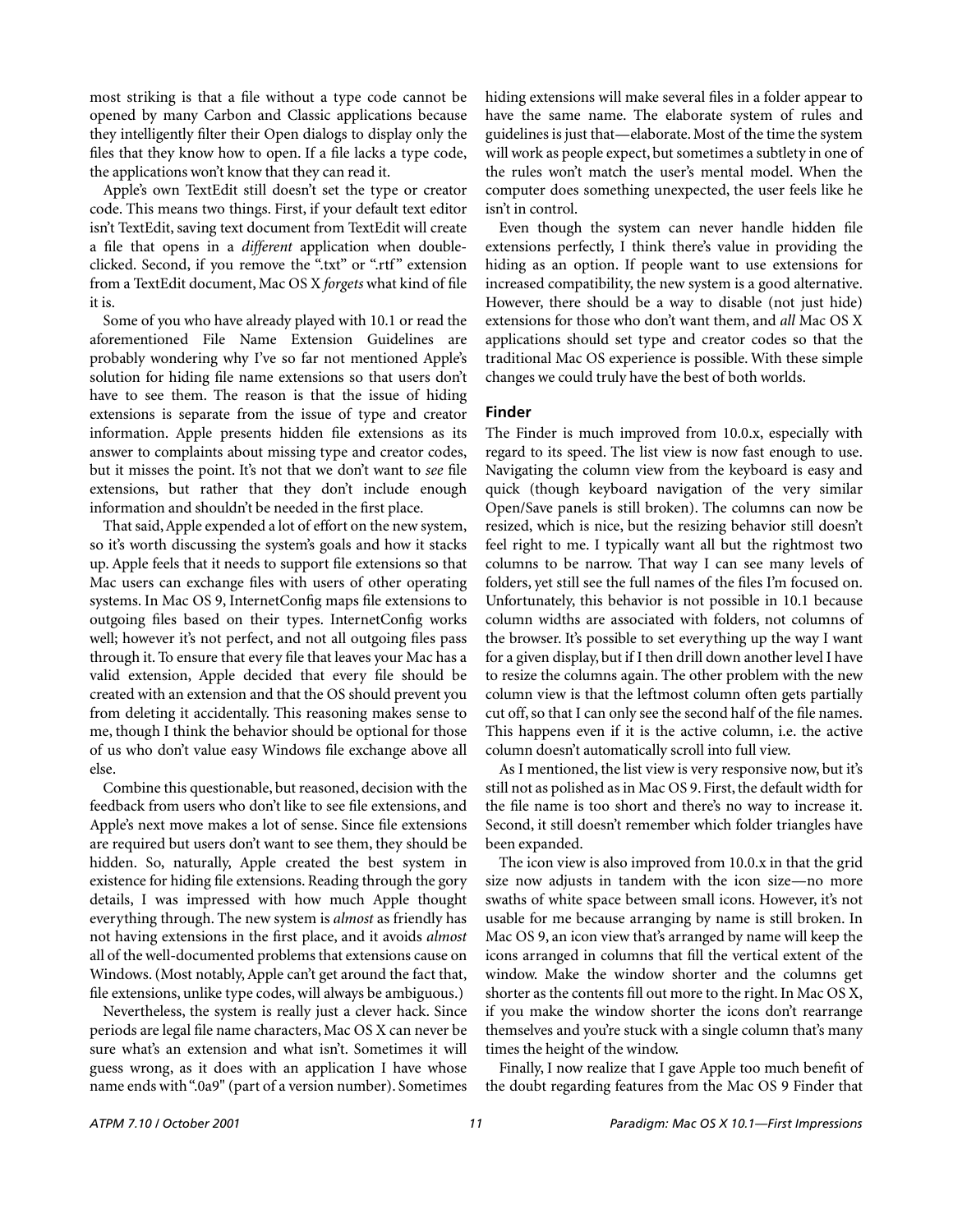were missing in action in 10.0.x. File and folder labels and the awesome Put Away command are still absent from 10.1.



Mac OS X 10.1 introduces copying and pasting of files. Unfortunately, it doesn't behave like copy and paste in other applications; it's possible to paste a newer version of a file that you copied, or to "save" a file on the clipboard only to find out that you can't paste it.

#### **Fonts**

Opinions are divided about the fonts that Mac OS X uses. Many find them to be beautiful and very readable. Others of us find it much easier to read sharp, unsmoothed text. (A separate issue is the *size* of fonts in Mac OS X. I'm continually frustrated that the Finder views font takes up so much space and yet is less readable than good old Geneva 9.) Anyway, 10.1 at last makes font smoothing somewhat configurable: as in Mac OS 9, it can be disabled below a certain point size.

Unfortunately, the font smoothing preference is indicative of many other "choices" in OS X. Apple lets you choose between icon, list, and column views in the Finder, but the former are so crippled that most users end up "choosing" column view (thus "proving" that the NeXT way is better). The same thing goes for icons on the desktop and multiwindow versus in-place tunneling through folders. These are not choices between the OS 9 way and the OS X way, but choices between the OS X way and pale imitations of the OS 9 way.

| OS 9 : For example , if a user tries to save a TextEdit document as "MyFile.jpg" , the      |
|---------------------------------------------------------------------------------------------|
| alert reads, "You cannot save this document with the extension ".jpg" at the end of the     |
| name. The required extension is ".rtf". You can choose to use both , so that your file      |
| name ends in '.jpg.rtf'." (from the aforementioned file extension quidelines).              |
| OS X without antialiasing: For example , if a user tries to save a TextEdit document as     |
| "MyFile, pg", the alert reads, "You cannot save this document with the extension ". pg" at  |
| the end of the name. The required extension is ".rtf". You can choose to use both , so that |
| your file name ends in ".jpg.rtf"." (from the aforementioned file extension guidelines).    |
| OS X with antialiasing: For example, if a user tries to save a TextEdit document as         |
| "MyFile.jpg", the alert reads, "You cannot save this document with the extension '.jpg' at  |
| the end of the name. The required extension is '.rtf'. You can choose to use both, so that  |
| your file name ends in '.jpg.rtf'." (from the aforementioned file extension quidelines)     |
| Which do you prefer?                                                                        |

The pattern extends to font smoothing in the sense that you get to choose between blurry smoothed fonts and hard-toread unsmoothed fonts. Why are unsmoothed fonts in 10.1 hard to read? There are two reasons. First, small fonts tend to be displayed on top of OS X's standard striped background. Without the smoothing, the letters are skinnier and don't stand out as much from the background. Second, the horizontal spacing of unsmoothed letters is off. As you can see in the screenshots, the same font (Geneva 9) looks worse in OS X than in Classic, with the letters running into each other.

#### **Verdict**

I've spent most of this article critiquing Mac OS X 10.1, because most of the improvements are already well documented elsewhere—and, frankly, Apple still has a lot more polishing to do. Not surprisingly, 10.1 did not magically fix all the problems in the original release. Nevertheless, I'm really impressed with it. Apple has come a long way in only six months. The low-level plumbing and performance issues are being resolved, and Apple is clearly beginning to spend more of its energies on the user experience. I'm hopeful that the next major release will continue this trend and that continued [user feedback](http://www.apple.com/macosx/feedback/)<sup>1</sup> will alert Apple to the areas that need attention.

*Copyright © 2001 Michael Tsai,* [mtsai@atpm.com](mailto:mtsai@atpm.com)*. Michael has been waiting for* [AppleScript Studio](http://www.apple.com/applescript/macosx/ascript_studio/)*2 for nearly a decade.*



<sup>1.</sup> http://www.apple.com/macosx/feedback/

<sup>2.</sup> http://www.apple.com/applescript/macosx/ascript\_studio/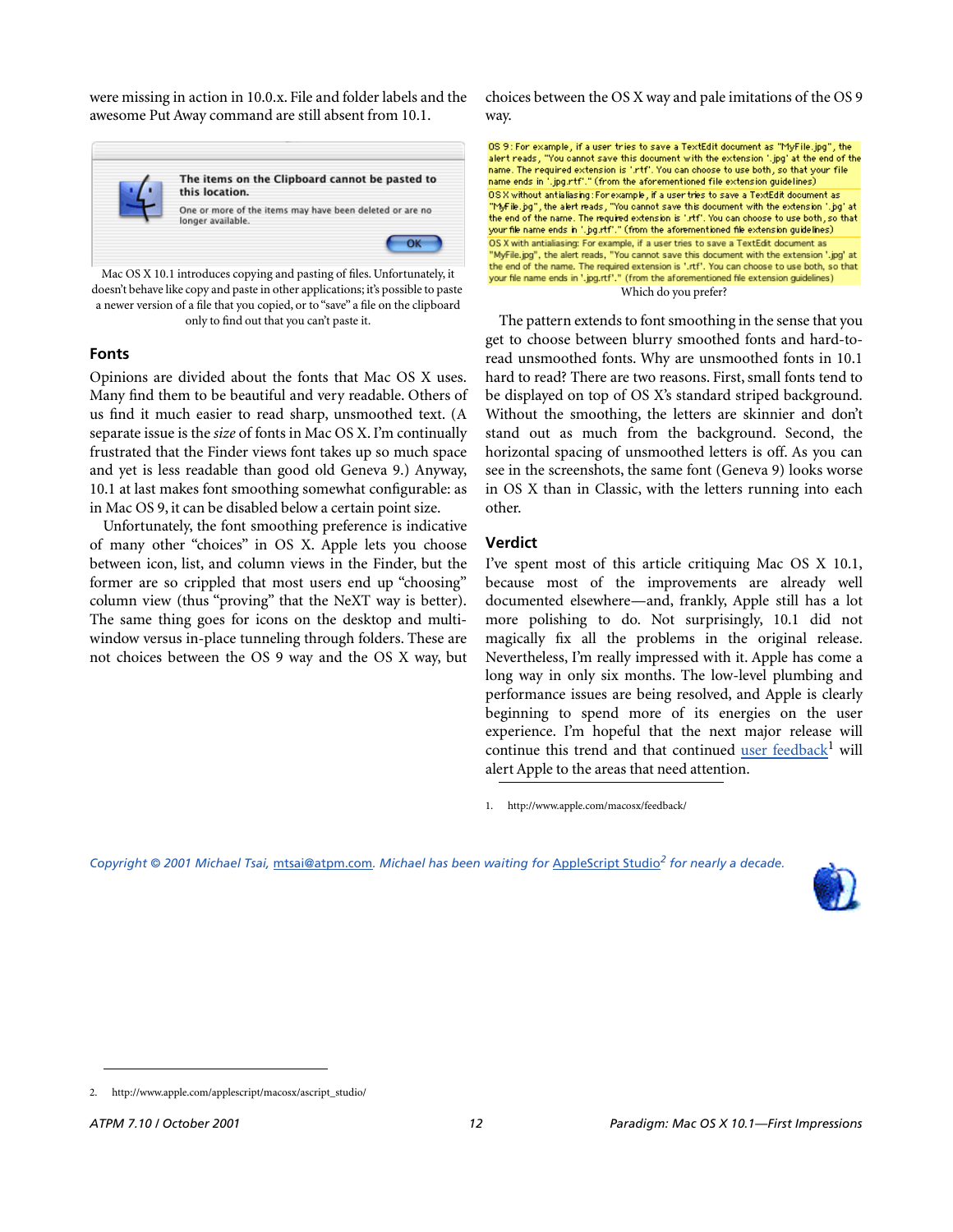## **Housekeeping**

#### **Good Housekeeping**

It's that time again: a wannabe-pundit, yours truly, is going to tell you what you have heard from many people before: back up. But that's not the only thing I'm going to write about—this month is housekeeping month. Spring cleaning isn't limited to just Spring. Take charge and do what you know is best in the long run: use the diagnostic tools, the cleaning tools, the organizational tools, and the safety devices you already have on your hard drive, but hardly ever use. Trust me, I'm a professional. Then again, remember that I cannot be held legally responsible for any of the advice I am dispensing here—*caveat emptor*.

#### **Computers Are Like Cars?**

Like your car, your computer wants you to look after it. Cars need maintenance, and so does your computer. If your car is like a well-oiled machine, it runs well and gets you to the places you want to go quickly, comfortably, and safely. In a figurative sense, your computer does the same thing: if your computer is well-maintained, it runs well and does the stuff you want it to do quickly, comfortably, and safely. So you will be reading about basic hardware cleaning and wire maintenance, anti-virus measures, backing up, operating system upkeep, file integrity maintenance, and file organization, all facilitated by some essential utilities.



Spring cleaning isn't limited to just Spring.

#### **Adventures in Consulting**

What prompted this, you ask? Well, my recent adventures as a consultant have made me realize that too many of you like to live on the edge: you go about getting your work done, as any

other professional using Macs would, but don't take care of the tools you need to get your work done. Problem is, tools wear out. I know, Craftsman Tools last forever and all, and if not, they have a lifetime guarantee, and that's why we use Macs. But sometimes your Craftsman tool doesn't hold up under the pressure, and that holds for your Mac, too. Now, don't get all defensive on me: I'm just trying to help—honest. Plus, it doesn't mean that I have always followed my own advice to the 'T', by any means. On the other hand, I have seen enough dust accumulate, both figuratively and literally, that I thought it would be a good idea to write about it. So, let's get to it then.

#### **Elbow Grease**

The first thing about good computer maintenance is that the hardware be kept in order. The first thing about that is that it needs to be kept clean (don't oil it now to make it that welloiled machine I was using as a figurative example only!). Whenever you make that annual dentist appointment (and you do make that at least once a year, hopefully twice, right?), mark your calendar to make some time for cleaning your computer.

Go ahead and open your computer to vacuum it, but make sure you have it unplugged before you open it. Buy one of those tiny vacuums that look as if you stole it from your kids' play house. You can get one at a computer store or electronics store like Fry's. Sometimes a brush will help get dust off those parts that are hard to access or from which you can't suck it off. Some of those tiny vacuums even come with an assortment of brush attachments. So, what happens if you don't do this? You could ask the people who have never cleaned the inside of a still heavily-used Quadra 900 they bought in 1991, and they might tell you that the computer guy to whom they took their machine told them, no, the motherboard is still fine, it's just that the CPU was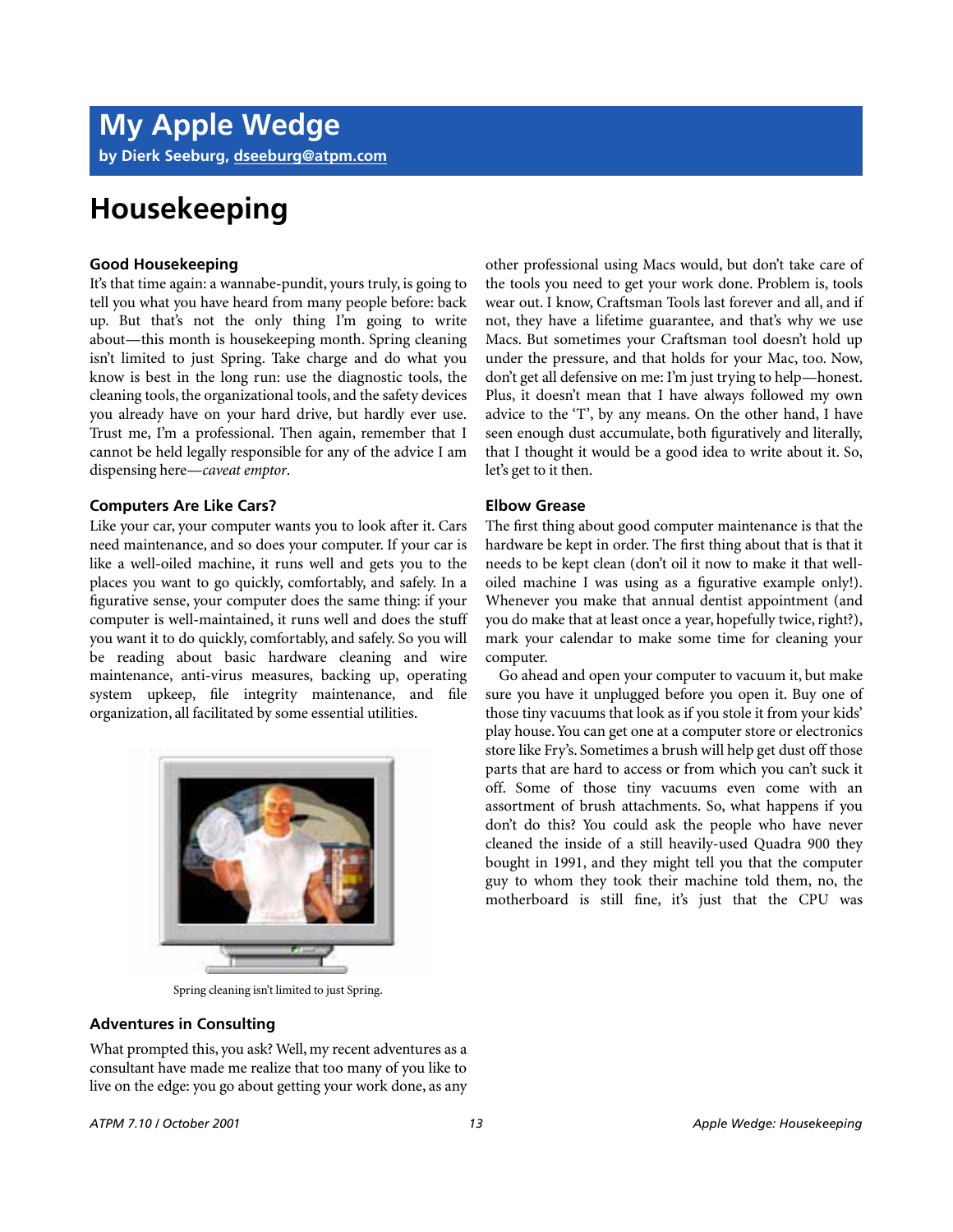overheating from the inch-thick layer of dust that was baked onto it.



I sure hope this is not what your computer fan looks like.

So use some elbow grease and clean out your computer's dust bunnies. When you do, be careful to follow the instructions that come with the electronics vacuum you're using and watch out not to touch anything you shouldn't be touching on the inside of your computer.

Now you may ask, what can you do to prevent all this dust from accumulating in your precious investment in the first place? Well, I recommend getting a combination air/HEPA filter for the room that houses your computer(s). Ever since I installed mine in our office, the dust bunnies have been visiting far less regularly than before I had it.

#### **Give Your Wires Some Slack**

Whenever my wife happens to look behind the metal rack shelf on which I have placed some of my computers and accessories, she exclaims, "it seems humanly impossible to find your way through that wire clutter behind there." If you have several desktop units along with corresponding monitors, keyboards, and mice, as well as the networking equipment to tie them all together, their external accessories like hard drives, removables, modems, scanners, printers, antennas, cameras, and hubs and switch boxes including the one for the telephony equipment, it's no small wonder that the space behind my rack shelf looks like a snake pit! What's my point in all this? The more wires and cables you have in a confined area, the higher the likelihood that some of those wires get pulled on too hard, to the point that the connector develops a loose contact. Let me tell you, that's a tough thing to track down, if and when you notice that your machine is acting up and you are trying to figure out why. So, give your wires some slack; they deserve it.

#### **Virus Checking**

Fortunately, virus-checking can be automated these days. Most, if not all anti-virus programs have a scheduling utility built in that you can customize to your needs. Although Macs are considerably less vulnerable to viruses than Windows PCs (Nimda is still a painful memory these days), they *can* be infected. Moreover, they can be used as carriers and spread infections to other computer users, especially when your system is connected to a network like a local area network (LAN) or the Internet. Do yourself a favor and get yourself some peace of mind by buying a good anti-virus program. Check VersionTracker and search for anti-virus software<sup>1</sup>.

#### **Backup**

I'm not going to go into backup strategies; many other people have done that before me. What I want to emphasize is the essentials, because that's what I'm using as a hook to get you to do it. If there is some interest, I can pick up on backup strategies in a later column.

Too many people still don't back up, even businesses for which I do consulting. Their livelihood depends on their computers' running smoothly, yet they have come to rely on MTBFs of tens of thousands of hours for their equipment. Problems is, MTBF means Mean Time Between Failure; things break after so many hours on average, but you don't want to be surprised by a hard drive that breaks before its MTBF is up, right? I can sort of understand it that some people don't back up the drives on a machine that is not used for important stuff, maybe set up for gaming where a complete system reinstall would do some good to begin with, and the games are on CDs anyway. But essentials? Some people back up the absolutely mission-critical hard drives, but neglect the other drives. Why not make it a regular thing and back up your stuff on a set day or, if your stuff is missioncritical, every day or more often still? Why not use a backup program that can automate the whole thing for you for the few dollars you pay for the shareware or commercial license? Search VersionTracker for [some examples of backup](http://www.versiontracker.com/mp/new_search.m?productDB=mac&mode=Quick&OS_Filter=MacOS&search=backup) [programs](http://www.versiontracker.com/mp/new_search.m?productDB=mac&mode=Quick&OS_Filter=MacOS&search=backup)<sup>2</sup>; some are even free, albeit with fewer bells and whistles, of course. Of course, a hard drive mirror of a RAID (Redundant Array of Independent or Inexpensive Disks) or network backup drive adds additional safety in case something goes wrong. And it will, because, as you may have heard, there are two groups of people: those who *have* lost data and those who *will*.

#### **Operating System Upkeep**

I have to preface the following by stating that I am still waiting for that lump of money to fall into my lap which would afford me a machine on which I can run Mac OS X, so

<sup>1.</sup> http://www.versiontracker.com/mp/new\_search.m?productDB=mac&mode=Quick &OS\_Filter=MacOS&search=virus

<sup>2.</sup> http://www.versiontracker.com/mp/new\_search.m?productDB=mac&mode=Quick &OS\_Filter=MacOS&search=backup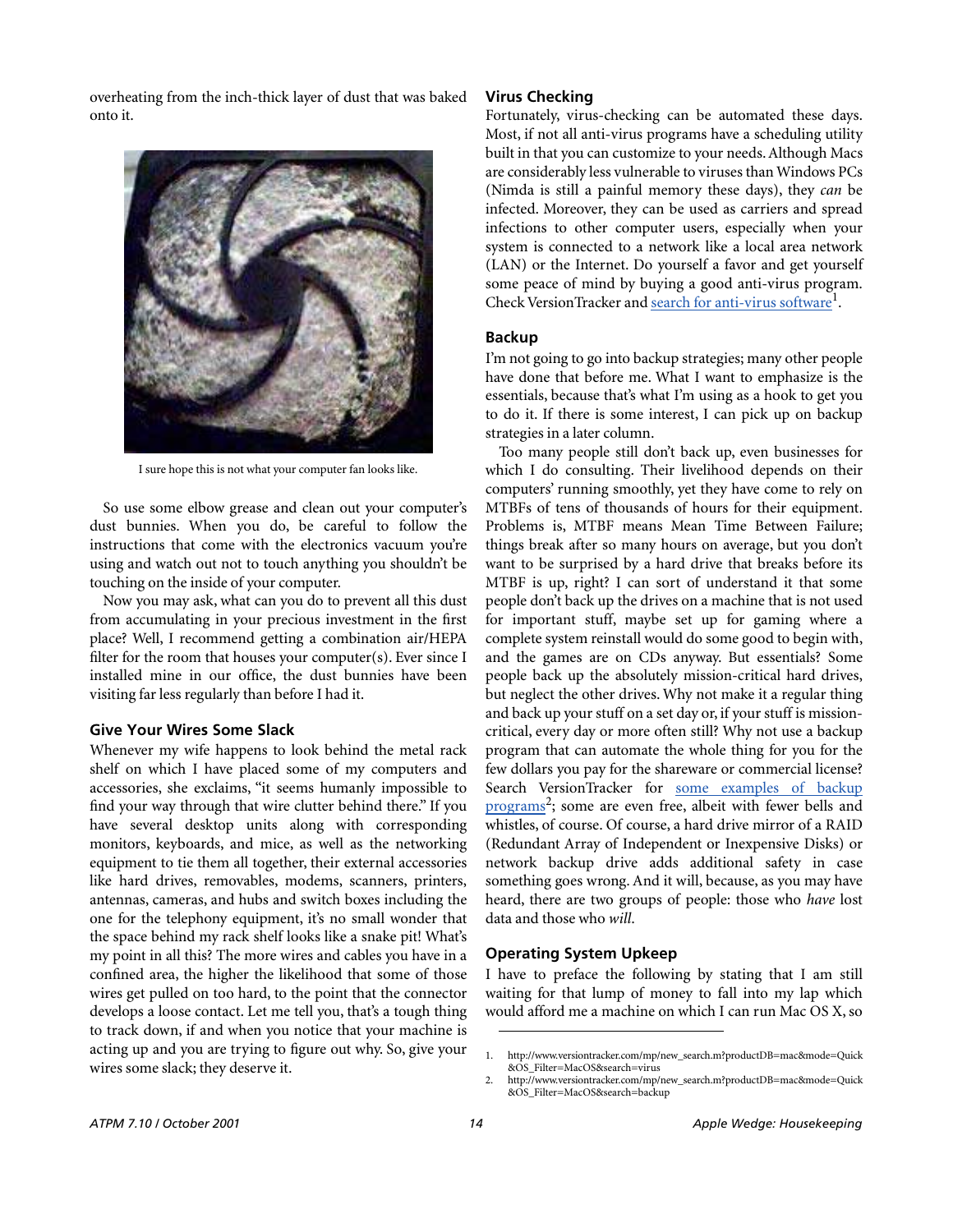take what follows with a grain of salt and adapt it to Mac OS X accordingly, where possible.

Something I have been doing for a long time is availing myself of one aspect of the simplicity of the Macintosh operating system: you can just copy an entire system folder to a different location, and when you copy it back to the original location, it will function as it should. Try that with Windows. Start right after you have made a fresh system install off your system CD: duplicate the System Folder. It's as easy as selecting the System Folder by clicking on it once and selecting "Duplicate" from the Finder menu. Or just hit Command-D for "Duplicate" on your keyboard.



Copying the System Folder as fresh backup copies.

Wait until copying is done and rename the new copy something more appropriate, like "fresh Mac OS 8.6". If you have another hard drive, copy the newly renamed folder to that drive. Now, whenever you need a fresh System Folder you don't need to reinstall anything from CD, a major time saver.

#### **Installation Management**

I have made it a habit of backing up my System Folder whenever I'm installing new software. With today's fast hard drives it's well worth the time to wait for the copying to complete, possibly in the background while you're finishing up something else. The Mac OS automatically names this folder "System Folder copy." If anything should go wrong with or after the installation, you can delete the "System Folder" after a new installation and replace it with the old, working "System Folder copy." In order to do that, however, you cannot just drag the System Folder into the Trash, (the OS will complain, and rightfully so: why would you want to throw away the current system software?) you have to drag out the Finder separately, and then drag the System Folder into the Trash. Rename the working "System Folder copy" to "System Folder" again and restart before doing anything else.

Whenever I have some certainty that my System Folder is in good working order, i.e. no crashes or corruptions, I use a small utility I have grown to love: [Installer Observer](http://pubWeb.nwu.edu/%7Ezps869/io.html)<sup>1</sup>-it works well and it's free! What can you do with it? Basically, you can take a snapshot of the files in your system folder (or any other folder, in case you need that functionality) and you can save that snapshot as a file. Then, whenever you invoke Installer Observer again, it can compare which files have been added, removed, or changed since you last saved a snapshot. How handy is that!



Installer Observer helps you keep track of System Folder changes.

I have made it a habit of copying the System Folder and taking a snapshot of it before I perform a software installation, and taking another snapshot after the installation. Now, if something goes wrong after the installation, I may be able to track down what file addition, removal, or change was the culprit.

#### **File Integrity Maintenance**

When my machine starts crashing more than from the usual Java or JavaScript bug in Netscape when it encounters a site that isn't up to snuff, I follow a certain routine and sequence, part of which may be helpful to you, as well:

1. Use Apple's first tool of choice to check your hard drives: Disk First Aid. It ships with your system software and can usually be found in your Utilities folder. Select the hard drives you want to check and/or repair. Remember that volumes that have the active System Folder or any open files on them

<sup>1.</sup> http://pubWeb.nwu.edu/%7Ezps869/io.html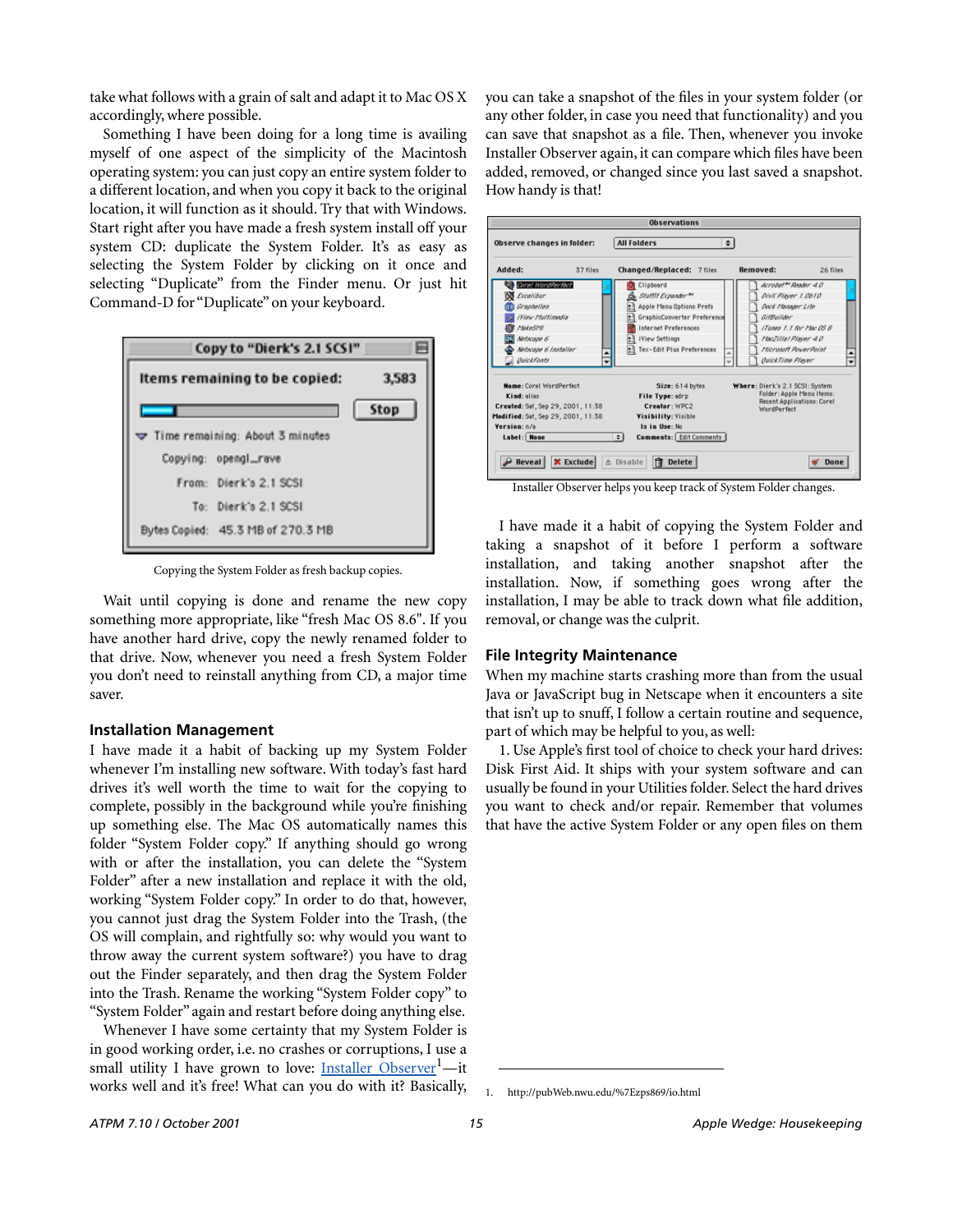cannot be fully repaired, which means that you need to use another startup disk to start from.



2. If all checks out, use  $TechnPool Light<sup>1</sup> (free)$  or  $Pro<sup>2</sup>$  $Pro<sup>2</sup>$  $Pro<sup>2</sup>$ </u></u> (commercial software) to check the next few items that may be giving your system the hiccups.

| п                             | Navigation                                                     | 凹田 |
|-------------------------------|----------------------------------------------------------------|----|
| $\blacktriangleright$ Options |                                                                |    |
| View                          | Show Favorites Only<br>Small Format<br>Filter:<br>Large Format |    |
| Cat Fav                       | Panel Name                                                     |    |
|                               | <b>Desktop</b>                                                 |    |
|                               | PRAM                                                           |    |
|                               | <b>File Lab</b>                                                |    |
|                               | Information                                                    |    |
|                               | Floppy                                                         |    |
|                               | System Files                                                   |    |
| 5,                            | <b>TechTool Pro</b>                                            |    |
|                               |                                                                |    |
|                               | $\left\  \cdot \right\ $<br>7 in list, 1 selected              |    |

TechTool Light offers a variety of basic tests.

First, check the basic system files and make sure those are in good order. If TechTool finds them corrupt, replace them with a fresh copy. Where do you get a fresh copy? Right, from the copy of the System Folder that you saved earlier as "fresh Mac OS 8.6"

|                    | <b>System Files</b> |                      |  |
|--------------------|---------------------|----------------------|--|
|                    | <b>System Files</b> |                      |  |
| <b>Test Select</b> |                     |                      |  |
| System             | Update              | $\Box$ ROM File      |  |
| $\sqrt{}$ Finder   | Enabler             | System Resource File |  |
|                    |                     |                      |  |
|                    |                     |                      |  |
| TECHTOOL LITE      |                     |                      |  |
|                    |                     | @2001 MICROMAT INC   |  |
|                    |                     |                      |  |

TechTool Light can test system files for integrity.

Next, check the desktop database, which the operating system uses to keep track of files on your hard drive. If it is corrupt, delete it and restart your system to have it rebuilt automatically by the Mac OS at restart. Be sure that you have gone through the previous checks so your desktop database is not rebuilt using a corrupt file structure.



TechTool Light helps you manage your desktop database.

Finally, let's turn our attention to your computer's PRAM. According to the maker of TechTool, Micromat, PRAM, pronounced "pea-ram," is the parameter RAM, a non-volatile RAM chip residing on your Macintosh motherboard. This device holds special parameters independent of the system or hard drive. Some of these settings include mouse speed and designated startup device. This information is stored in the standard area of PRAM (the high 128 bytes). Below the upper 128 bytes is an area of PRAM that contains more critical settings like boot services, manufacture date and hours of use (mandate information), and other reserved areas used by the system software.

The traditional method of zapping the PRAM—holding the command, option, P, and R keys at startup—only clears the upper bytes of PRAM where problems may not reside. Historically, the only way to correct lower PRAM problems was to open up the computer and momentarily remove the PRAM battery. This would clear all of the PRAM memory

<sup>1.</sup> http://www.micromat.com/techTool\_Lite/main\_techTool.html

<sup>2.</sup> http://www.micromat.com/techTool\_Lite/main\_techTool.html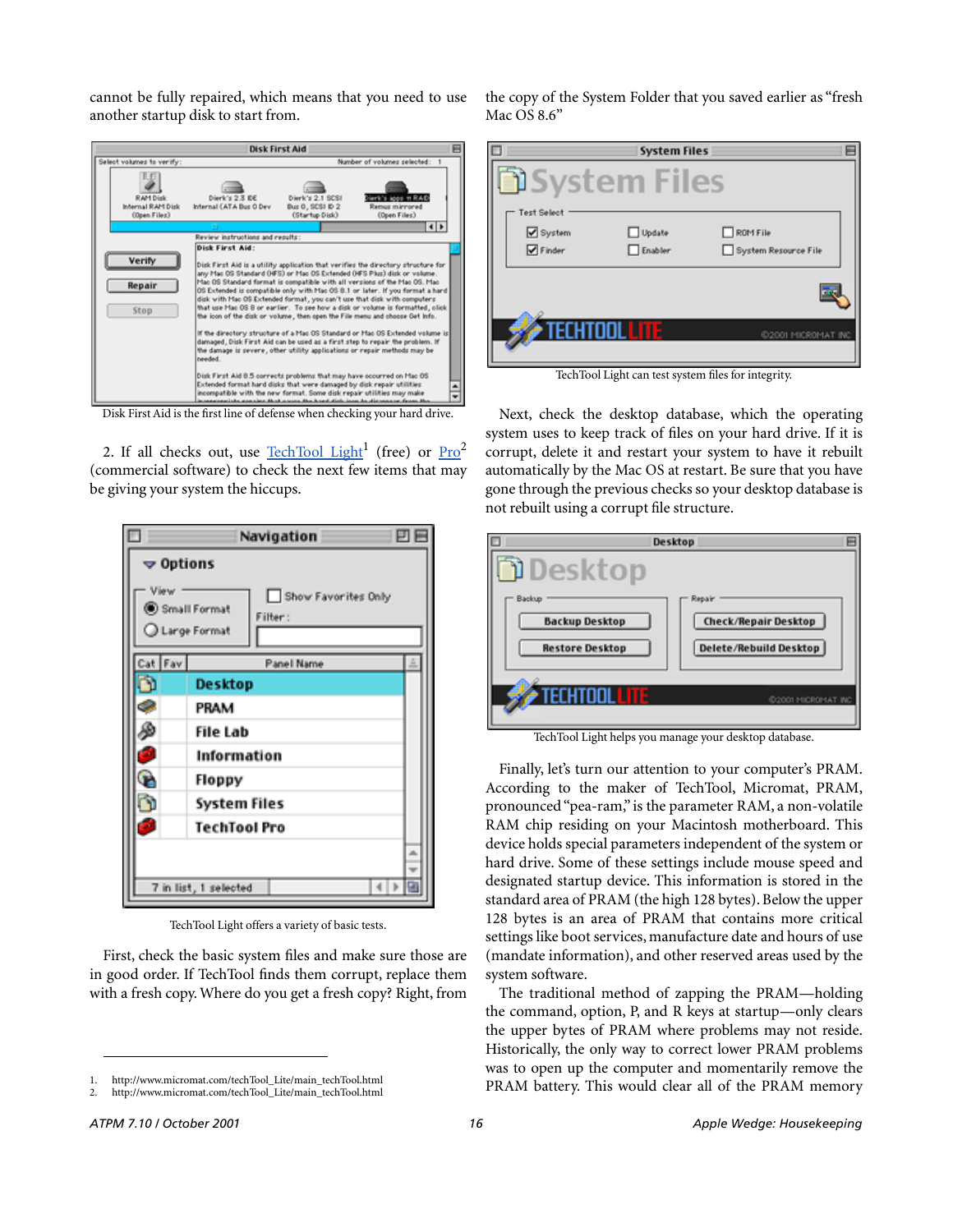allowing the Mac ROM to replace the data with default settings.

TechTool Lite will clear *all* of the PRAM without the need to disassemble the computer. The program also offers the ability to save the PRAM data before it is cleared, and restore this information should the need arise. TechTool Lite also allows you to test the physical memory that comprises the PRAM.



TechTool Light helps you manage your PRAM.

That's a great tool, if used wisely, but dangerous, if used precipitantly. You need to proceed using a certain strategy—here's how and why:

a) If you don't experience any problems with your computer, chances are your PRAM is fine. Go ahead and have TechTool save the PRAM in a settings file.

b) If you do experience problems with your computer and everything else has checked out A-OK, clear or zap the PRAM and restart your computer, at which point it will be reset by your Mac ROM. Right after your computer restarts reset your mouse settings, reset your keyboard settings, designate your startup device, etc., reopen TechTool, and save your PRAM in a settings file.

c) If your computer is acting up again, and you have boiled it down to the PRAM, use TechTool to restore the PRAM to the settings you saved in the settings file earlier. If you follow this sequence, it can save you possibly hours of work and headache trying to figure out what may be at the root of your troubles.

#### **File Organization**

File organization is another area in which house cleaning is an excellent way to increase your efficiency and decrease the amount of headache. Are you one of those people who can never find the file you're looking for? By investing maybe a couple of hours in a decent file structure, you will save hours of time accumulated over the years spent searching for that elusive file. You may have to start by partitioning your hard drive into several partitions which hold particular files and folders, e.g., system-related files on a system partition,

applications on an applications partition, and data on a data partition. Next could be folders that hold particular files only.

I know that sounds like the most basic concept that everyone is already aware of anyway, but usually that doesn't hold much water. Half the trick is to make sure your folder names are specific enough, but not too specific. The other half is to make sure that no folders have any overlap so that there is no doubt about where a particular file resides.

Of course, you may want to add some additional software to help you out in this endeavor. One piece of shareware I have already praised in a **[previous column](http://www.atpm.com/7.07/my-apple-wedge.shtml)<sup>1</sup>** is **[FinderPop](http://www.finderpop.com/)<sup>2</sup>.** It's an excellent organizing tool that lets you simplify copying, moving, duplicating, and trashing files in one location or another. All this is at your fingertips through Apple's built-in contextual menu. I have added aliases to my hard drives to it so that they show up in the top contextual menu—very handy indeed.



FinderPop enhances your contextual menu to give you more organizational options.

Another gem for your organizational needs is the shareware **[DragThing](http://www.dragthing.com/)**<sup>3</sup>. It's a docking program that lets you create quick access points to files and folders all over your local or network hard drives. I use it to hold pointers to frequently used documents, applications utilities, network volumes, etc.



If you don't want to spring for the shareware fees for these tools, which are minimal for what you get, make intelligent use of a feature built into the Mac OS: popup folders. Drag frequently used folders to the bottom of your screen and

<sup>1.</sup> http://www.atpm.com/7.07/my-apple-wedge.shtml

<sup>2.</sup> http://www.finderpop.com/<br>3. http://www.dragthing.com/

<sup>3.</sup> http://www.dragthing.com/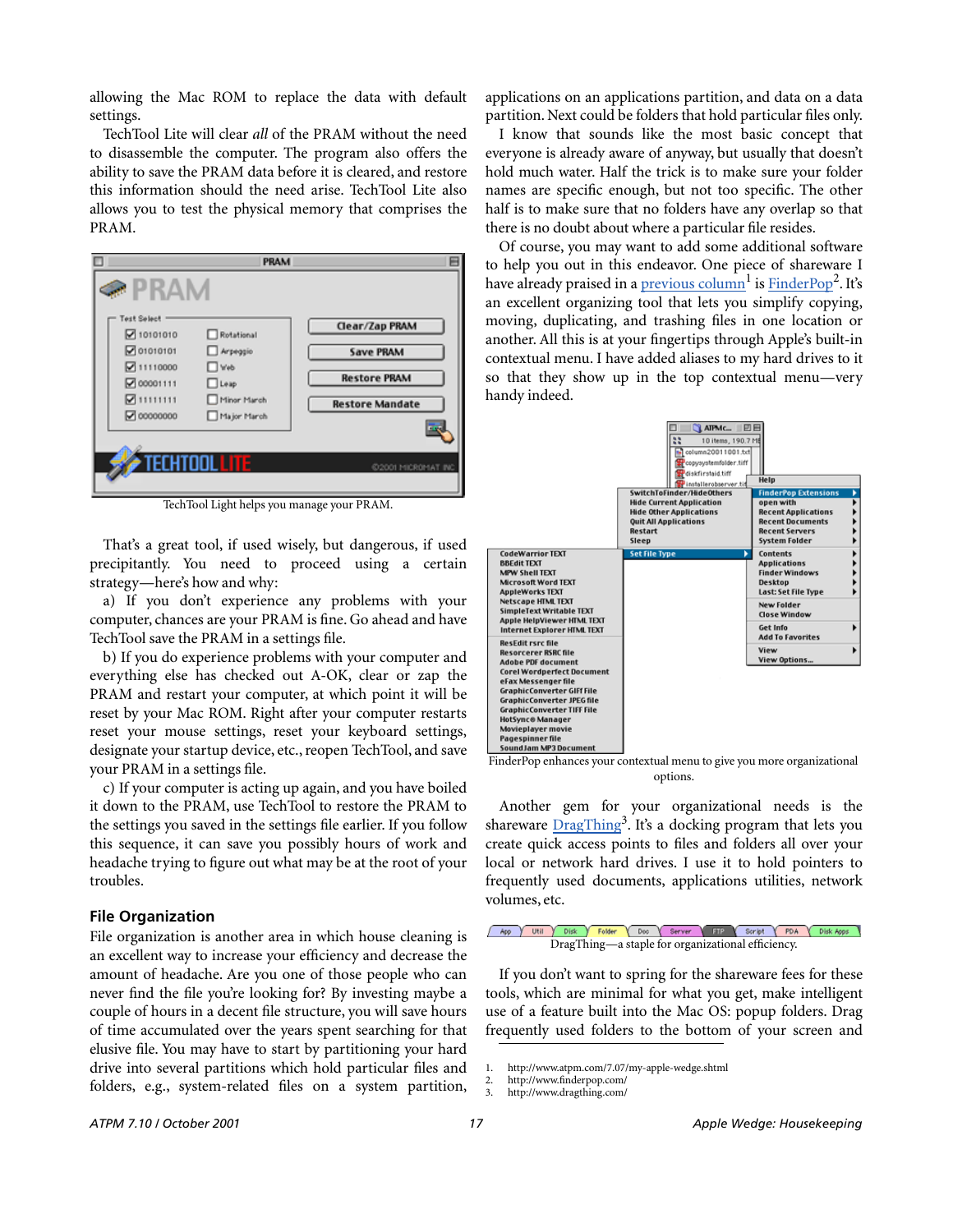watch the title bar change and the window stick to the bottom of the screen. Now when you click on the title bar of the window that's stuck at the bottom of the screen, it pops up and you can view or manipulate its files. How about creating

a folder with aliases to the utilities I mentioned in this column and making a popup folder out of it? Try it out and let me know how you're doing. Really. No more excuses.

*Copyright © 2001 Dierk Seeburg,* [dseeburg@atpm.com](mailto:dseeburg@atpm.com)*.*

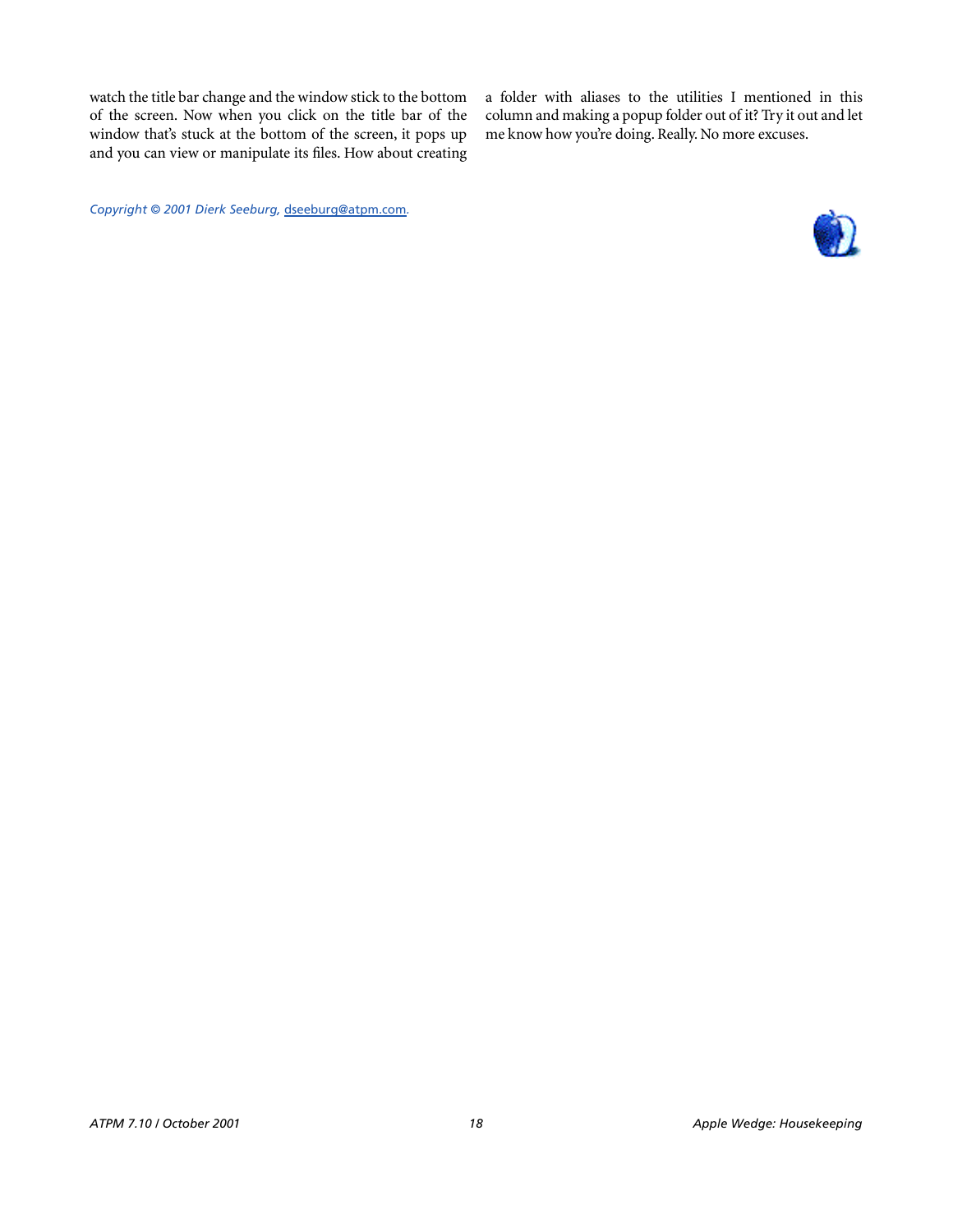**by Evan Trent, [etrent@atpm.com](mailto:etrent@atpm.com)**

## **DSS and SMTP Authentication**

Now I don't want to get off on a rant here, but…

It now seems inevitable that I will hereafter establish myself as the Dennis Miller of the computer world, ranting on a regularly scheduled basis with little or no regard for political correctness. The voice of sanity, however, must be heard from time to time even when it does little more than bitch and moan. Wouldn't you agree?

That said, welcome to this month's edition of ramblings and frustrations fresh from ATPM's technical wizard. The topic of the moment is the lack of Mac and LAN support for a broadband Internet access system that shows enormous potential for the huge numbers of folks in areas where DSL and cable are not available; and the latest moronic implementation of anti-spam technology that set me off like the ranting techno weenie firecracker that the ATPM community has come to know and love.

#### **A Brief History**

Last month I helped my parents install a Digital Satellite System (DSS) for Internet access. They live in rural Vermont and do not receive cable, cannot benefit from DSL, and would have to spend a lot on a repeater as part of an ISDN installation. The only solution, aside from dialup access, is DSS.

As they already have a DSS television service they decided to investigate their options. Pegasus Express presented itself as the best choice. Their satellite system is bi-directional, so you no longer need an analog modem for upstream data transfer; this is a serious improvement over the original DirecPC system. Simply hook up a USB modem to the dish, and—hey presto—you have high-speed Internet access that you can use for both downloads and uploads.

#### **The Catch**

The problem is that, as with most things in life, Pegasus Express (and every other DSS system) is only compatible with Windows. It is also designed for use on only a single machine and not in a network environment. So regardless of platform, you will need to rig up a soft router if you want to share the connection over a local area network. My parents use a Mac, like all good citizens, so I had to set up a Wintel box as a headless soft router in the basement, sitting next to the USB modem for the DSS system.

The PC maintains a download speed of around 200KB/s, sometimes more. Upstream speeds aren't quite so fast but still pack a punch. Yes, it really is that fast. I was amazed. I have a very zippy DSL line here in Chicago, essentially the equivalent of a T1 in both directions, and this thing was getting better speeds than my DSL line from time to time. Pretty groovy for rural Vermont.

#### **Hey…I Thought PCs Were Fast?**

As if the platform restriction weren't bad enough, sharing the connection knocks the speed down several notches. I had trouble transferring more than 40KB/S on any client connected to the PC, regardless of operating system.

There aren't a lot of options out there for folks using a DSS such as Pegasus Express, because it relies on the Windows TCP stack. You cannot use a product such as Vicom's Internet Gateway (an industrial strength, speedy product which I highly recommend), because it uses its own proprietary TCP stack and turns off Microsoft's. As a result it is only compatible with Ethernet-based devices. Oops! No USB devices with proprietary drivers allowed.

My eventual solution was to download a slick little product called [SatServ](http://www.getsatserv.com)<sup>1</sup>, a soft router designed specifically for DSSs. It is reliable, flexible, and faster than Microsoft's Internet Connection Sharing (ICS); but it still won't allow me speeds even close to what I enjoyed on the PC connected directly to the satellite.

If you really want to use a DSS with your Mac, you can hook your Mac up directly to the USB modem and run Virtual PC. I haven't experimented much with the configuration, but there are shortcomings. For one thing, your Mac doesn't see the Internet connection, so you have to use Virtual PC with PC software to do all your Internet chores, unless you try to set up ICS or some sort of soft router within Virtual PC and then access that from your Mac, an ugly scenario. Although download speeds under Virtual PC aren't up to snuff with a "real" PC, they are however faster speeds than your Mac would enjoy under a shared connection hosted by a PC soft router.

#### **The Solution**

Even a die-hard Mac advocate such as myself can understand how Pegasus (or DirecPC) could be lame enough to shun anybody not using Windows (Unix, Linux, and Mac users to name but a few). Realistically it would be trivial to write a driver for the Mac that would support the Pegasus Express hardware, but be that as it may, I am sure that from an MBA's

<sup>1.</sup> http://www.getsatserv.com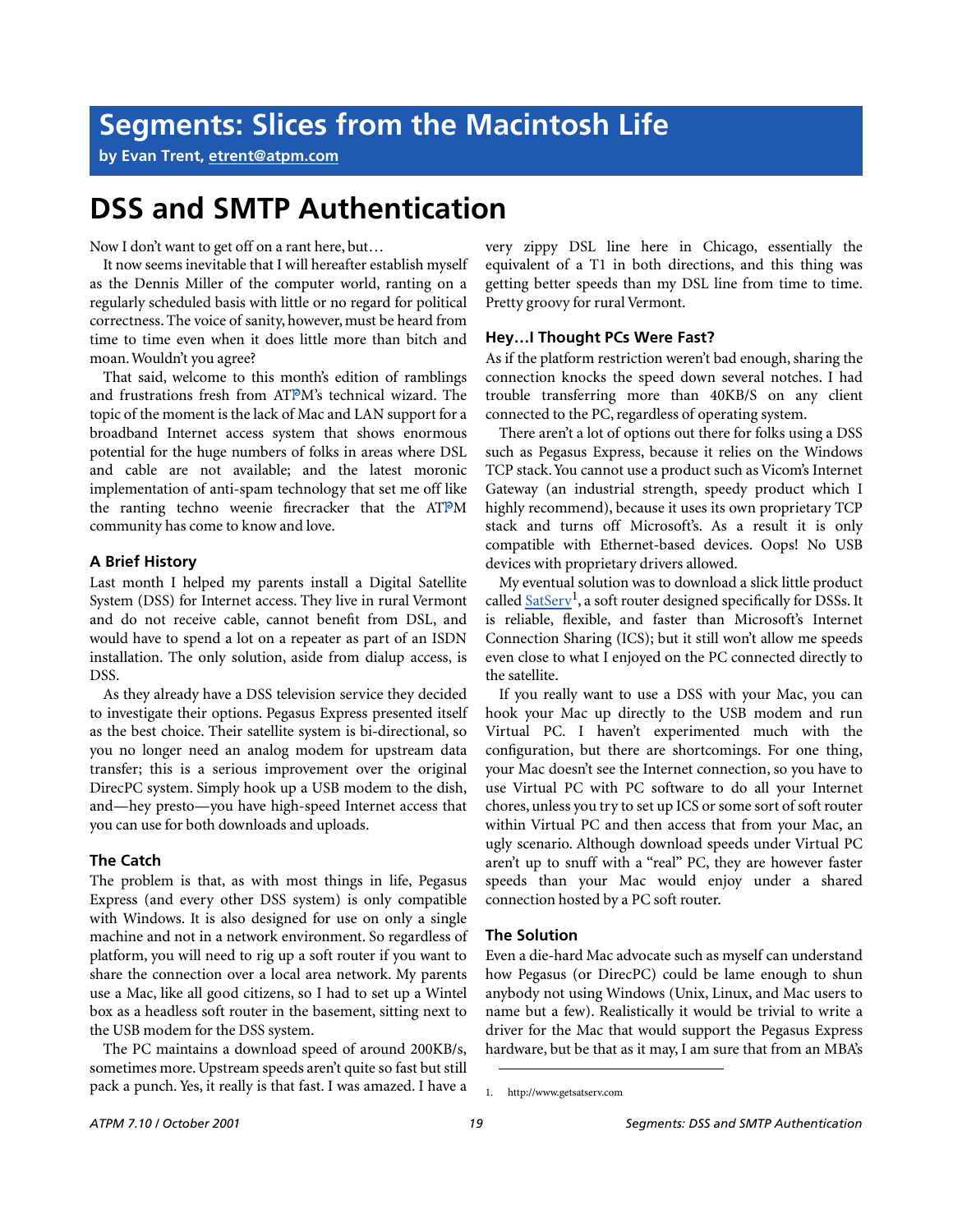standpoint it isn't a fiscally sound pursuit. Bean counters…sheesh.

However, the fact that the DirecPC system is only compatible with single terminal environments is a major shortcoming. Every other broadband Internet technology has an Ethernet router. Such support under DirecPC would fix the speed problem, eliminate the need for software altogether, and thus resolve any platform compatibility issues.

Pegasus claims it is working on a solution (Pegasus Express Pro) that will be designed for multiple users on a LAN, but it will be for business accounts. This of course means you would have to buy an expensive piece of software, plus a PC to run it on, and an overpriced service plan. An Ethernet router would be cheaper, faster, more reliable, platform independent: just plain better.

#### **The Straw that Broke the Camel's Back**

As if the folks at Pegasus weren't already dense enough, having developed a product that delivers the speed of a T1 but only to one computer at any given time, they have also made an incredibly obnoxious decision in their capacity as an Internet Service Provider (ISP).

The latest version of Pegasus' software will only let you send an e-mail if your "From" address ends with "@pgtv.net." In other words, you can only use their mail servers to send mail using a Pegasus e-mail account (the service plan comes with ten accounts, which is nice). This proves highly problematic, however.

If you are like me, you have more than one e-mail account. My local ISP here in Chicago, for example, is Verio. Verio will only let me use their outgoing mail server if I am connected to their network (via dialup or my DSL line). So if I want to send mail (or respond to a message) from my Verio e-mail account when I am in Vermont at my parents' house, I can't.

This effectively made it impossible for me to deal with my e-mail while I was in Vermont. I could not respond to mail on most of my accounts (and I have many). A lot of people keep their existing e-mail accounts when they upgrade to a broadband Internet connection, and to expect these people to give up those accounts or stop sending mail from them is just plain silly.

So I made a quick call to the folks at Pegasus. A nice gent picked up the phone after a couple of rings. I played dumb. I love to play dumb when I call up tech support people. It's always incredibly amusing.

"Hi! I can't send mail. I am getting some weird error about relaying or something, whatever that means."

I was given an explanation of the new Pegasus policy not to relay mail (in other words, to not let you use the Pegasus mail server to send mail from non-Pegasus e-mail accounts).

"But how do I send mail from my other accounts?"

Get this—he suggested that I dial into my ISP(s) to send mail from those accounts.

Riiiiiight.

That makes a lot of sense. Pay money to install the dish, pay money for the monthly service, and then when you want to send mail using an existing e-mail account, plug in ye olde reliable analog modem? I think not.

#### **Spam**

The reason that Pegasus has implemented such a harsh and overbearing policy regarding the sending of e-mail is spam. To prevent spam, many ISPs have taken steps to tighten up their mail servers and prevent them from being used by would-be spammers.

The most common tactic employed by ISPs is to only allow users to send mail through their mail server if the user is on the same network. This is the case with my ISP Verio; if I wish to send mail using their mail server, I must be on their network (and thus presumably a customer). Otherwise I am denied access. Most ISPs operate in this fashion.

Pegasus does not. Instead, what they have done is completely brain-dead. Rather than checking to see if the user sending mail is on the Pegasus network, they check to see if the "From" address contains an e-mail address ending in "@pgtv.net." Faking a from address isn't terribly difficult; anyone wanting to use the Pegasus mail server to send spam simply needs to format the header to read "From: spam\_guy@pgtv.net," for example. If you have a functioning keyboard and a brain stem, you're good to go.

So, what Pegasus has done is make it impossible for me, a paying customer, to use their mail server to send mail from any account but theirs, and completely trivial for a spammer to use their server to send spam. Good job boys. That's high tech.

#### **Easy Now**

In all fairness I should take it easy on Pegasus. They're not the only buffoons on the Net. A lot of folks are going off the deep end with anti-spam mentality and screwing everything up in the process. Even ISPs such as Verio—that operate in a fashion which allows me to use their mail server to my heart's content when on their network—do not make it easy for me to use it when not on their network, even if I am sending an email from my Verio-provided e-mail account.

If more outgoing mail servers implemented SMTP authentication then there wouldn't be a problem. SMTP authentication is a technology which lets you send mail using an SMTP server, regardless of whether you are on the same network, if you have successfully negotiated a POP logon recently (you can define the timeout on the server). Typically this allows a user to check mail and then send mail directly afterwards, ensuring that only a user with a valid POP name and password can send mail. This technology would let me use Verio's SMTP server while connected via Pegasus.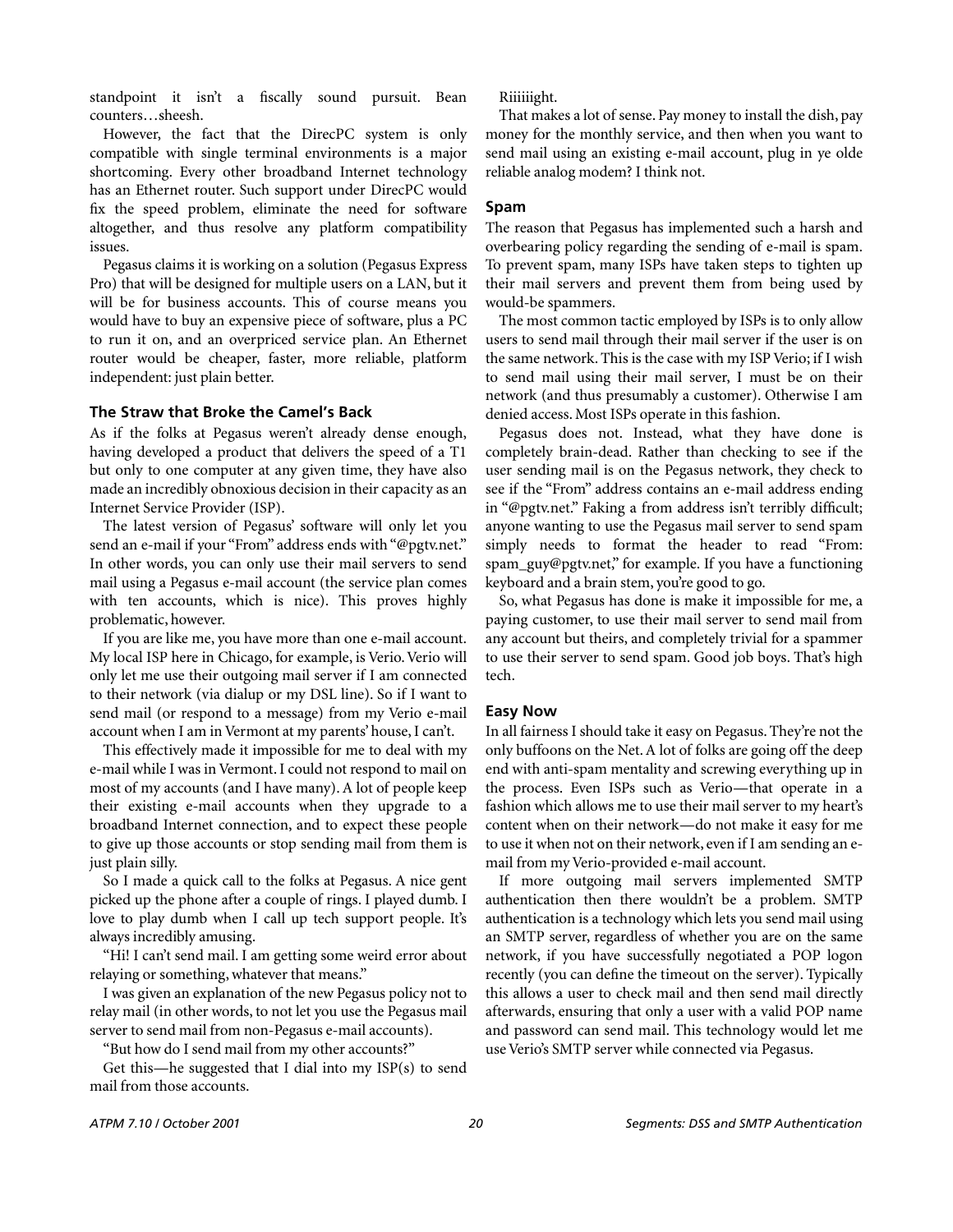#### **Get Real**

The reality of the situation is that we will never eliminate spam. Sorry folks, but that's the truth. Every mail server from here to kingdom come has spam filters in place and has taken anti-spam precautions. Every e-mail client has spam filters in place. And guess what? We still get lots and lots of the stuff every single day. All that has been accomplished merely makes it that little bit more difficult for normal law-abiding Net users to check and send e-mail, and gives mailing list administrators such as myself huge headaches through having to deal with novice users who don't know how to properly configure their e-mail client to filter out spam.

Incidentally, the only way I managed to send e-mail while I was in Vermont was to set up an open relay mail server on my PowerBook and send mail through it. This was not a solution; this was a hack, but it worked, and I suspect that spammers across the globe are doing the same thing. ORBS and other anti-spam databases are doing their darndest to keep those servers blacklisted, but it isn't even terribly difficult to convince ORBS that your server is doing its job correctly; all you need to do is filter out the IP address of their test engine and you will pass their test. No technology is going to eliminate spam.

*Copyright © 2001 Evan Trent,* [etrent@atpm.com](mailto:etrent@atpm.com)*.*

People get so infuriated over spam and I've never understood it. Talk about a non-intrusive and generally amusing form of mass marketing—how can you complain? The higher tech these people get, the less of a pain in the neck they become. It's just spam—it's not a telemarketer from the Publisher's Hotline telling you how they'll send you ten magazines per month for the rest of your life if you just send them \$1000 per year. You don't need to hang up on anybody and feel guilty about your lack of manners. Spam is not a junk fax advertising cheap airfare to Hawaii. It's not wasting paper or forcing anybody to even read its contents.

I respect the fact that for folks with slower connections, spam makes checking for e-mail a longer and more painful process than it already is, but even when I'm on a dialup modem overseas I'd rather deal with spam than some yokel calling me up to tell me about some new credit protection plan. Spam is just e-mail—a bold title. Press the delete key. Problem solved.

And don't even talk to me about wasted bandwidth or network congestion. In the broadband age you have people downloading MPEGs of Pamela Anderson on her honeymoon doing, er, typical honeymoon stuff, and you're complaining about a couple of bytes of text? Get a grip.

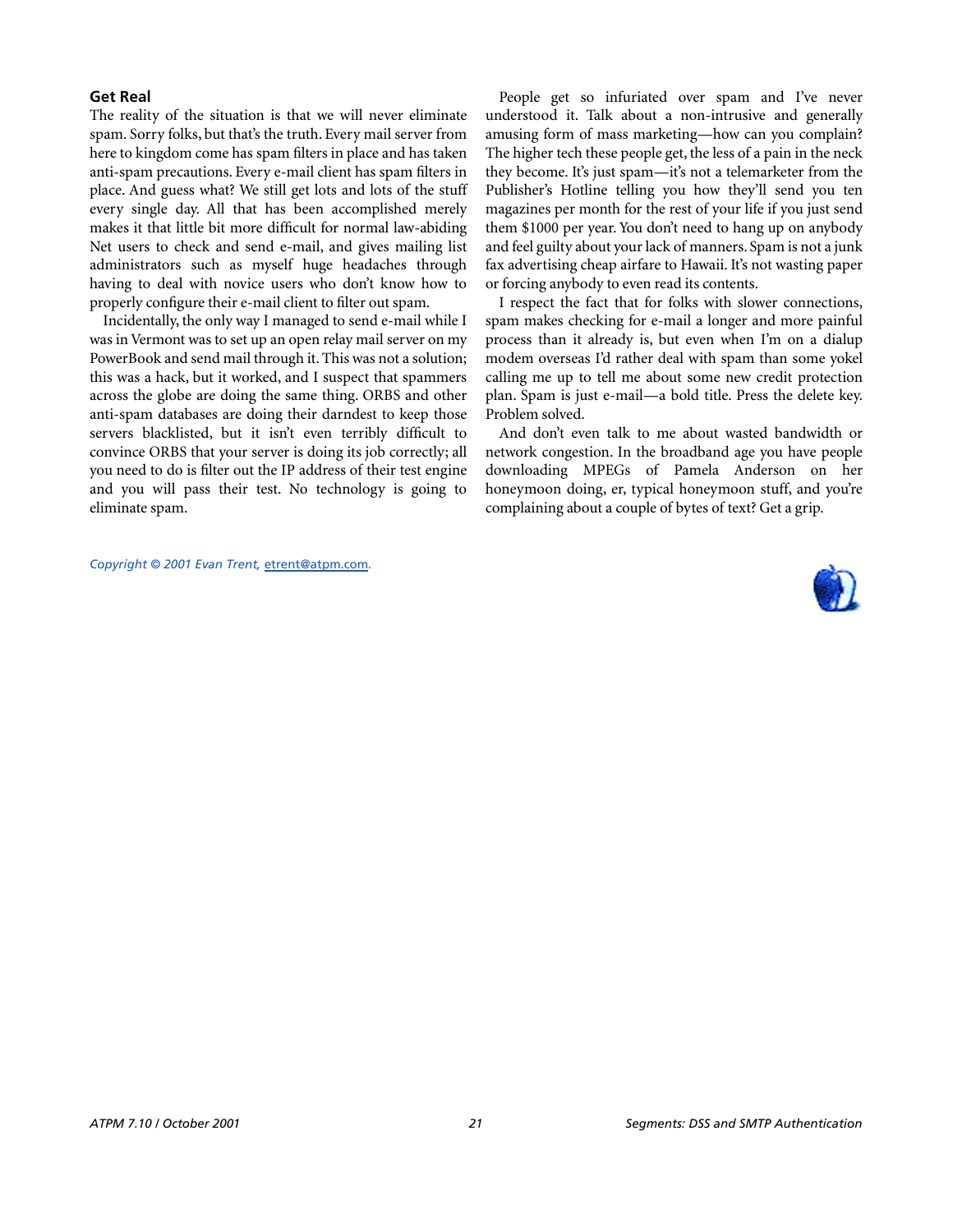**by Robert Paul Leitao, [rleitao@atpm.com](mailto:rleitao@atpm.com)**

## **Software License Agreements in Everyday Language**

You have just shelled out really big bucks for something you really don't own. We own it. We also own you and everything you own in the event that we can prove that you have in any way distributed pirated copies of this product; we have reverse-engineered this product (looked at our secret code—similar to the "secret sauce" in the burger business but not quite as tasty) to come up with a product that you claim to own; we can do anything that you might do with anything you really do own. Not only don't you own this product, you don't even own the media it came on. We own all that too.

In exchange for your big bucks we'll give you a limited warranty that the product has a theoretical chance of working on your computer (our view of things, not yours) and a

*Copyright © 2001 Robert Paul Leitao,* [rleitao@atpm.com](mailto:rleitao@atpm.com)*.*

modicum of telephone support for 30 days via of our Byzantine customer service voice mail system.

We admit that you may own the computer that you are using to install our software. But if our product causes your computer not to work, it's not our problem because you own the computer and our lawyers can prove that you should have taken better care of it. We may from time to time issue an "update" for our product. We'll most likely charge you for that too. You might resent paying more bucks for what you consider to be a 'bug fix.' We're charging you more bucks because we call it a 'product enhancement.' We can call it whatever we want. After all, we own it.

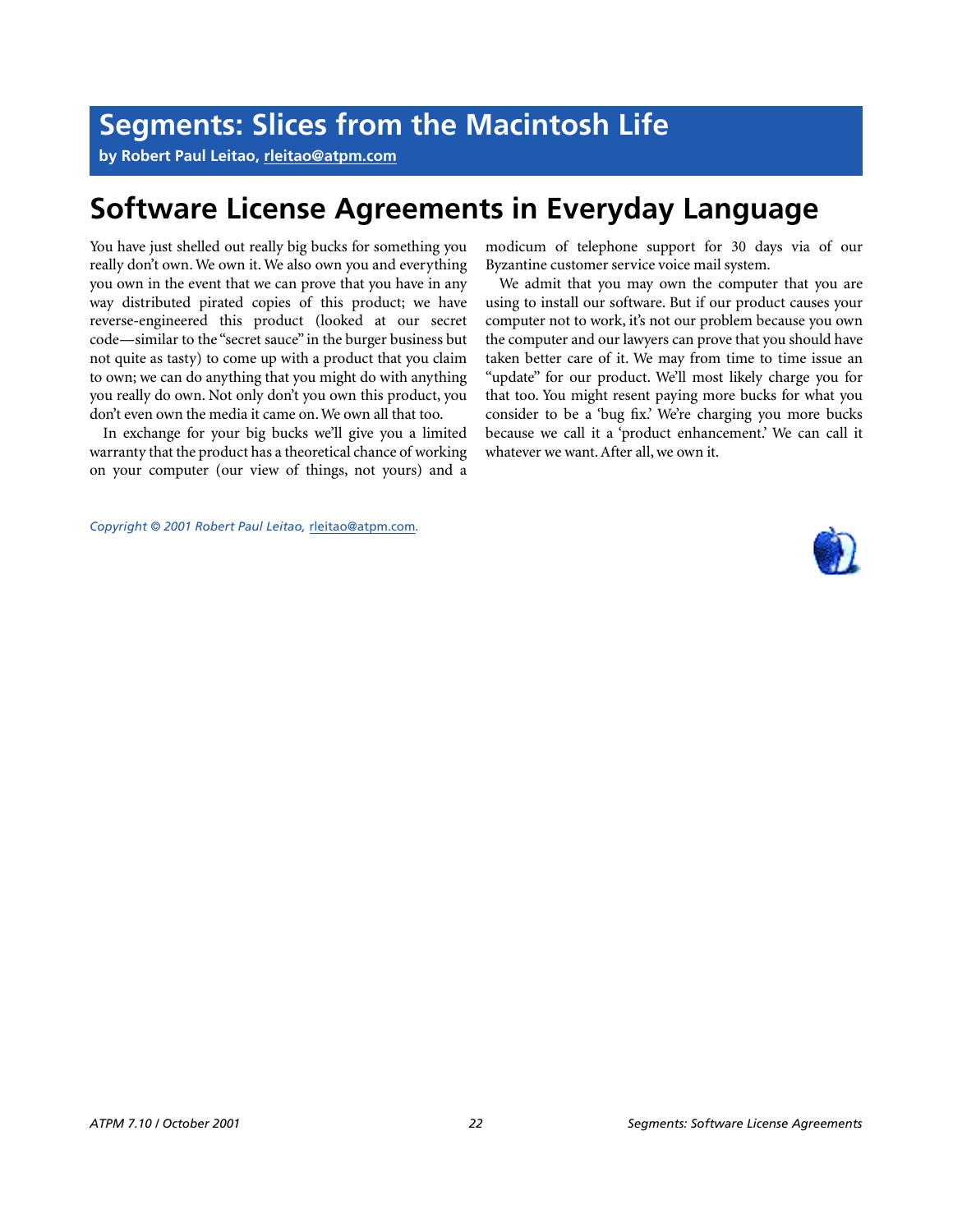**by Matthew Glidden, [mglidden@atpm.com](mailto:mglidden@atpm.com)**

## **Switches and Hubs**

#### **Why Switch? Why Hub?**

The short story is that a switch is better because it allows any port to use the complete bandwidth (100BaseT, etc.) of the switch, as opposed to hubs that split the bandwidth across all ports. Switches also better handle different network speeds, so that two higher speed devices (100BaseT, for example) use the higher speed when talking to each other, even if they need to use 10BaseT to talk to slower devices.

Switches used to be significantly more expensive than hubs, but the price difference has dropped considerably in the last couple of years so that you should now be able to pick up a multi-port 10/100BaseT switch for \$50 or less. Most home networks probably won't see a difference in performance between a hub and a switch, because home network use is very sporadic compared to the business world, where connections are constantly in use.

#### **How Much Faster Is 100BaseT (or 1000BaseT) Than 10BaseT?**

Although the numbers increasing by a factor of 10 seem to imply performance leaps of 10, that's not actually the case. Typically, 100BaseT runs four to five times the speed of 10BaseT in a similar network configuration. There are so many factors involved in the typical network that it's almost impossible to determine how fast it *should* be running (better to focus on a comparison of before and after).

#### **What's the WAN Port for on My Hub/Switch?**

WAN stands for Wide Area Network and allows the hub to connect to other networks, typically other switches or "upstream" connections. When you use a hardware router to share a high-speed Internet connection (cable, DSL, etc.), you typically connect the high-speed modem to the router's WAN port.

#### **LocalTalk and G3/G4 Macs**

Built into all Mac models from the Plus to the beige G3s and Wallstreet PowerBooks, LocalTalk was the original method of Macintosh networking. Though it was slow (about 20 kilobytes per second), its ubiquitous nature made it the choice for the casual network user until Ethernet prices finally came to Earth in the last couple of years. Since LocalTalk used the Mac serial (printer and modem) ports to communicate, this networking option was abandoned with the debut of color-case Macs in 1998. The beige desktop G3s were the last new model to use LocalTalk, but even they didn't use it well. You had to download a software update (LocalTalk G3) from the Apple site to fix a multitude of printer and connection problems that cropped up after the initial release.

Although LocalTalk is gone from new Macs, there are still a great number of systems out there that use it, usually because an Ethernet upgrade is either unavailable or prohibitively expensive. LaserWriters are still common in home and business, and many models require LocalTalk connectivity.

The easiest way to connect LocalTalk devices to a Mac without serial ports is to obtain a hardware LocalTalk-to-Ethernet adapter, which translates the network signal in both directions without extra effort on your part. The main difficulty here is adapter availability, as the adapters have become scarce with the passing of LocalTalk from the new computer scene. Your best bet for older hardware are sites like MacResQ or the auctions of eBay. Since the types of adapters varies, get as many details about what you're buying as possible, to make sure you end up with the right thing.

Software is also an option here, as Apple provides a control panel (and free download) called LocalTalk Bridge that will connect an Ethernet and LocalTalk network. The downside of this is that you need to have a computer capable of connecting to both networks that can act as an intermediary. If you only have an Ethernet Mac, LocalTalk won't do you any good.

*Copyright © 2001 Matthew Glidden,* [mglidden@atpm.com](mailto:mglidden@atpm.com)*.*

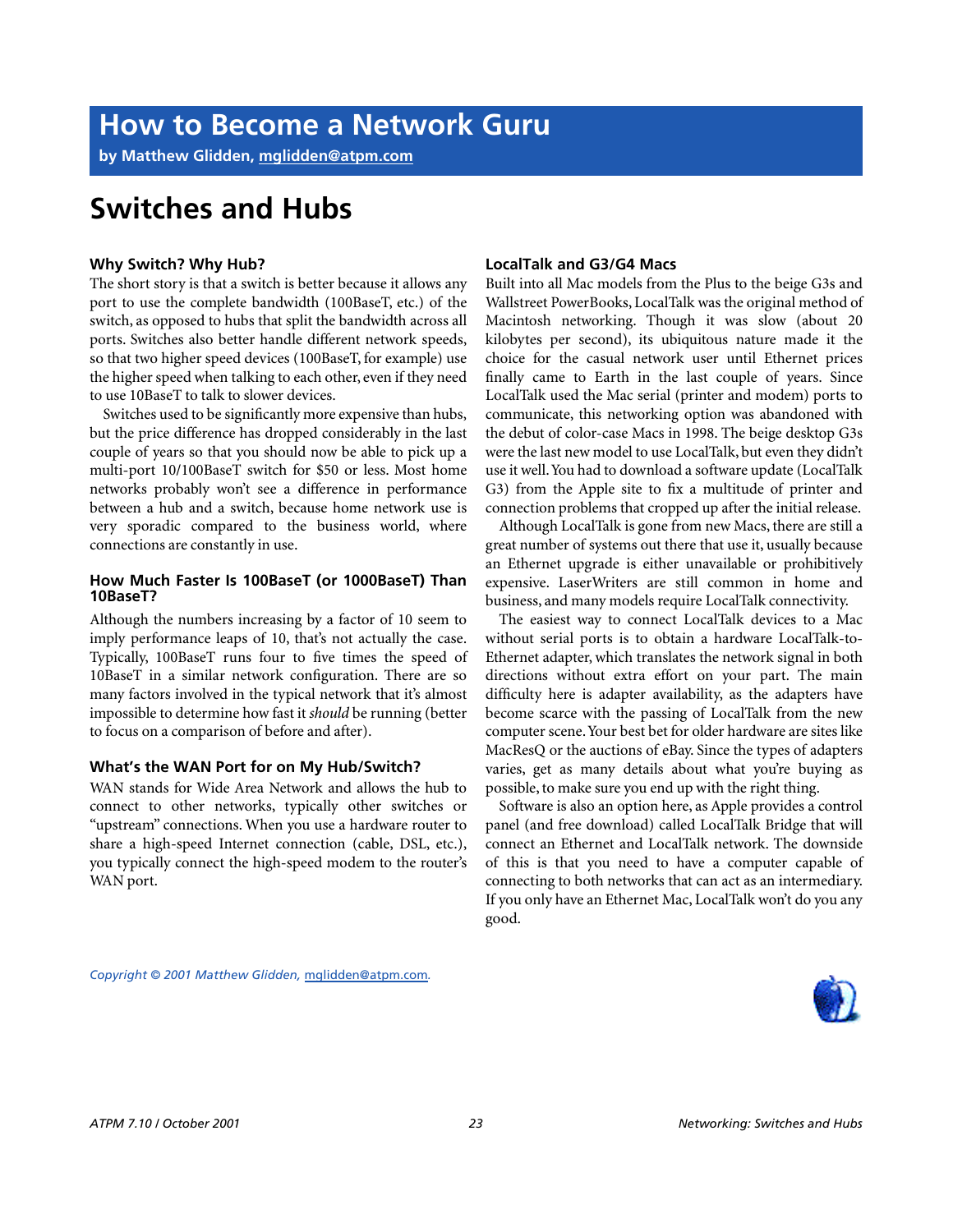**by Matthew Glidden, [mglidden@atpm.com](mailto:mglidden@atpm.com)**

## **Faux Pas Ethernet: Home Phone Networking**

#### **Setup Options Overview**

Although used fairly infrequently, it's possible to set up a home network using the existing phone lines in the walls of your home. You won't run as fast as Ethernet, but some people are happy to sacrifice the speed for the ease of setup.

Networks across home phone lines function at approximately 1 megabit (about 125K) per second, which is slower than *10BaseT Ethernet*, but generally fast enough for home network use. The transmission band is higher than that used for voice calls, allowing you to use your network and talk on the phone at the same time.

#### **Farallon's HomeLine**

Farallon makes <u>HomeLINE<sup>1</sup>,</u> a PCI-based networking system that connects the jack on its expansion card to a phone jack. Connecting to the phone line doesn't mean you have instant Internet access (you still need a modem), but HomeLINE also comes with trial versions of programs like [Miramar](http://www.miramarsys.com) [Systems's](http://www.miramarsys.com)<sup>2</sup> PC MacLAN and [Vicom Tech's](http://www.vicomtech.com/)<sup>3</sup> SurfDoubler, allowing you to share files between Macs and PCs and share a single Internet connection across a network. For more info, check out the **HomeLINE FAQ<sup>4</sup>** and product info<sup>5</sup> pages.

#### **Diamond Multimedia's HomeFree**

Diamond Multimedia makes <u>HomeFree</u><sup>6</sup>, which works via an external adapter that connects to your Mac's USB port. You then connect the adapter to the nearest phone jack.

HomeFree works with both Macs and PCs, but requires additional software for actual file sharing (such as the software mentioned above). For more info on HomeFree, check out the [HomeFree FAQ](http://www.diamondmm.com/products/main/faqrev.htm)<sup>7</sup> and [product info](http://www.diamondmm.com/products/main/homefreepnausb.html)<sup>8</sup> pages.

#### **Want to Wire the House Yourself?**

Before the release of the aforementioned home phone line products, the only way to use your home phone lines for a network was to do it yourself. The process is (unfortunately) rather technical in nature and takes some tinkering, since things probably won't work exactly right the first time.

To perform this setup, you need a *120-ohm resistor* and extra *RJ-11 phone jack* for each phone jack in the house, a *LocalTalk* adapter for each computer you wish to connect, and a screwdriver.

*Caution: The setup steps mentioned here are for the adventurous and I don't guarantee the results. Suffice to say you've been warned.*

Is your blood pumping faster now? Okay, here's the basic process.

- 1. Remove a phone jack cover. You should see four wires: red, green, yellow, and black. Think of the wires as two pairs, red/green and yellow/black. The red/green pair is being used for your phone line, so you need to leave it alone. *If your yellow/black pair is also in use (for a second phone line), you won't be able to perform this setup.*
- 2. *Perform this step on jacks you'll connect to LocalTalk adapters.* Connect the yellow/black pair to the extra RJ-11 phone jack. Examine the red/green pair, which connects to two of the four wire slots in your voice line jack. You need to connect the yellow/black pair to the *other* pair of slots in the extra jack. It may help to closely examine the plug on the LocalTalk adapter, to determine exactly which wires need to make contact.
- 3. *Perform this step on jacks NOT connected to LocalTalk adapters.* Connect the ends of the yellow/black pair using the 120-ohm resistor.

That's it. You should now be able to connect your Macs to each other through the LocalTalk adapters and extra phone jacks.

If it doesn't work right away, don't panic. This isn't super easy. Recheck your wire connections to make sure each wire is where it should be. The unhappy news is that this kind of setup is easier to plan for in advance. Sometimes, it just turns

<sup>1.</sup> http://www.farallon.com/products/homeline/

<sup>2.</sup> http://www.miramarsys.com

<sup>3.</sup> http://www.vicomtech.com/

<sup>4.</sup> http://www.farallon.com/support/homeline/faq.html

<sup>5.</sup> http://www.farallon.com/products/homeline/

<sup>6.</sup> http://www.diamondmm.com/products/main/homefreepnausb.html 7. http://www.diamondmm.com/products/main/faqrev.htm

<sup>8.</sup> http://www.diamondmm.com/products/main/homefreepnausb.html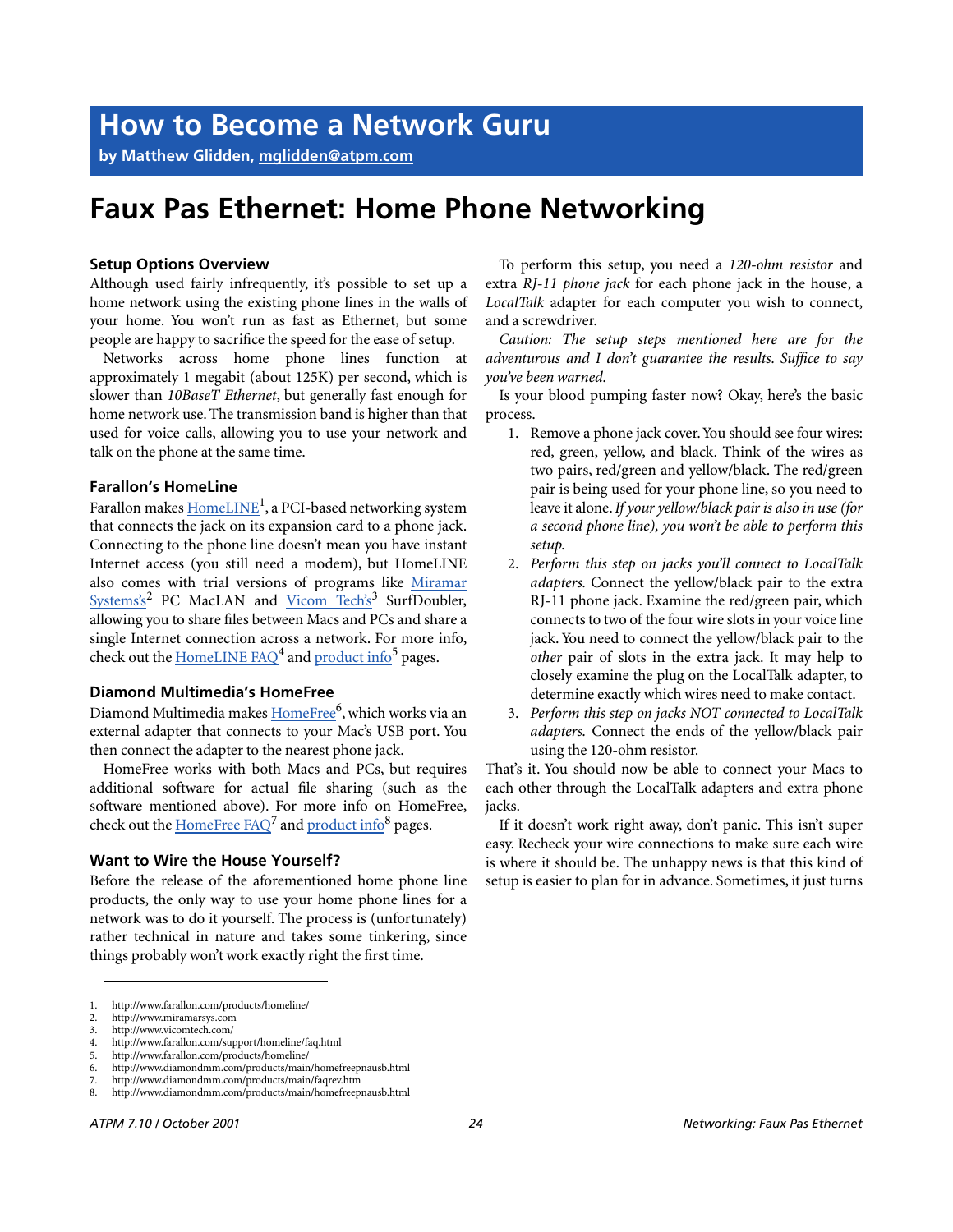out that wiring your home for LocalTalk is impossible because of the home's internal wiring structure.

*Copyright © 2001 Matthew Glidden,* [mglidden@atpm.com](mailto:mglidden@atpm.com)*.*

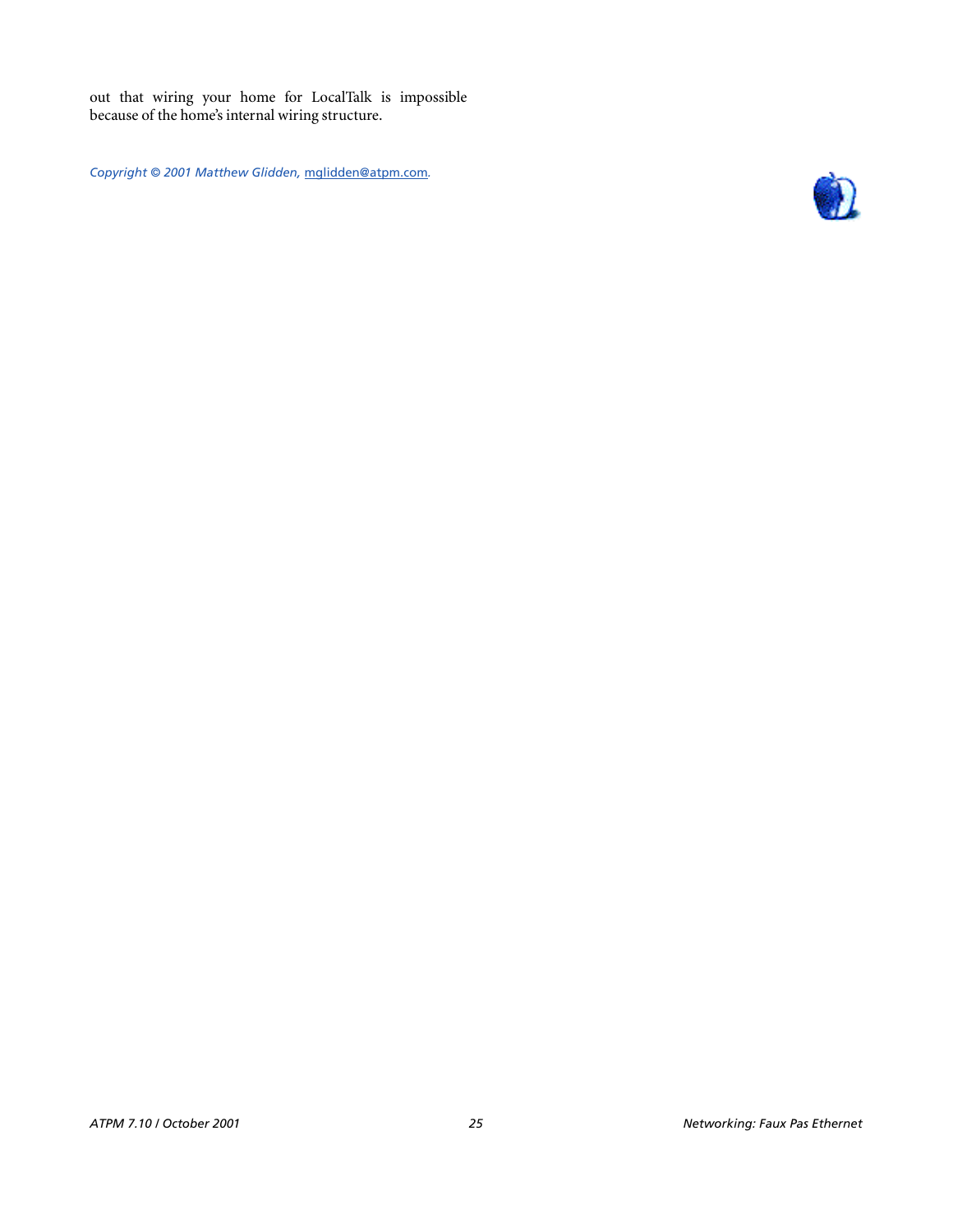**by Mike Flanagan, [sensible@sensible.screaming.net](mailto:sensible@sensible.screaming.net)**



*Copyright © 2001 Mike Flanagan,* [sensible@sensible.screaming.net](mailto:mrspiffy@earthlink.net)*.*

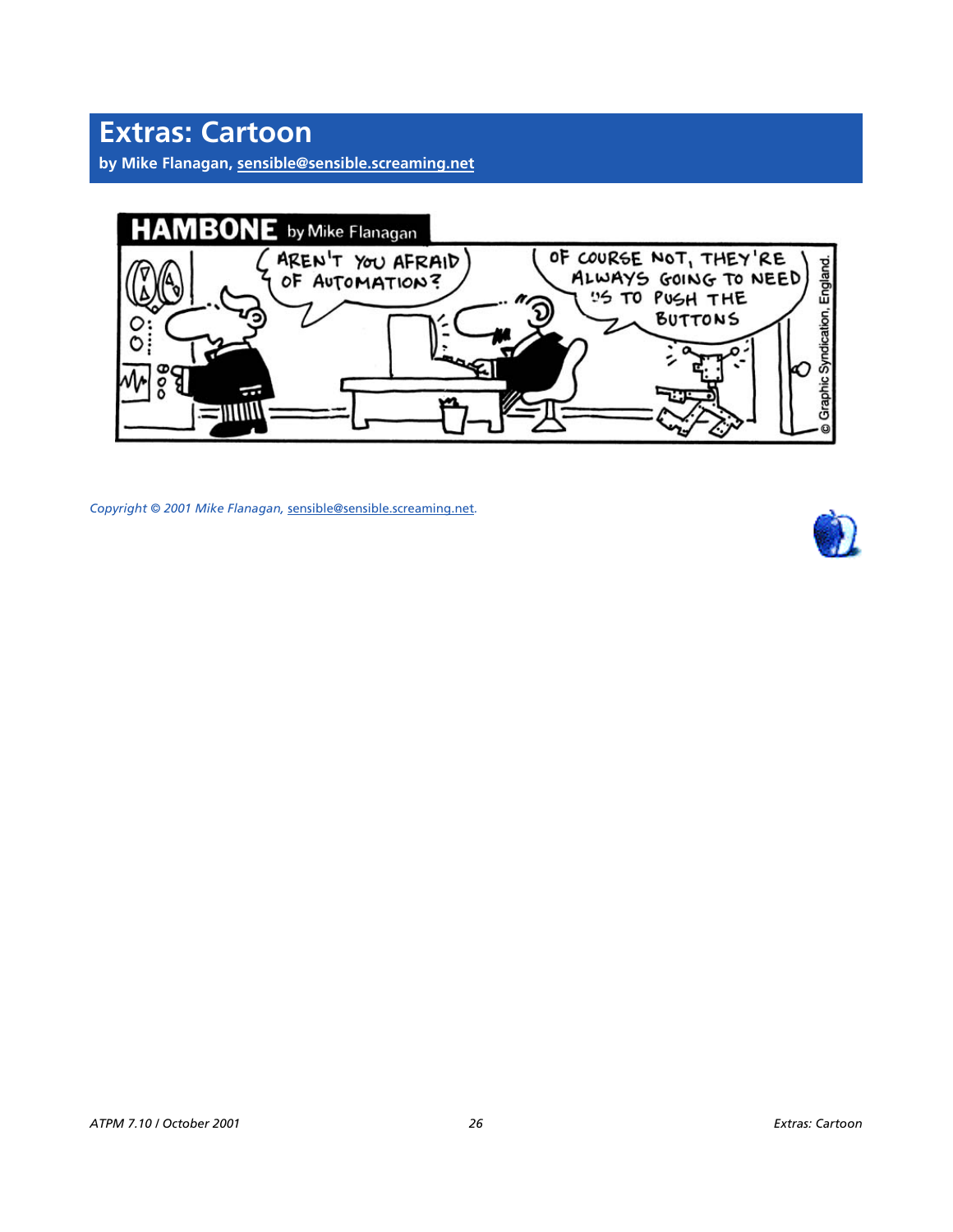#### **[The House on the Rock](http://www.atpm.com/7.10/house-on-the-rock/)1**

These pictures were taken at a museum in Spring Green, Wisconsin called The House on the Rock. While it began as a residence built by and for Alex Jordan, a student of Frank Lloyd Wright's, it evolved into a huge and eclectic museum featuring collections of everything from carousel horses, to self-playing instruments, to dollhouses. To find out more about it, check out its [Web site](http://www.thehouseontherock.com)<sup>2</sup>.

Paul Fatula writes:

I took the pictures using a Sony DSC-P1, set to take images at a 3:2 ratio for later printing on my DPP-SV55<sup>3</sup>, and later cropped them down to 1024x768 with an old copy of Photoshop to make desktop images. Low (or otherwise strange) lighting in much of the museum section of the House made me wish my camera had more manual controls, or that I had brought a tripod along, so the pictures here focus on the house itself rather than the museum areas.

#### **Previous Months' Desktop Pictures**

Pictures from previous months are listed in the [desktop](http://www.atpm.com/Back/desktop-pictures.shtml) [pictures archives](http://www.atpm.com/Back/desktop-pictures.shtml)<sup>4</sup>.

#### **Downloading all the Pictures at Once**

iCab and Interarchy (formerly Anarchie) can download an entire set of desktop pictures at once. In iCab, use the Download command to download "Get all files in same path." In Interarchy, use HTTP Mirror feature.

#### **Contributing Your Own Desktop Pictures**

If you have a picture, whether a small series or just one fabulous or funny shot, feel free to send it to [editor@atpm.com](mailto:editor@atpm.com) and we'll publish it in next month's issue. Have a regular print but no scanner? Don't worry. E-mail us, and we tell you where to send it so we can scan it for you. Note that we cannot return the original print, so send us a copy.

#### **Placing Desktop Pictures**

#### **Mac OS X**

Switch to the Finder. Choose "Preferences…" from the "Finder" menu. Click on the "Select Picture…" button on the

4. http://www.atpm.com/Back/desktop-pictures.shtml

right. In the Open Panel, select the desktop picture you want to use. The panel defaults to your "~/Library/Desktop Pictures" folder. Close the "Finder Preferences" window when you are done.

You can also use the pictures with Mac OS X's built-in screen saver. Choose "System Preferences…" from the Apple menu. Click the screen saver button. Then click on Custom Slide Show in the list of screen savers. If you put the ATPM pictures in your Pictures folder, you're all set. Otherwise, click Configure to tell the screen saver which pictures to use.

#### **Mac OS 8.5–9.1**

Go to the Appearance control panel. Click on the "Desktop" tab at the top of the window. Press the "Place Picture..." button in the bottom right corner, then select the desired image. By default, it will show you the images in the "Desktop Pictures" subfolder of your "Appearance" folder in the System Folder, however you can select images from anywhere on your hard disk.

After you select the desired image file and press "Choose," a preview will appear in the Appearance window. The "Position Automatically" selection is usually fine. You can play with the settings to see if you like the others better. You will see the result in the little preview screen.

Once you are satisfied with the selection, click on "Set Desktop" in the lower right corner of the window. That's it! Should you ever want to get rid of it, just go to the desktop settings again and press "Remove Picture."

#### **Mac OS 8.0 and 8.1**

Go to the "Desktop Patterns" control panel. Click on "Desktop Pictures" in the list on the left of the window, and follow steps similar to the ones above.

#### **Random Desktop Pictures**

If you drag a folder of pictures onto the miniature desktop in the Appearance or Desktop Pictures control panel, your Mac will choose one from the folder at random when it starts up.

#### **DeskPicture**

An alternative to Mac OS's Appearance control panel is Pierce Software's DeskPicture, reviewed<sup>5</sup> in issue 5.10 and available for <u>download</u><sup>6</sup>.



5. http://www.atpm.com/5.10/roundup.shtml

<sup>1.</sup> http://www.atpm.com/7.10/house-on-the-rock/

<sup>2.</sup> http://www.thehouseontherock.com

<sup>3.</sup> http://www.atpm.com/7.04/dpp-sv55.shtml

<sup>6.</sup> http://www.peircesw.com/DeskPicture.html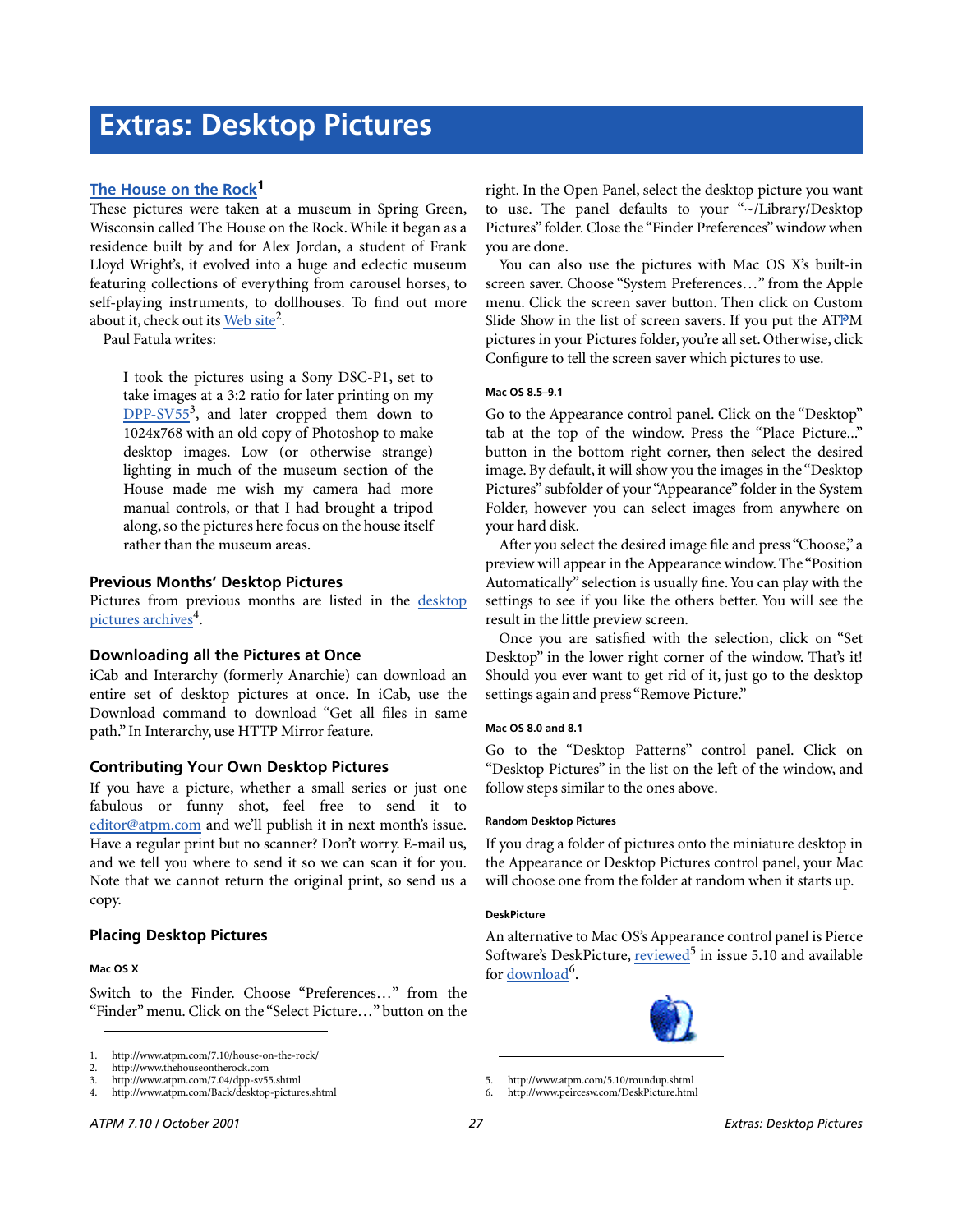## **Review: Shareware Roundup**

**by Brooke Smith, [bsmith@atpm.com](mailto:bsmith@atpm.com)**

## **Screensavers**

One of my first screensavers was AfterDark—you know, the one with the flying toasters. If truth be known I used to make those toasters flap their little wings really fast. Then I'd want calmness, and would change to the swans who swam gracefully in the black water that was my monitor.

I can't say I've used screensavers much these days. Actually, as the Read Me document from Setting Sun notes: "Although screen savers are not strictly necessary (since most modern monitors can turn themselves off when idle), they still provide a nice distraction from a blank screen…" So true. And, it's always fun to check out what's out there in screensaver land, especially if it's free!

By the way, if you don't like these selections, check out more screensavers at [VersionTracker](http://www.versiontracker.com)<sup>1</sup> and click on the Screensavers link.

1. http://www.versiontracker.com

### **Dilberito Screen Saver 1.5**

**Developer:** [Scott Adams Foods](http://www.dilberito.com/fun/fun.htm)<sup>2</sup> **Price:** free **Requirements:** System 7.1

Watch Dilbert as he is chased by various colorful foods: a green string bean, a yellow clove of garlic, two purple beans, and one red tomato. These represent the four different types of food respectively—Indian, Garlic & Herb, Mexican, and Barbecue. (This is connected with the Scott Adams Foods company, which produces the Dilberito, a "delicious handheld meal that's fun to eat and filled with yummy tasting veggies, rice." But I'll let you read more about that online.)

Hit Escape to quit the screensaver. Although it's very colorful, it's not overly exciting, but a true Dilbert fan might like it.



<sup>2.</sup> http://www.dilberito.com/fun/fun.htm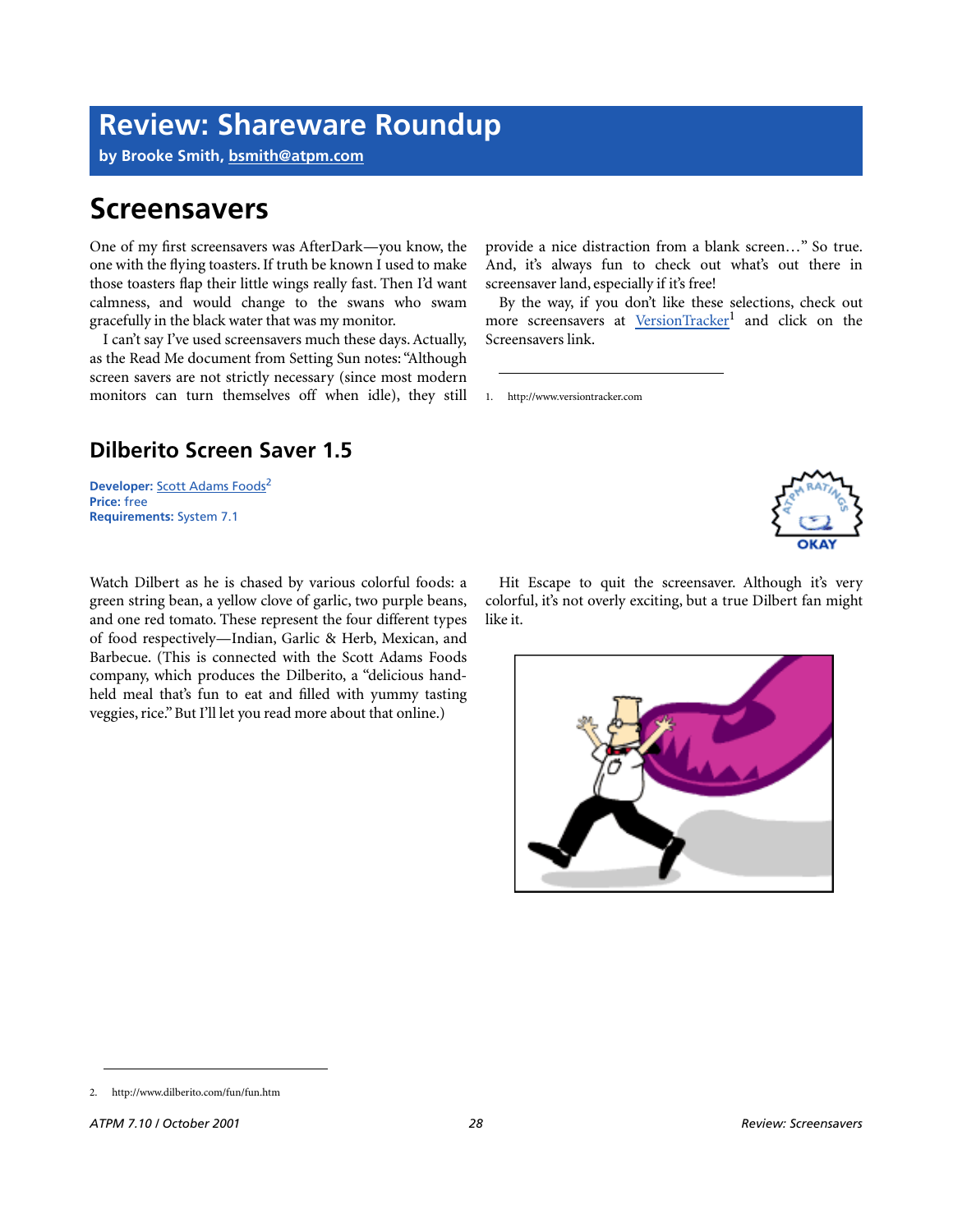## **Whalesaver 1.5**

**Developer:** Greenpeace [\(product page](http://whales.greenpeace.org/screensaver.html)<sup>1</sup>) **Price:** free **Requirements:** Mac OS 8

From Greenpeace, this is a screensaver with, yup, you guessed it, lots of pictures of whales. The background of this screensaver is blue, and the pictures (centered on your screen) change every few seconds. This may not be much in the way of exciting, with things flying across the screen, but nonetheless, it's a very peaceful and soothing screensaver. You'll like it whether you're a whale lover or not.

One thing to note: on the product page, Greenpeace mentions the following: "These screensavers are for enhancing your computer, they are not intended to be used to prevent your screen suffering from burn out. Every effort has been made to ensure these screensavers function correctly, however Greenpeace cannot be held responsible for the installation and download of these screensavers onto your



computer. Greenpeace will not be providing any technical support for these screensavers."



## **Setting Sun 1.6.1**

**Developer:** Purple Shark Software ([product page](http://www.Webthing.net/settingsun/)<sup>2</sup>) **Price:** \$20 **Requirements:** Mac OS 8.1; 3D modules require QuickDraw 3D and OpenGL **Trial:** Fully featured (30 days)

Setting Sun uses plug-ins (called faders) to draw cool images when your computer is not being used. This is the most versatile of the programs I looked at, because you can choose what type of screensaver you'd like. There's the Typewriter (it begins to type a note across your screen, e.g. "I will not cut corners"), and the Matrix (the green symbols and numbers drop from the top of your screen just like in the opening of the film), and Roller Coaster (this one simulates a roller



coaster ride). Warning: the roller coaster might make you queasy.



1. http://whales.greenpeace.org/screensaver.html

<sup>2.</sup> http://www.Webthing.net/settingsun/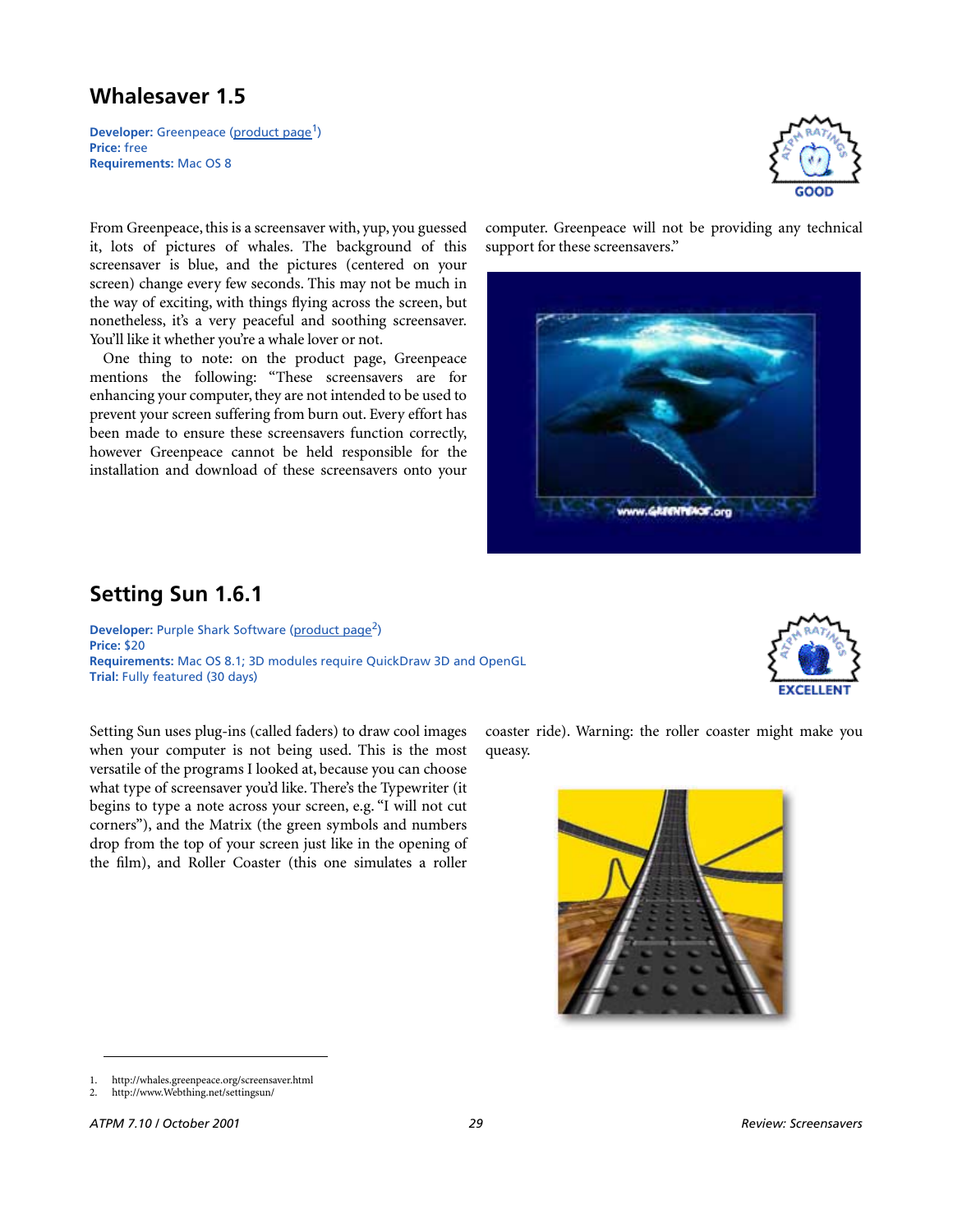Setting Sun is certainly worth the \$20 shareware fee, just because of the variety you have. It's very cool and there are many options within each fader. Select Preferences from the Edit menu to change faders or keep your system secure by creating a password to wake up.

Here's a screen shot of the Flag fader with a choice of flags. I've chosen the Scottish flag (must be something to do with the name Smith).

|                                      | <b>Setting Sun Preferences</b>                                         |
|--------------------------------------|------------------------------------------------------------------------|
| General / Faders / Security / System |                                                                        |
| Fader:   Flag<br>$\div$              | <b>Flag Home Page</b><br>Copyright © 1999-2001 Dair Grant              |
|                                      | Rotate Flag<br>Texture Size 128 x 128<br>$ \div $<br>Scotland<br>Image |
| Fade Now                             | Defaults<br>About                                                      |

## **Scary Blinky 1.0**

**Developer:** MacScreenSavers ([product page](http://www.macscreensavers.com/halloween.html)<sup>1</sup>) **Price:** free



In case you're one of those I've-got-to-decorate-mycomputer-for-Halloween types, try this spooky screensaver. A moon and a tombstone in the upper right hand corner remain constantly on a black background as ghouls and monsters pop up from the bottom of your screen. Watch for the flying witch (Blinky in disguise) on a broomstick, ghosts, rolling clouds, a haunted house…and more. Lots of fun!

## **Imagine Journey 1.0.0**

**Developer:** Imagine Media ([product page](http://www.imaginemedia.co.uk/html/goodies.htm)<sup>2</sup>) **Price:** free **Requirements:** G3-based Mac, Mac OS 8.5

Basically a promo for Imagine Media, this screensaver may not have very exciting graphics, but the idea is different. When the screensaver kicks in you'll see a picture of a

monitor on your screen. Within that screensaver monitor, there's a little animation involving the earth, a window, and two desks with computers. Choose different buttons on the

<sup>1.</sup> http://www.macscreensavers.com/halloween.html

<sup>2.</sup> http://www.imaginemedia.co.uk/html/goodies.htm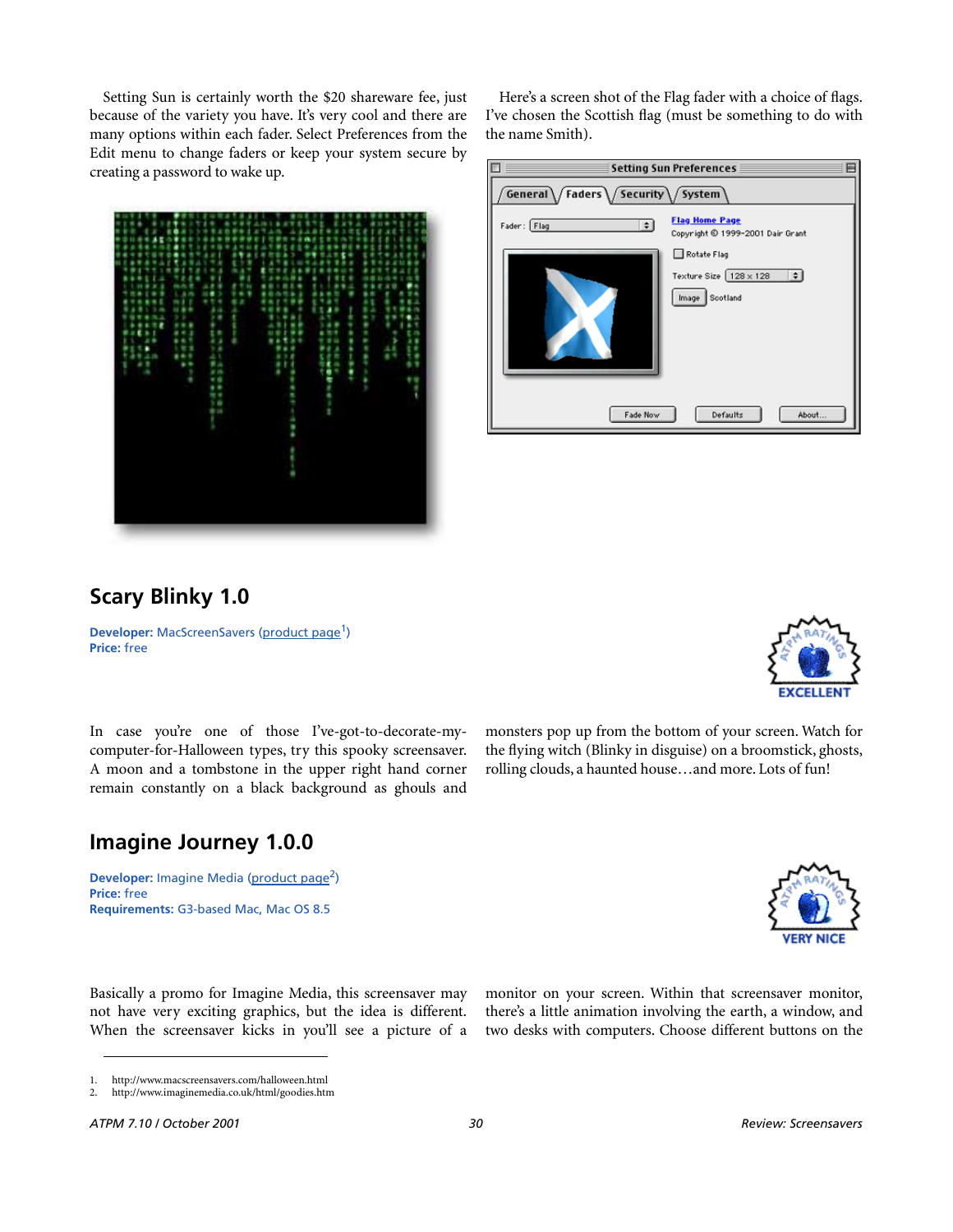on-screen monitor to do different things; for example, reduce or increase image quality, what else can we do (this will show you other services by Imagine Media), fill the screen (to get rid of the monitor), or turn the sound on or off. If you want to quit the screensaver hit Escape or point your mouse to the button with the green dot.

Actually, when you begin to move the mouse, a hand with a pointing index finger appears and moves as the mouse would. Definitely imaginative.



*Copyright © 2001 Brooke Smith,* [bsmith@atpm.com](mailto:bsmith@atpm.com)*. Reviewing in ATPM is open to anyone. If you're interested, write to us at* [reviews@atpm.com](mailto:reviews@atpm.com)*.*

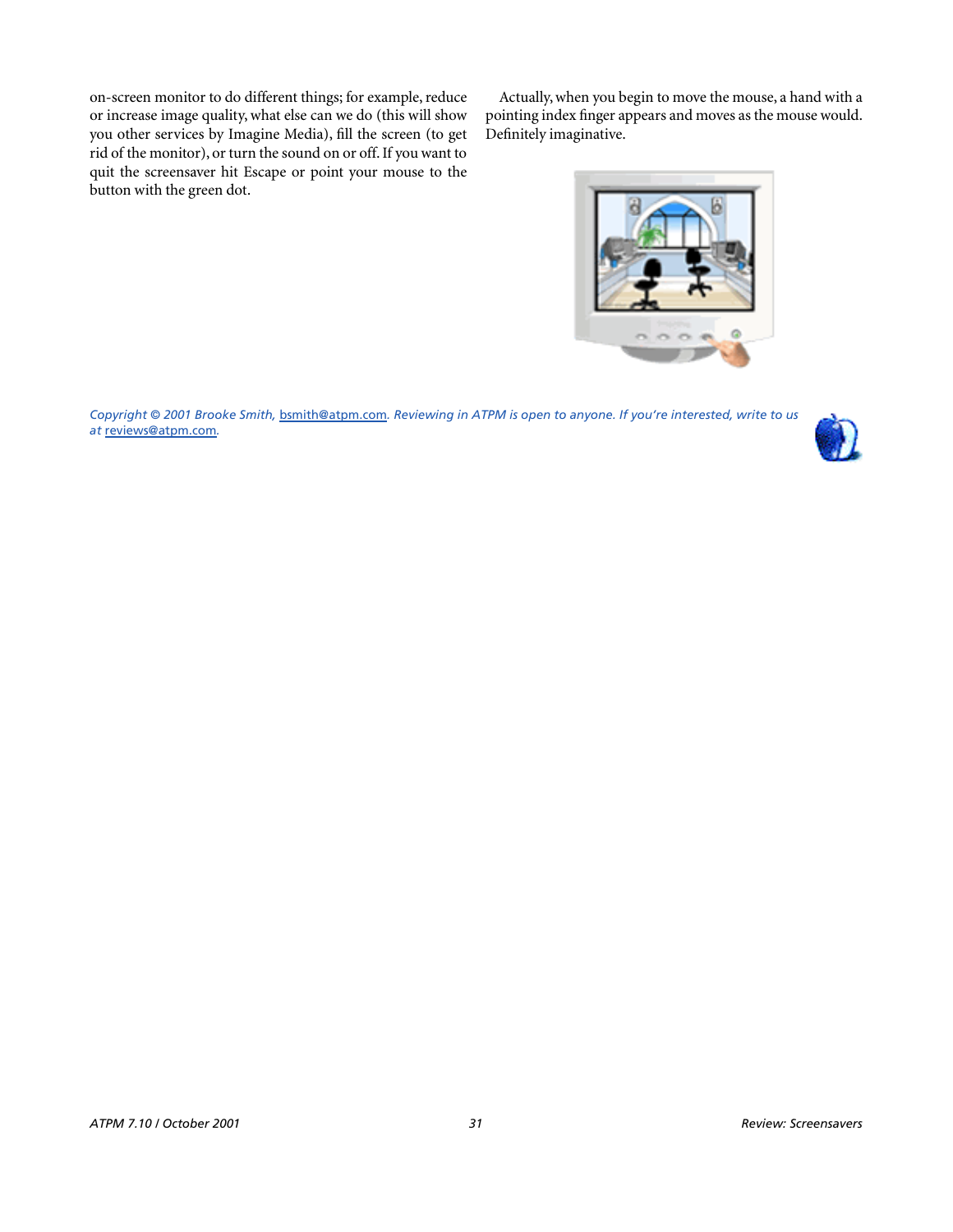## **Review: AppleScript in a Nutshell: A Desktop Quick Reference (book)**

**by Gregory Tetrault, [gtetrault@atpm.com](mailto:gtetrault@atpm.com)**

**Developer:** Bruce W. Perry, O'Reilly and Associates, Inc. [\(product page](http://www.oreilly.com/catalog/aplscptian/)<sup>1</sup>) **Price:** \$29.95 (direct from publisher); \$20.96 (Amazon.com) **Trial:** [sample chapter](http://www.oreilly.com/catalog/aplscptian/chapter/ch07.html)<sup>2</sup>



#### **Overview**

This is the only book in print that covers the recent AppleScript 1.4 changes for Mac OS 9.1 and Mac OS X. This AppleScript reference book is geared towards network support personnel, power users, and graphics professionals. The press notice also claims it is aimed at "script novices," but this book is not for people who have never programmed in AppleScript or HyperTalk.

#### **Layout and Organization of the Book**

The soft cover book measures 6" by 9" and has 499 pages. The book has six parts, including the appendices. You can view the [table of contents](http://www.oreilly.com/catalog/aplscptian/toc.html)<sup>3</sup>. The book's organization works well and is better than other programming guides I have used. The 23-page index is comprehensive and helpfully identifies OS X–specific page references when appropriate.

#### **Observations and Opinions**

The introductory chapter focuses on Apple events. This unusual introduction exemplifies why this book is inappropriate for novice scripters. However, non-beginners can appreciate the good overview of Apple events and how AppleScript works with them. The second chapter describes Script Editor, Apple's application for composing and running scripts. It does not discuss alternative environments such as Smile, Facespan, or Scripter.

Part II, "AppleScript Language Reference," contains seven chapters. The "Data Types" chapter contains great information on the numerous AppleScript data types and about "coercion" of data into a different type. Chapter 5, "Reference Forms," has a nice overview of how AppleScript references work. Chapter 6, "Variables and Constants," covers variable creation and the use of predefined constants. It also taught me the difference between the *set* and *copy* commands in AppleScript. You can look at Chapter 7, ["Flow Control](http://www.oreilly.com/catalog/aplscptian/chapter/ch07.html)

[Statements](http://www.oreilly.com/catalog/aplscptian/chapter/ch07.html)<sup>4</sup>," online. Chapter 8, "Subroutines," suffers from a dearth of examples. I wished for examples of calling subroutines and passing labeled parameters. Chapter 9, "Script Objects and Libraries," also suffers from inadequate explanations and examples. I did not get a good feel for the utility of creating objects or libraries.

Part III, "Scripting Mac OS 9 Applications," contains nine chapters about scripting Apple's OS 9 applications. There is no information on scripting third-party applications such as BBEdit, Photoshop, or Microsoft Office. Instead, the author devotes space to describing how to script Apple System Profiler and the Desktop Printer Manager. These chapters mostly summarize and reorganize the information found within the scripting dictionaries of Apple's applications. However, the two chapters related to the Finder contain good scripting examples and excellent discussions of the Finder's object model and the inheritance structure for Finder elements. The Finder classes chapter can be difficult to follow because the only visual difference between a description of a class versus its elements is the degree of indentation (the font sizes and styles are the same).

Part IV, "Scripting Mac OS 9 Control Panels and Extensions," contains 13 short chapters. I felt much of this was a waste. Why describe such trivial tasks as scripting the Appearance Manager or the Location Manager? Experienced scripters can just examine the AppleScript dictionaries to learn how to script these items.

Part V, "Scripting the Mac OS X System," includes three chapters on scripting the Desktop, Mail, and Text Edit applications. A fourth chapter describes how to run scripts with the Terminal application. This will be useful for people who long for command-line interfaces.

<sup>3.</sup> http://www.oreilly.com/catalog/aplscptian/toc.html 4. http://www.oreilly.com/catalog/aplscptian/chapter/ch07.html

<sup>1.</sup> http://www.oreilly.com/catalog/aplscptian/

<sup>2.</sup> http://www.oreilly.com/catalog/aplscptian/chapter/ch07.html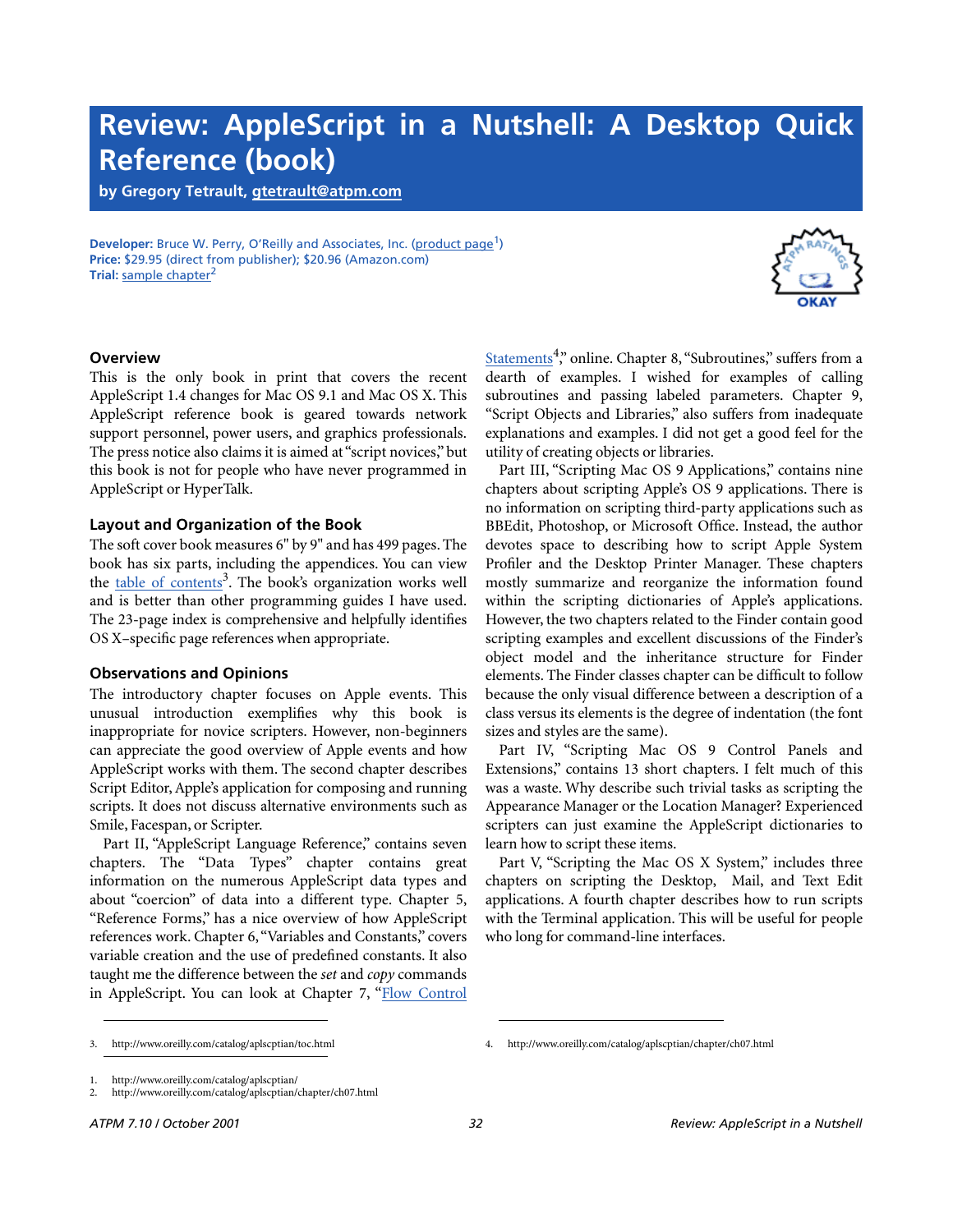#### **Strengths of This Book**

- Up-to-date AppleScript reference book.
- Well organized.
- Covers the common applications, control panels, and extensions included with Mac OS 9 and OS X.

#### **Weaknesses**

- Not enough scripting examples.
- No coverage of scripting third-party applications.

#### **Alternatives**

Peachpit Press plans to publish [Applescript for Applications:](http://www.peachpit.com/books/catalog/71613.html) [Visual QuickStart Guide](http://www.peachpit.com/books/catalog/71613.html)<sup>1</sup> by Ethan Wilde (Editor) in late October. However, its predecessor, "Applescript for the Internet Visual QuickStart Guide," received mixed reviews. I hope this new book will be better. Danny Goodman wrote a second edition of his *AppleScript Handbook* in 1998, which was republished last year by toExcel via iUniverse<sup>2</sup>. It doesn't include the latest scripting information for OS 9.1 and OS X, but it is an excellent guide for the intermediate to advanced scripter. This is a handbook, not a reference book, and includes more explanations and examples.

AppleScript is wonderful technology, but it gets used by a very small proportion of Macintosh users. I hope that the increased use of OS X triggers more interest in AppleScript. An increase in AppleScript users will inspire authors to write more AppleScript books.

#### **Summary**

*AppleScript in a Nutshell* is a good reference for programming Mac OS software for intermediate to advanced scripters. However, it contains no information on scripting common business or graphics applications.

*Copyright © 2001 Gregory Tetrault,* [gtetrault@atpm.com](mailto:gtetrault@atpm.com)*. Reviewing in ATPM is open to anyone. If you're interested, write to us at* [reviews@atpm.com](mailto:reviews@atpm.com)*.*



<sup>1.</sup> http://www.peachpit.com/books/catalog/71613.html

<sup>2.</sup> http://www.iuniverse.com/marketplace/bookstore/book\_detail.asp?isbn=096655141 9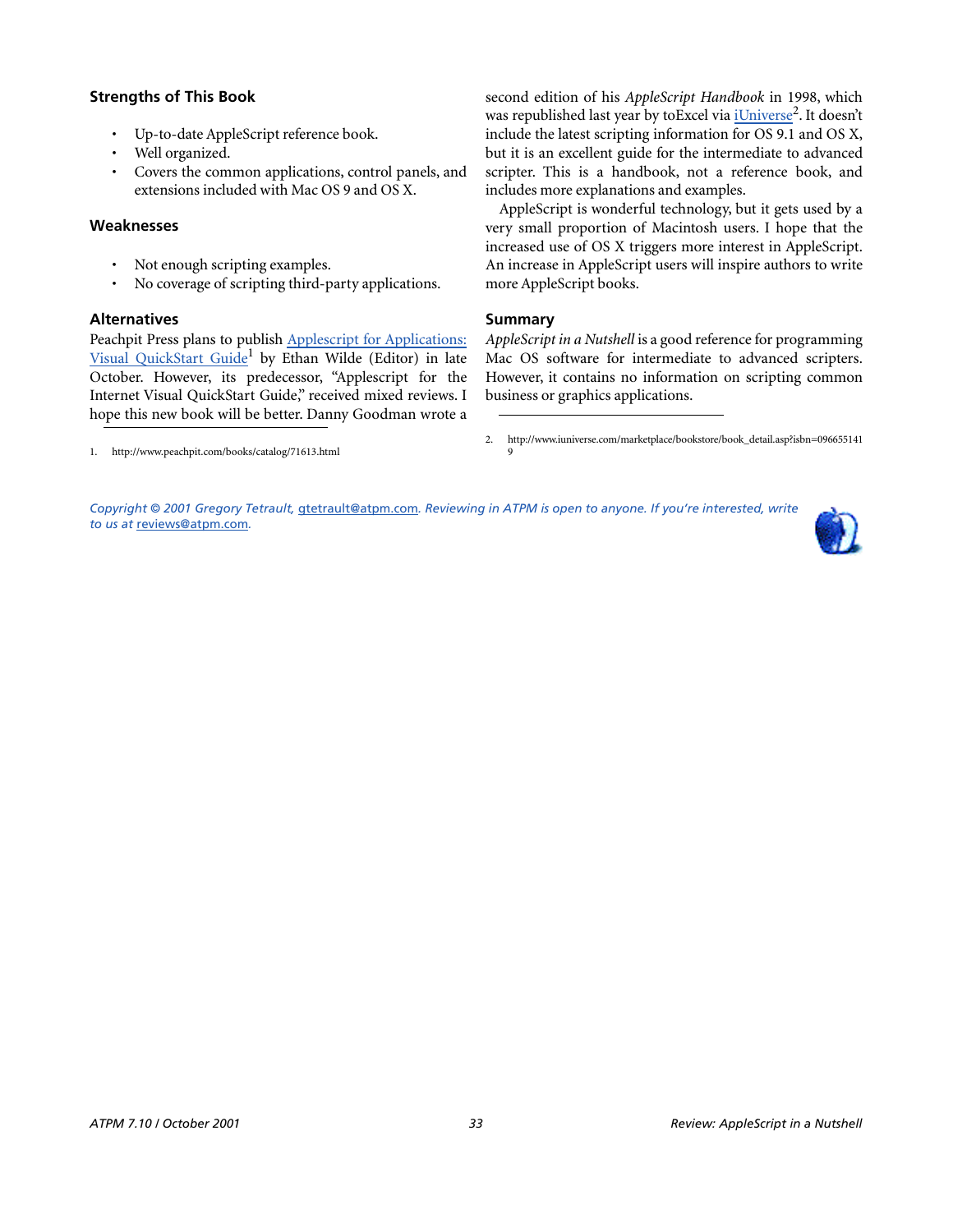## **Review: Pong: The Next Level**

**by Paul Fatula, [pfatula@atpm.com](mailto:pfatula@atpm.com)**

#### **Developer:** MacSoft [\(product page](http://www.wizardworks.com/macsoft/pong/pong.htm)<sup>1</sup>) **Price:** \$29.95 **Requirements:** G3-based Mac, Mac OS 8.6, 64 MB of RAM **Trial:** none



I can't help but be struck by the minimum requirements to play Pong: The Next Level. Born in 1958, the game of Pong is considerably older than I am, and it was first played on a computer both larger and less powerful than any Macintosh ever conceived. Yet here I am, reviewing a version requiring a G3 processor, which installs from a CD-ROM with 720 files, resulting in a 264 MB folder on my hard drive. And it still requires the CD ROM in order to play. We're all familiar with the basic Pong concept, using a moving paddle to hit a ball across the screen to an opponent; what does this version have to offer?

#### **How It Begins**

When you double-click on the game's icon, you are prompted for your name, so your progress can be saved. After that, you're subject to a seemingly endless barrage of animations celebrating the various companies involved in making the game, which you can't click through. After about 45 seconds of this, you're presented with a screen where the options are Select and Options.

connection), and set up controls. The game can use the keyboard, mouse, or a joystick. Unfortunately, keyboard controls are only configurable in a multi-player game: if it's you against the computer, you've no choice but to use the arrow keys, which can be somewhat uncomfortable.

Once you hit Select (and wait out even more animation), you are presented with a menu letting you choose from a few possible scenarios in which to play. There's only one option if you're a new player, but as you play, harder versions of games will become available.

Finally, you've selected a game. Before you can start, however, you have to wait out yet more animations, panning around the field of play at different angles, and a slow countdown showing 3–2-1-GO. It's not that the animation is bad: it's kind of cute, really. It's that Pong becomes a game that consists largely of waiting. If you fail to win the round, you're asked whether you'd like to try again. If so, you have to sit through the same old opening animation. It gets old really fast.



From Options, you can change the number of players (Pong can be played against the computer or up to three human opponents, in person or over a really fast Internet



**Game Play**

The first field of play you hit has an Arctic sort of theme, taking place on a plate of ice floating freely in the sea. It's not stationary: it slowly twists around as the game continues,

<sup>1.</sup> http://www.wizardworks.com/macsoft/pong/pong.htm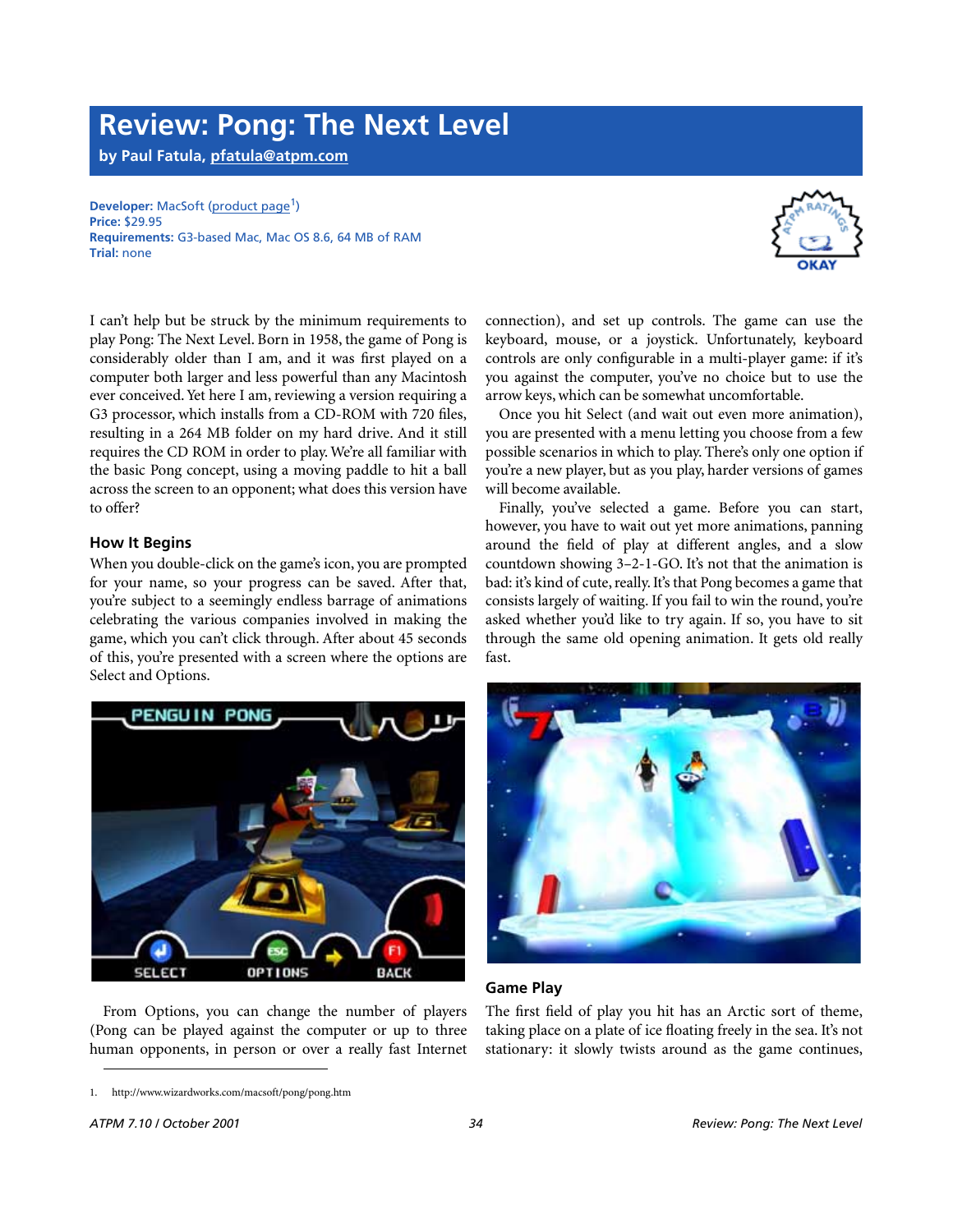which either looks cool or makes you nauseous, depending on how long you play. In the middle of the play field are two penguins walking about: hit one with a ball and the penguin lays another ball in the direction of your opponent. I've seen up to four balls on the field at once. If the last ball falls off the screen before either player has won, you wait through more animation as the field of view pans toward your opponent, which does a little dance before the game can continue.

Most of the rounds also have tops that occasionally appear in the center of the play field, referred to in the manual as *Power Ups*. Hit one with the ball, and it moves towards you. If you catch it, it gives you some sort of help, once you select it. You might get a character standing behind you to help keep the ball in play if you miss, or the ability to slap the ball, or to catch it and release where you like.



Depending on the game you're playing, there may be a special *play off* that takes place if you and your opponent are tied at nine-all. In the soccer-themed game, you're essentially screwed: your opponent takes a shot at a goal, which you're tending. The paddle you control moves hopelessly slowly. Unless your opponent shoots the ball directly at you, you don't stand a chance at stopping it. When it's your turn to shoot, there's no graphical representation showing in which direction you shoot the ball, though it's controlled by the arrow keys. When the ball shoots, the computer opponent moves to stop the ball quite easily. If I'm missing something

about how to work this scenario, it's not for lack of consulting the manual.

#### **Strange Variations**

After several rounds of Pong, you're faced with a rather un-Pong-like round. No longer is there any computer opponent moving around across from you. You're on a platform, a ball rolls toward you, and you have to hit it into each of eight boxes. When you move, the platform tilts to that side. Sometimes if your ball fails to fall into a box, you're given another chance, no harm done. Other times, the game ends and you're asked to start again. In a lot of cases, the ball looks like it's going into a box and doesn't, or it looks like it's not and it does, so the round becomes largely luck.



Fortunately you're not stuck with that round; you can go back and select some other game to play, one that's more Pong-like and based more on skill than chance.

#### **Conclusion**

43 years after its initial invention, this version of Pong is loaded with graphics and animations. While it's easily more pleasant to look at than a handful of ASCII symbols, overall gameplay ends up much slower, because you're frequently stuck waiting for animations to play out. For an arcade-type game to gain that coveted quality of addictiveness, you have to be able to build up momentum, and the animations in Pong: the Next Level make that absolutely impossible.

*Copyright © 2001 Paul Fatula,* [pfatula@atpm.com](mailto:pfatula@atpm.com)*. Reviewing in ATPM is open to anyone. If you're interested, write to us at*  [reviews@atpm.com](mailto:reviews@atpm.com)*.*

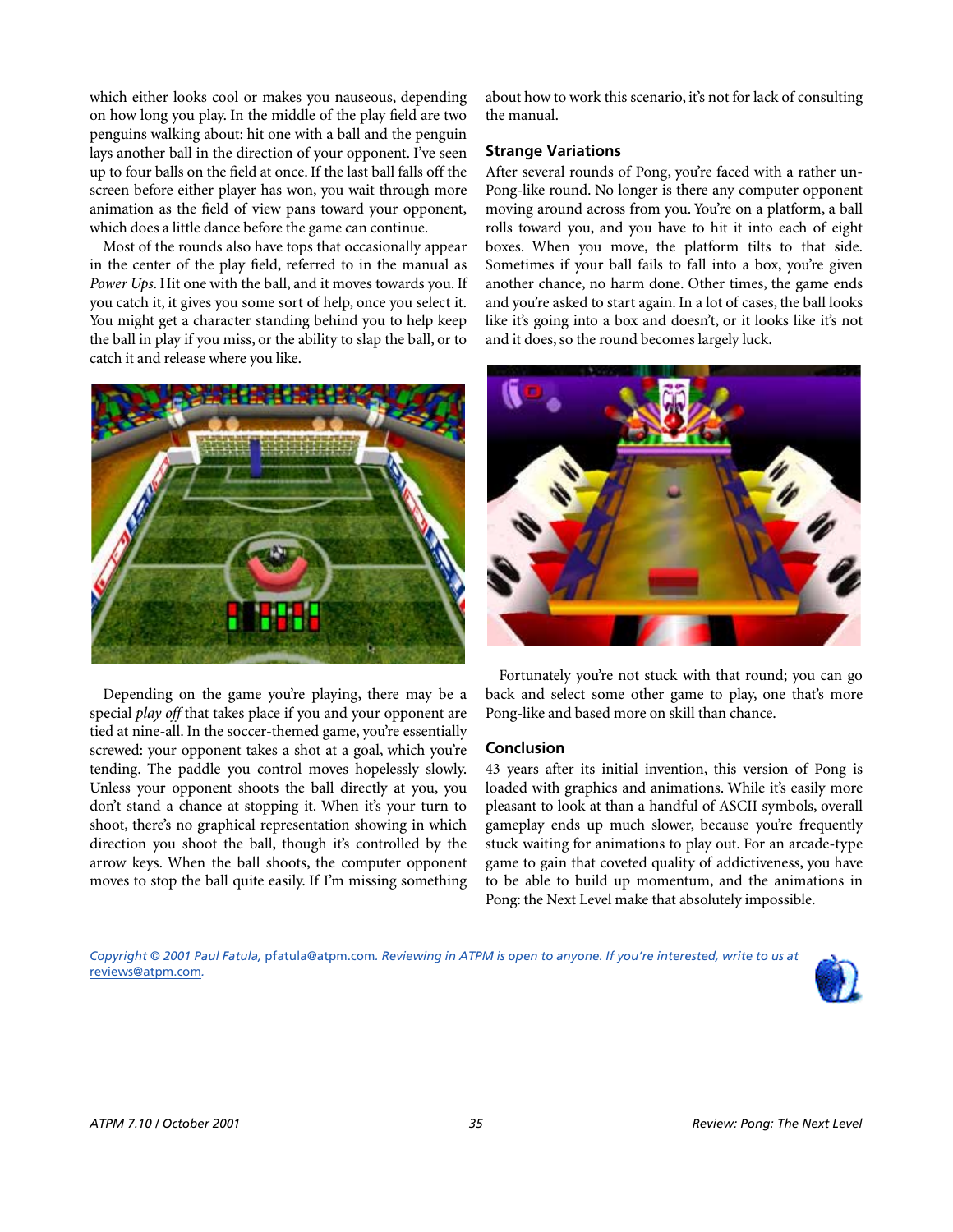## **Review: StuffIt Deluxe 6.5**

**by Michael Tsai, [mtsai@atpm.com](mailto:mtsai@atpm.com)**

**Developer:** Aladdin Systems [\(product page](http://www.stuffit.com/stuffit/deluxe/index.html)<sup>1</sup>) **Price:** \$79.95 (list); \$19.95 (upgrade) **Requirements:** PowerPC-based Mac with Mac OS 8.6 **Trial:** none



The latest version of Aladdin's StuffIt compression suite arrives just in time for the flood of users who will likely upgrade from Mac OS 9 to Mac OS X 10.1. The package includes separate sets of applications for Mac OS 8/9 and Mac OS X. I've covered [previous versions of StuffIt](http://www.atpm.com/7.01/stuffit-deluxe.shtml)<sup>2</sup> before, so this review will concentrate on what's new since version 6, with emphasis on the OS X version.

|                               | Mon 5:13 PM 23                              |
|-------------------------------|---------------------------------------------|
|                               | Expand/Unstuff<br>3£U<br>Stuff<br><b>SS</b> |
| BinHex (.hqx)                 | Encode                                      |
| <b>Stuff and BinHex</b>       | Make Self-Extracting                        |
| Self-Extracting and BinHex    | Segment                                     |
| MacBinary (.bin)              | Verify                                      |
| Stuff and MacBinary           | Get More Info<br>0.361                      |
| Self-Extracting and MacBinary | Special                                     |
| AppleSingle                   | Preferences                                 |
| Zip                           |                                             |
| Unix Encode (.UU)             | About Magic Menu                            |
| Zip and UU                    |                                             |
| Tape Archive (.tar)           |                                             |
| Unix Compress (.Z)            |                                             |
| <b>BZip</b>                   |                                             |
| GZip                          |                                             |
| <b>Tar and Unix Compress</b>  |                                             |
| Tar and BZip                  |                                             |
| Tar and GZip                  |                                             |
| LHa                           |                                             |
| Magic Menu                    |                                             |

#### Magic Menu

#### **Improved Mac OS X Support**

The most important change in StuffIt 6.5 is that Magic Menu now runs on Mac OS X. Magic Menu X is a background application that makes the common StuffIt commands available in a menu in the Finder. Choosing a command from the menu causes it to act on the selected files. I've always found this more convenient than using the drag-and-drop

applications (StuffIt Expander, DropStuff, and DropZip). The common commands are accessible from the keyboard, and the infrequently used commands are easy to find in the menu, but stay out of sight until needed.

Magic Menu X has several advantages over its OS 9 counterpart. Since it's an application rather than an extension, it won't conflict with your other software, and works without a reboot. Unlike the OS 9 version, Magic Menu X doesn't tie up the Finder while it's busy working on a file. Unfortunately, it still allows only one operation at a time. StuffIt Browser, Archive via Rename, and the StuffIt contextual menu plug-in remain OS 9-only, but I don't miss them.

|                          | General Permissions                          |  |
|--------------------------|----------------------------------------------|--|
| Kind: Adobe PDF document |                                              |  |
|                          | Size: 1000 KB on disk (1,022,786 bytes)      |  |
|                          | Where: HD:Users:mjt:Documents:ATPM:Back      |  |
| Issues: Volume 7: ATPM   |                                              |  |
| 7.09:ATPM-709-print.pdf  |                                              |  |
|                          | Created: Sunday, September 2, 2001 11:05 PM  |  |
|                          | Modified: Sunday, September 2, 2001 11:05 PM |  |
|                          |                                              |  |
|                          |                                              |  |
|                          |                                              |  |
|                          |                                              |  |

Magic Menu's Get More Info

Magic Menu X also includes a Get More Info feature. Unlike the Mac OS X Finder, it lets you open more than one info window at once. There are text boxes for editing file types and creators (essential since many OS X applications don't set them) and for editing file permissions, Unix-style.

<sup>2.</sup> http://www.atpm.com/7.01/stuffit-deluxe.shtml

<sup>1.</sup> http://www.stuffit.com/stuffit/deluxe/index.html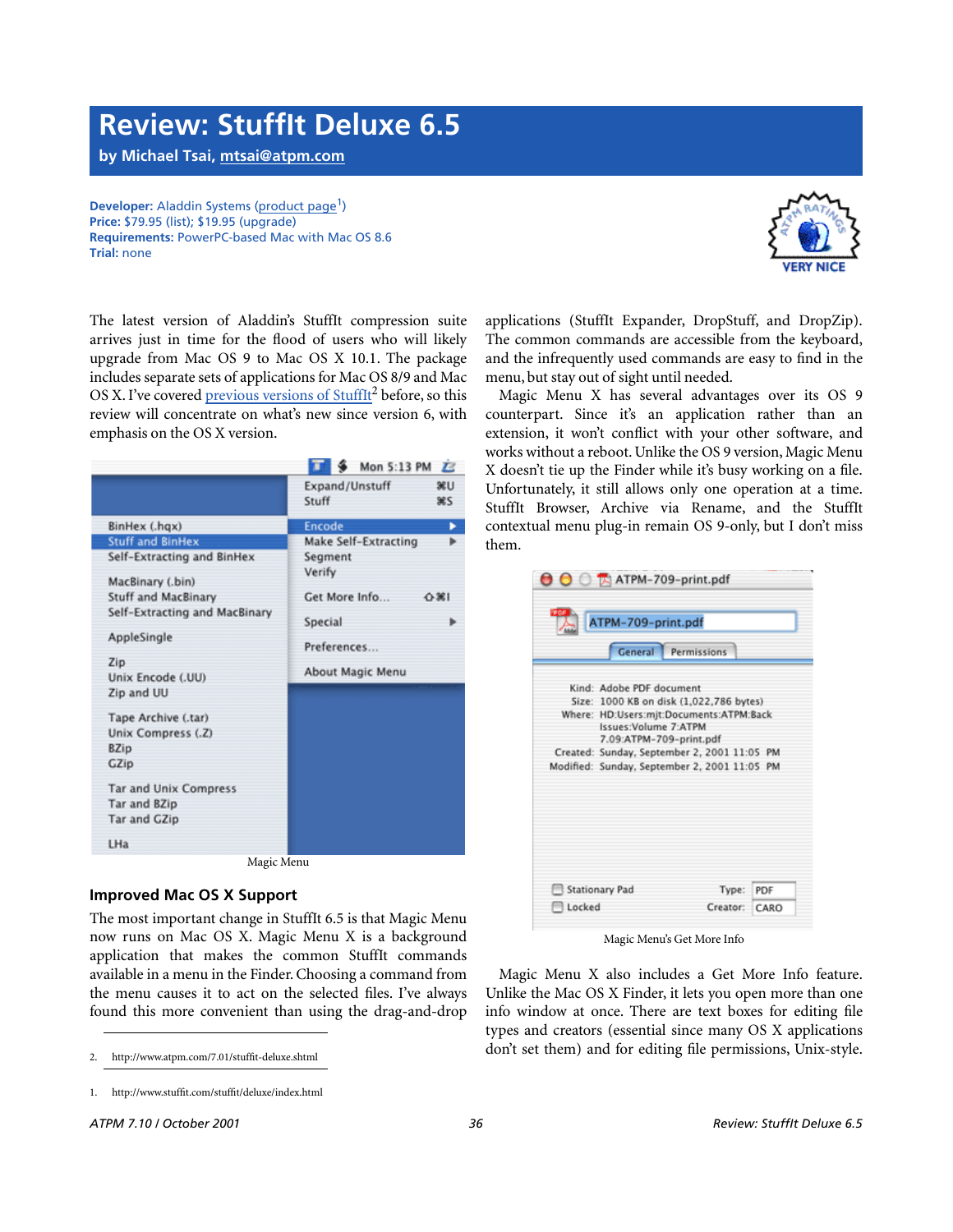Get More Info doesn't have as many features as Bare Bones Software's Super Get Info<sup>1</sup>, but it's included with StuffIt Deluxe and is easily accessible with Command-Shift-I.

#### **DropTar**

DropTar is new in this version. As its name implies, it's a drag-and-drop utility for creating and expanding files in the popular Unix Tape ARchive format. These archives aren't savvy about Mac metadata and resource forks, but DropTar includes an option to preserve them by running the files through MacBinary before tarring them. Alas, this option also makes the files unreadable on Windows and Unix machines.

Unlike StuffIt archives, tar archives do not include compression; however, DropTar can optionally compress its archives with Unix Compress, GZip, or BZip. (These commands are also available in the StuffIt Deluxe application and Magic Menu, as they were in version 6.0.) BZip is a relatively new format that's very impressive. It's especially useful for Web server logs because **Summary<sup>2</sup>** can process BZipped logs in compressed form. BZip squeezed one of my log files down from 155 MB to 8.7 MB, compared to 9.2 MB for StuffIt's best.

#### **StuffIt Express Personal Edition**

Also new in version 6.5 is StuffIt Express PE, which is an updated and rebranded version of Aladdin's Transporter utility. Express lets you create drop box applications for automating file operations. Drop boxes apply one or more actions in sequence to the files that you drop on them. There are sixteen actions, which include compression, file copying and renaming, FTP and HTTP transfers, and e-mailing files.



Send E-Mail. Subject: "Article Submission". To: ATPM Editor <editor@atpm.com>. Message: "Here's my latest article.". Edit subject and message. Edit recipients. Send immediately.

Making a drop box in StuffIt Express.

Express includes some wizards for automating common tasks, and you can also chain together the actions manually. Drop boxes created using the personal edition of Express will only run on machines with Express installed, and the ability to run AppleScripts from drop boxes is conspicuously missing. For these features you'll have to purchase the full version of Express. Overall, I found Express PE to be powerful and easy to use. For many tasks, it's a quick and easy alternative to AppleScripting. Though I never found a use for Express in my workflow, I can see it being popular with many users.





#### **Rough Edges**

I get the feeling that Aladdin rushed this release out the door so that it would be available in time for Mac OS X 10.1. The release notes list all kinds of oddities and limitations. On 10.0.4 the Magic Menu key commands apply in every application, not just the Finder. On 10.1 Magic Menu conflicts with the Full Keyboard Access feature. Magic Menu doesn't work on packaged applications (whose names end with ".app"), files whose names contain Unicode characters, or files that contain " $\sim$ " as the first part of any path component. It also can't mount ShrinkWrap disk images on Mac OS X.

StuffIt archives still do not support file names longer than 31 characters. Long file names have been available to users since the Mac OS X Public Beta last year, and they are also supported (though not displayed) in Mac OS 9. Since switching to OS X, I've created many files with names in the 40-character range. Such files must be archived on [disk](http://www.atpm.com/4.09/page8.shtml) [images](http://www.atpm.com/4.09/page8.shtml)<sup>3</sup> or using the command-line gnutar utility (preferrably made into a drop box with [DropScript](http://www.apple.com/downloads/macosx/development_tools/dropscript.html)<sup>4</sup>). Likewise, I've relied on **[OpenUp](http://www.versiontracker.com/moreinfo.fcgi?id=3285&db=mac)<sup>5</sup>** for expanding tar archives because StuffIt Expander can't handle long file names in them, either.

<sup>1.</sup> http://www.atpm.com/7.10/sgi.shtml

<sup>2.</sup> http://www.summary.net

<sup>3.</sup> http://www.atpm.com/4.09/page8.shtml

<sup>4.</sup> http://www.apple.com/downloads/macosx/development\_tools/dropscript.html

<sup>5.</sup> http://www.versiontracker.com/moreinfo.fcgi?id=3285&db=mac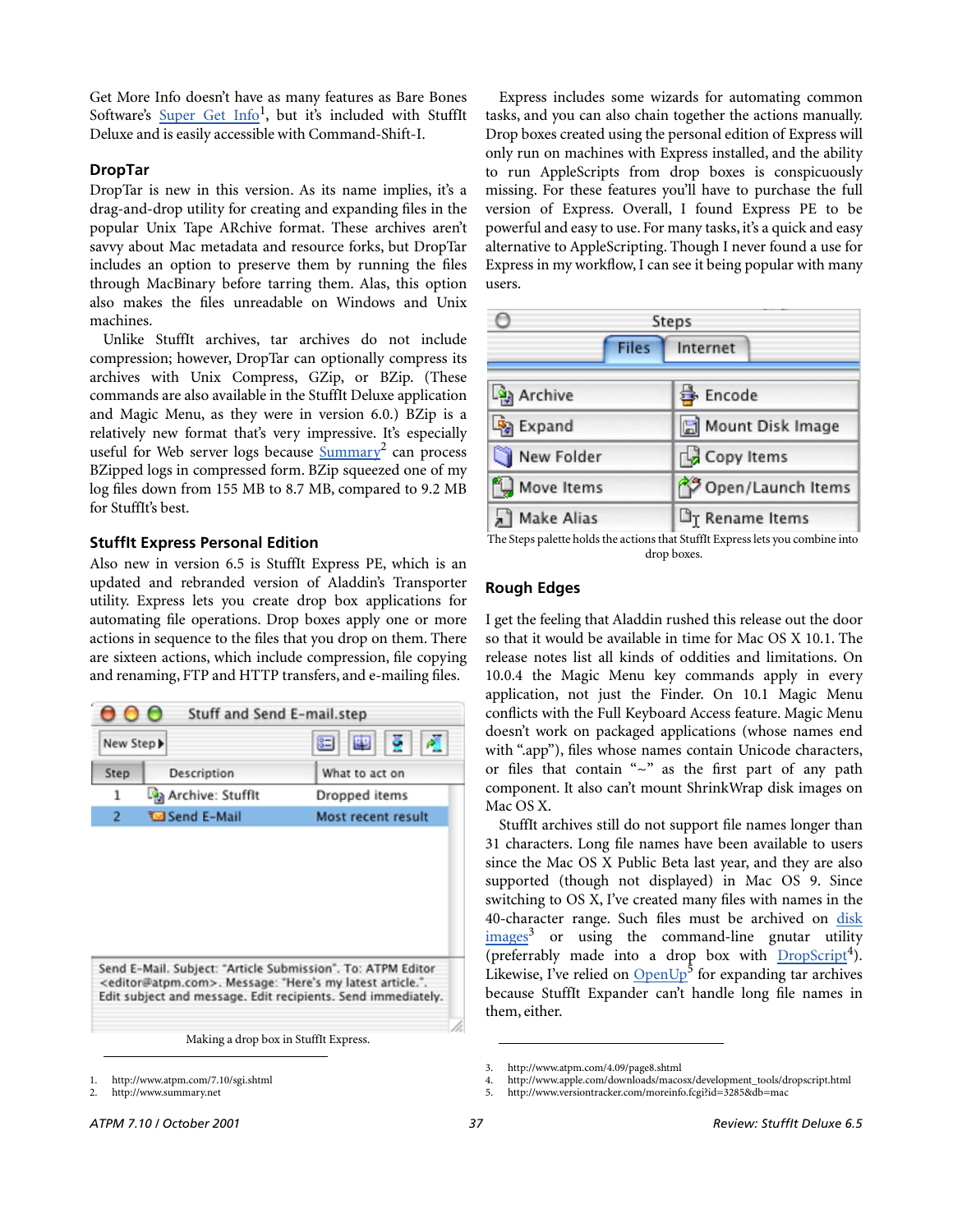The OS X version of StuffIt 6.5 is a bit of an improvement in that it can transparently act as a graphical user interface for the command-line tar and gzip utilities, which *do* support long file names. However, this only works if said utilities are installed, and niceties like progress bars are nowhere to be found. I consider it a glaring limitation that the StuffIt engine itself has no knowledge of long file names. Aladdin's StuffIt Program Manager told me that they are currently rewriting the StuffIt engine to add this support, and I can only hope that it will be available in a free update. I can excuse this

feature's omission from last year's StuffIt 6.0, but it really should have been in 6.5.

#### **Conclusion**

Although StuffIt Express is a nice addition, the main attraction of this release is Magic Menu for OS X. Thus, it seems unfair for Aladdin to charge for reinstating this feature after we already purchased an OS X compatibility release last year. Nevertheless, Magic Menu X is very nice and StuffIt Deluxe remains a solid product.

*Copyright © 2001 Michael Tsai,* [mtsai@atpm.com](mailto:mtsai@atpm.com)*. Reviewing in ATPM is open to anyone. If you're interested, write to us at*  [reviews@atpm.com](mailto:reviews@atpm.com)*.*

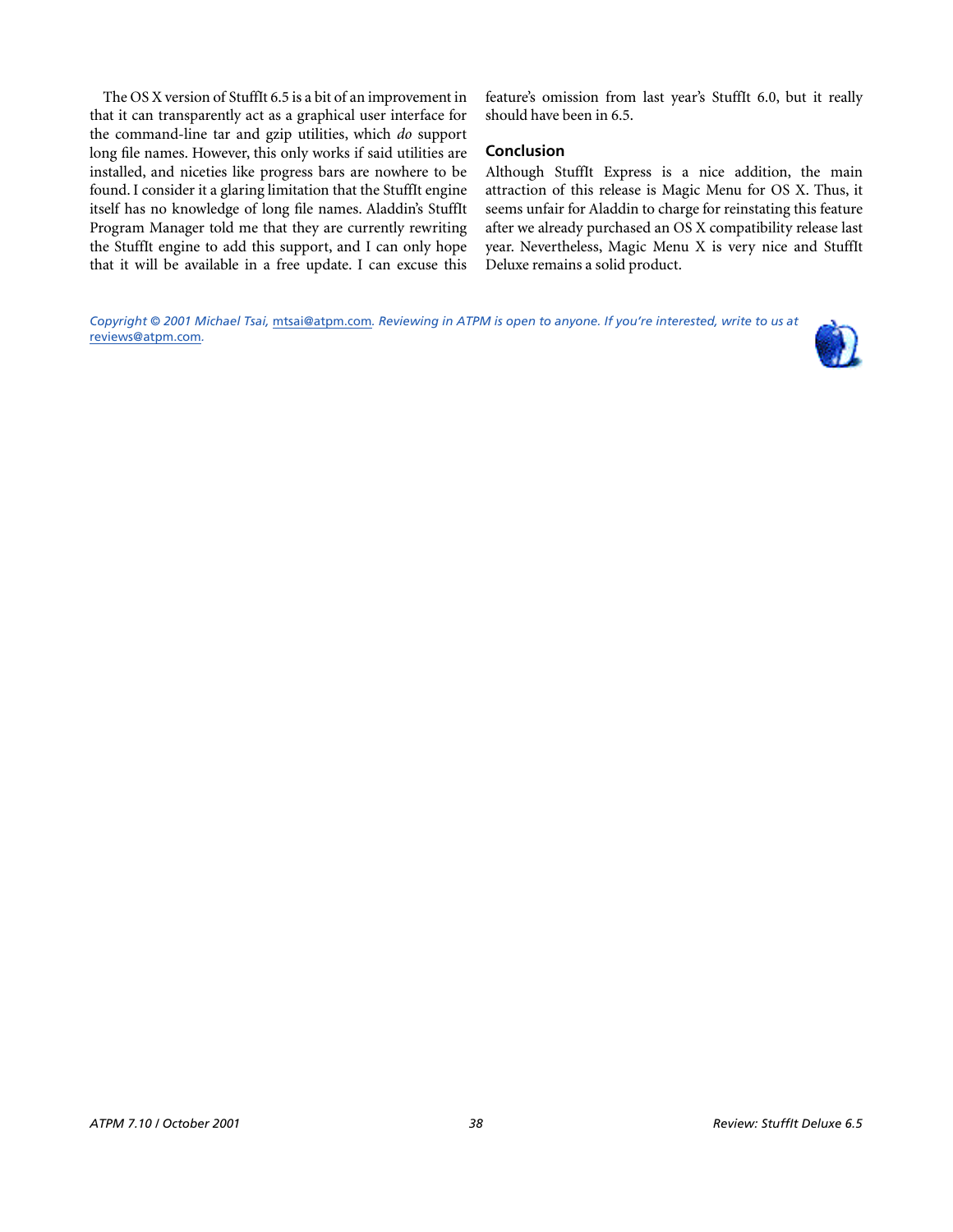## **Review: Super Get Info 1.0.2**

**by Eric Blair, [eblair@atpm.com](mailto:eblair@atpm.com)**

**Developer:** Bare Bones Software ([product page](http://www.barebones.com/products/supergetinfo.html)<sup>1</sup>) **Price:** \$20 **Requirements:** Mac OS X 10.0 **Trial:** Fully featured (14 days)



<span id="page-38-0"></span>As with many features of OS X, the new Info window acts differently from its OS 9 brethren. Some of the implemented changes are quite nice—the ability to preview certain types of files and to change which application opens a file, for instance—but some of the restrictions imposed, such as only being able to open a single Info window, can become quite maddening.

To combat these limitations, Bare Bones Software created Super Get Info. This program attempts to combine the powerful features of the Info window in OS X with the usefulness of OS 9's Get Info window.

| $\bullet$ $\circ$ | <sup>1</sup> Eric Blair.pdf                                              |      |
|-------------------|--------------------------------------------------------------------------|------|
| PDF               | Eric Blair.pdf                                                           |      |
|                   | /Volumes/Main G3<br>HD/Users/eblair/Documents/Resu<br>mes/Eric Blair.pdf |      |
| Info <sup>1</sup> | Permissions<br>Preview                                                   |      |
| Kind: PDF         |                                                                          |      |
|                   | Data: 16.0 KB on disk (12,390 bytes)                                     |      |
|                   | Resource: 0.0 bytes on disk (0 bytes)                                    |      |
| Version: n/a      |                                                                          |      |
|                   | Created: September 24, 2001 23:56:44                                     |      |
|                   | Modified: September 24, 2001 23:56:44                                    |      |
|                   |                                                                          |      |
| Stationery Pad    |                                                                          |      |
| <b>Locked</b>     | Type:                                                                    | PDF  |
| Invisible         | Creator:                                                                 | CARO |

A file's basic information.

#### **File Information**

For starters, one of Super Get Info's major advantages over the Info window is that more than one Super Get Info window can be displayed at once. No more selecting three

items, pressing Command-I and seeing an Info window that says, "3 items are selected," instead of something remotely useful.

A Super Get Info window consists of four parts: a Name section, which is always visible; an Info section; a Permissions section; and a Preview section. The latter three sections are tabbed panels, which the user can switch between at any time. Personally, I prefer the tabbed view over Info's Show menu because I can always see what's available. Of course, the items in Info's Show menu change based on the selected item, while Super Get Info's tabs are the same for all.

The Name section contains both the file's name and path. The name field is editable, but the path field is not; you can however select all or part of the path information and drag or copy it to the clipboard.

The Info section contains all of the file's basic information, such as file size, creation and modification dates, and type and creator codes. There are checkboxes for using the file as a stationary pad, locking the file, and changing the visibility.

One nice touch is that the sizes of both the data fork and the resource fork are shown. Some applications store extra information in the resource fork, but some Unix utilities such as "cp" disregard resource forks and will strip this information from files. Now, it's easy to check whether or not a file has a resource fork.

Both of the date fields can be modified. They even support relative time, so "yesterday," "today," and "tomorrow" are valid input values. Also, you can use "now" or "touch" to set the date to the current time.

You can also change a file's type and creator codes. Under OS 9, I found this useful because I would occasionally need to change which files were associated with which program. Under OS X this is extremely useful, as some OS X applications do not set these codes. Yes, you can use the builtin Info window to set an application for a file, but the file's icon does not change—meaning you might double-click on a file with an Acrobat icon, but it could open in Preview.

<sup>1.</sup> http://www.barebones.com/products/supergetinfo.html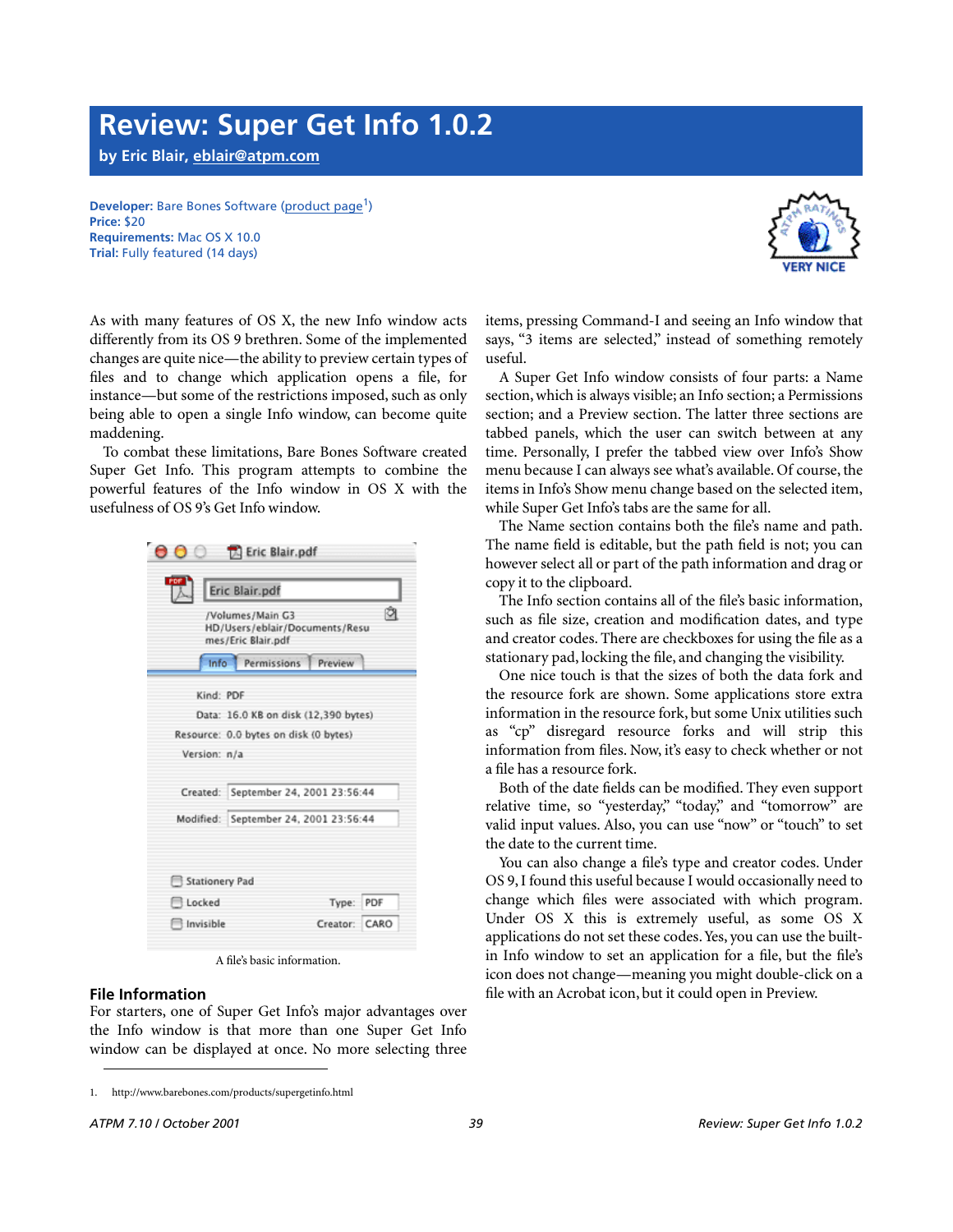#### **File Permissions**

In my opinion, the Permissions area in Super Get Info is light years ahead of its Info counterpart. The Info window only gives you menus for changing owner, group, and guest permissions. Furthermore, your only options are "Read & Write," "Read only," and "None." You cannot control the setting of the execute flag.

| PDF      | Eric Blair.pdf<br>mes/Eric Blair.pdf | /Volumes/Main G3 | HD/Users/eblair/Documents/Resu | q |
|----------|--------------------------------------|------------------|--------------------------------|---|
|          |                                      | Info Permissions | Preview                        |   |
|          | Owner: eblair                        |                  | ю                              |   |
|          | Group: staff                         |                  |                                |   |
|          | Owner                                | Group            | World                          |   |
| Read:    | ⊽                                    | ⊽                | ⊽                              |   |
| Write:   | ⊽                                    | m                | m                              |   |
| Execute: | Ħ                                    | Ħ                | Ħ                              |   |
|          | Revert                               |                  | Save                           |   |
|          |                                      |                  |                                |   |

Setting permissions in Super Get Info.

Super Get Info uses a checkbox layout for setting Owner, Group, and World permissions. Read, Write, and Execute can all be set independently. Also, the Permissions section gives you the option of changing the Owner and Group, two things that could previously only be done from the command line.

#### **Previewing Files**

The Preview section acts exactly as you'd expect it to. If Super Get Info can display the file type in question, you will see a small preview of the file's contents. If not, the file's icon is shown.

When I first saw the Preview section, I thought it exactly mirrored the preview in the Info window. After using the application, I now believe that's not the case. In some ways, Super Get Info's Preview section is better than the Finder's, but in others it is lacking.

Super Get Info can preview HTML and RTF files, which the Finder just represents with an icon. On the other hand, Super Get Info was not able to display the contents of an AppleWorks file, which the Finder was able to display.

I also noticed some oddities with file types that Super Get Info was able to handle. MP3s with the file type "MP3 " were represented by an icon in the Preview section, while MP3s with the file type "Mp3 " displayed a player bar. In both cases, the "mp3" file name extension was used. Also, files that had no file type but had the correct file name extension worked properly.

| /Volumes/Main G3<br>HD/Users/eblair/Documents/Resu<br>mes/Eric Blair.pdf<br>Permissions<br>Preview<br>Info<br><b>Buchun</b><br>cannibus no.<br>$-22$<br>A COL AND THE<br><b>AVELAND</b><br>A led you whose assurance exciterized as to derive manners.<br><b>Higgsdrup</b><br><b>Internation</b><br><b>Nutzuber Printerio for Matt</b><br><b>Randolf Mar (890)</b><br><b>The factor of Thelasca, IT staggers Therapy</b><br>EXPLA A JON & HAR<br><b>Grant and</b><br>costs - more<br>3. Under Compate Exploring and Compate Actions<br>1941年4月<br>Silver-Basket<br>Summer 2000, Nating and Summer 2002<br><b>Dispute to pay</b><br>Emblem, Mit.<br>And Esterday, No.<br>Proclayd concelleban Photologi argue house for chall's band today silely.<br>products.<br>Tracking clustered, State Streeters and Majorithms<br>14.344<br>For a few Houston, better<br>Fee Art<br>Auto coulour, a stronger centered<br><b>You August Leaster</b><br>Capital IRM  Adv DAYS<br><b>W.I. Moon Lift</b><br><b>Bellinghail</b> , NY<br>Encycle all minimizations probes angers allowed a stage appen-<br>contract contract<br>Denised due to later roll its diretapted by sounding quaster trifts.<br>ofte calculation<br><b>With file Braigany</b><br><b>Summer Hims</b><br>Andrew Wil<br>Canada la<br>Designed and resolutional hands and endirected up the artistics of classes.<br>Longogue 41, 31-4, 31al, and how<br>Computer Malle<br>Pushalo, Pauloso, Masanok, and unlast of LNS<br>Trade: Michael Viscollische auf ForeFlige, Mettersche Suid-Reiter Rabel-Chaff in zugleitung der Legel-Rabe.<br>Chaff in zugleitungleisen, Aughe Wach-Rabe. Ander-Rabel auf Municipal Plans.<br>Free Millard Miller<br>Plazin (saturdisanisa Polyacida Austras antichirania) of Music<br>Manuelus Isarenia al'Alusia Basan Rugues, 1914<br>Aradod Referència Isaal adalardap Kasil Anusaiy al Hilasi, 1996<br><b>Bonne</b><br>Information from Loads Service, Grouples Photoson, Australia, Ohio 2007.<br>With Geology for MPL Age Wilsol<br><b>STERN AVE</b><br>Months with Automaker Center Chil-<br>Entrienting<br>Cost during Editor for Minor The Ports of a Meant als since<br>Cadding for latest the Economic Service Baseau Andree Conveyable |  | Eric Blair.pdf |  |
|-------------------------------------------------------------------------------------------------------------------------------------------------------------------------------------------------------------------------------------------------------------------------------------------------------------------------------------------------------------------------------------------------------------------------------------------------------------------------------------------------------------------------------------------------------------------------------------------------------------------------------------------------------------------------------------------------------------------------------------------------------------------------------------------------------------------------------------------------------------------------------------------------------------------------------------------------------------------------------------------------------------------------------------------------------------------------------------------------------------------------------------------------------------------------------------------------------------------------------------------------------------------------------------------------------------------------------------------------------------------------------------------------------------------------------------------------------------------------------------------------------------------------------------------------------------------------------------------------------------------------------------------------------------------------------------------------------------------------------------------------------------------------------------------------------------------------------------------------------------------------------------------------------------------------------------------------------------------------------------------------------------------------------------------------------------------------------------------------------------------------------------------------------------------------------------------------------------------------------------|--|----------------|--|
|                                                                                                                                                                                                                                                                                                                                                                                                                                                                                                                                                                                                                                                                                                                                                                                                                                                                                                                                                                                                                                                                                                                                                                                                                                                                                                                                                                                                                                                                                                                                                                                                                                                                                                                                                                                                                                                                                                                                                                                                                                                                                                                                                                                                                                     |  |                |  |
|                                                                                                                                                                                                                                                                                                                                                                                                                                                                                                                                                                                                                                                                                                                                                                                                                                                                                                                                                                                                                                                                                                                                                                                                                                                                                                                                                                                                                                                                                                                                                                                                                                                                                                                                                                                                                                                                                                                                                                                                                                                                                                                                                                                                                                     |  |                |  |
|                                                                                                                                                                                                                                                                                                                                                                                                                                                                                                                                                                                                                                                                                                                                                                                                                                                                                                                                                                                                                                                                                                                                                                                                                                                                                                                                                                                                                                                                                                                                                                                                                                                                                                                                                                                                                                                                                                                                                                                                                                                                                                                                                                                                                                     |  |                |  |
|                                                                                                                                                                                                                                                                                                                                                                                                                                                                                                                                                                                                                                                                                                                                                                                                                                                                                                                                                                                                                                                                                                                                                                                                                                                                                                                                                                                                                                                                                                                                                                                                                                                                                                                                                                                                                                                                                                                                                                                                                                                                                                                                                                                                                                     |  |                |  |
|                                                                                                                                                                                                                                                                                                                                                                                                                                                                                                                                                                                                                                                                                                                                                                                                                                                                                                                                                                                                                                                                                                                                                                                                                                                                                                                                                                                                                                                                                                                                                                                                                                                                                                                                                                                                                                                                                                                                                                                                                                                                                                                                                                                                                                     |  |                |  |
|                                                                                                                                                                                                                                                                                                                                                                                                                                                                                                                                                                                                                                                                                                                                                                                                                                                                                                                                                                                                                                                                                                                                                                                                                                                                                                                                                                                                                                                                                                                                                                                                                                                                                                                                                                                                                                                                                                                                                                                                                                                                                                                                                                                                                                     |  |                |  |
|                                                                                                                                                                                                                                                                                                                                                                                                                                                                                                                                                                                                                                                                                                                                                                                                                                                                                                                                                                                                                                                                                                                                                                                                                                                                                                                                                                                                                                                                                                                                                                                                                                                                                                                                                                                                                                                                                                                                                                                                                                                                                                                                                                                                                                     |  |                |  |
|                                                                                                                                                                                                                                                                                                                                                                                                                                                                                                                                                                                                                                                                                                                                                                                                                                                                                                                                                                                                                                                                                                                                                                                                                                                                                                                                                                                                                                                                                                                                                                                                                                                                                                                                                                                                                                                                                                                                                                                                                                                                                                                                                                                                                                     |  |                |  |
|                                                                                                                                                                                                                                                                                                                                                                                                                                                                                                                                                                                                                                                                                                                                                                                                                                                                                                                                                                                                                                                                                                                                                                                                                                                                                                                                                                                                                                                                                                                                                                                                                                                                                                                                                                                                                                                                                                                                                                                                                                                                                                                                                                                                                                     |  |                |  |
|                                                                                                                                                                                                                                                                                                                                                                                                                                                                                                                                                                                                                                                                                                                                                                                                                                                                                                                                                                                                                                                                                                                                                                                                                                                                                                                                                                                                                                                                                                                                                                                                                                                                                                                                                                                                                                                                                                                                                                                                                                                                                                                                                                                                                                     |  |                |  |
|                                                                                                                                                                                                                                                                                                                                                                                                                                                                                                                                                                                                                                                                                                                                                                                                                                                                                                                                                                                                                                                                                                                                                                                                                                                                                                                                                                                                                                                                                                                                                                                                                                                                                                                                                                                                                                                                                                                                                                                                                                                                                                                                                                                                                                     |  |                |  |
|                                                                                                                                                                                                                                                                                                                                                                                                                                                                                                                                                                                                                                                                                                                                                                                                                                                                                                                                                                                                                                                                                                                                                                                                                                                                                                                                                                                                                                                                                                                                                                                                                                                                                                                                                                                                                                                                                                                                                                                                                                                                                                                                                                                                                                     |  |                |  |
|                                                                                                                                                                                                                                                                                                                                                                                                                                                                                                                                                                                                                                                                                                                                                                                                                                                                                                                                                                                                                                                                                                                                                                                                                                                                                                                                                                                                                                                                                                                                                                                                                                                                                                                                                                                                                                                                                                                                                                                                                                                                                                                                                                                                                                     |  |                |  |
|                                                                                                                                                                                                                                                                                                                                                                                                                                                                                                                                                                                                                                                                                                                                                                                                                                                                                                                                                                                                                                                                                                                                                                                                                                                                                                                                                                                                                                                                                                                                                                                                                                                                                                                                                                                                                                                                                                                                                                                                                                                                                                                                                                                                                                     |  |                |  |
|                                                                                                                                                                                                                                                                                                                                                                                                                                                                                                                                                                                                                                                                                                                                                                                                                                                                                                                                                                                                                                                                                                                                                                                                                                                                                                                                                                                                                                                                                                                                                                                                                                                                                                                                                                                                                                                                                                                                                                                                                                                                                                                                                                                                                                     |  |                |  |

See an overview of a file without opening it.

Finally, Super Get Info was able to preview a PDF file, but for some reason, a player bar also appeared below the preview.

#### **Odds and Ends**

Unfortunately, Super Get Info is not able to intercept the Command-I shortcut from the Finder, so you need to bring up Super Get Info in one of four ways: drag an icon to the Super Get Info icon (either in the Finder or in the Dock); use the "Open Finder Selection" command; or use the "Open…" or "Open Hidden…" commands from within Super Get Info. According to a MacCentral [forum message](http://maccentral.macworld.com/storyforum/forums/2001/07/06/supergetinfo/?read=5)<sup>1</sup> by Rich Siegel, intercepting Command-I from the Finder just was not possible with the current state of OS X.

Because OS X uses Unix permissions, you may sometimes run into a situation where you don't have permission to empty the trash—like if it contains a file owned by "root" (the Unix super user account). Super Get Info contains an "Empty Trash" command that gets around this by prompting you for an administrator name and password before it empties the trash.

<sup>1.</sup> http://maccentral.macworld.com/storyforum/forums/2001/07/06/supergetinfo/?read =5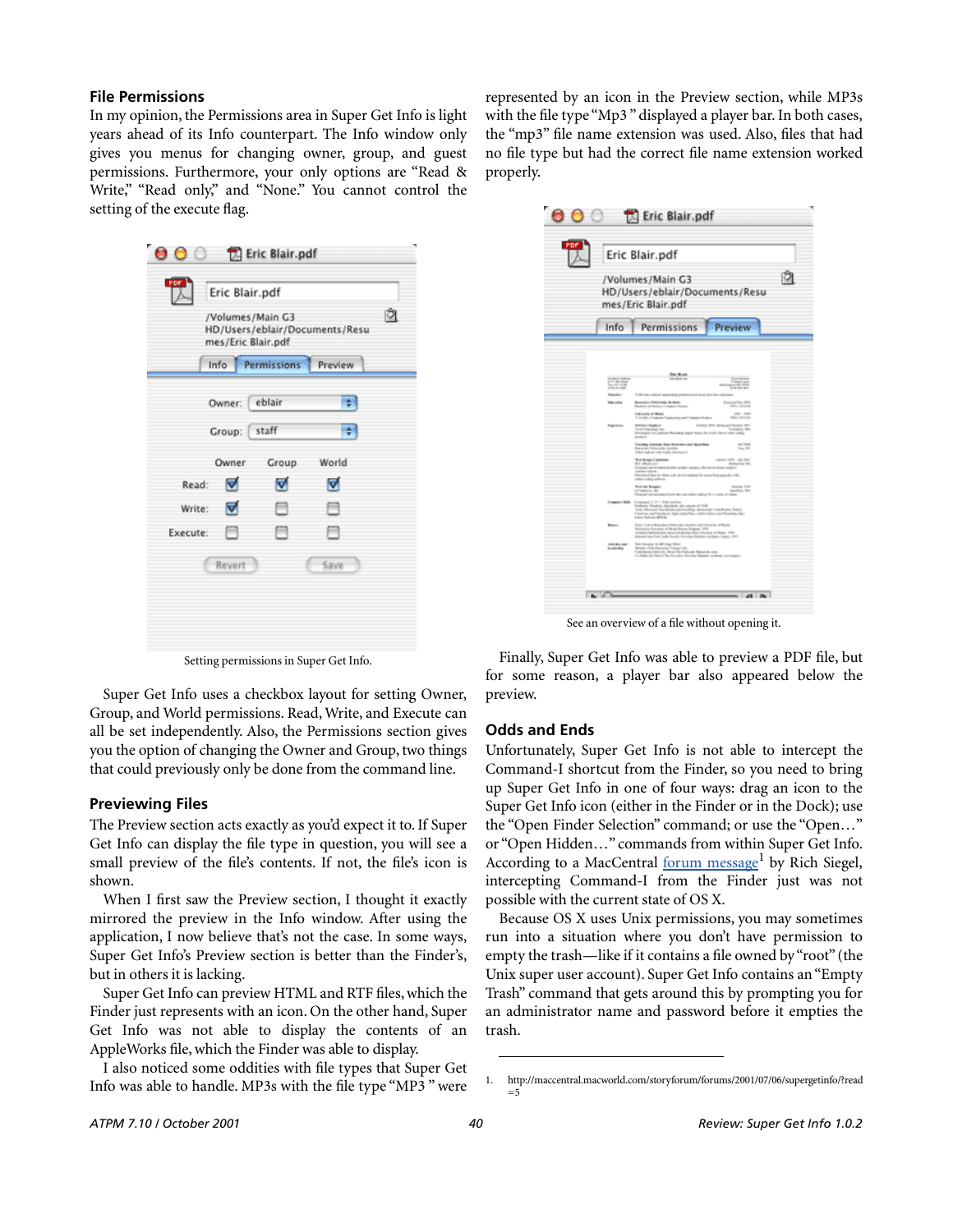If you find your Super Get Info Windows becoming spread all over the place, you can use either the "Bring All to Front" command to make all your Super Get Info windows visible, or the "Arrange in Front" command to line your Super Get Info windows along the top of the monitor.

#### **Conclusion**

I like the general idea of OS X's enhanced Info window. It certainly offers more information and control over its OS 9

counterpart. However, Super Get Info does this and more. It gives access to Mac features like type and creator codes. It puts a useful interface on Unix-isms such as file permissions. The only things keeping this product from getting an Excellent rating are its previewing issues and the way in which you open a file. If OS X is changed to allow Super Get Info to use Command-I, it will be that much easier to use. Until then, it garners a Very Nice.

*Copyright © 2001 Eric Blair,* [eblair@atpm.com](mailto:eblair@atpm.com)*. Reviewing in ATPM is open to anyone. If you're interested, write to us at*  [reviews@atpm.com](mailto:reviews@atpm.com)*.*

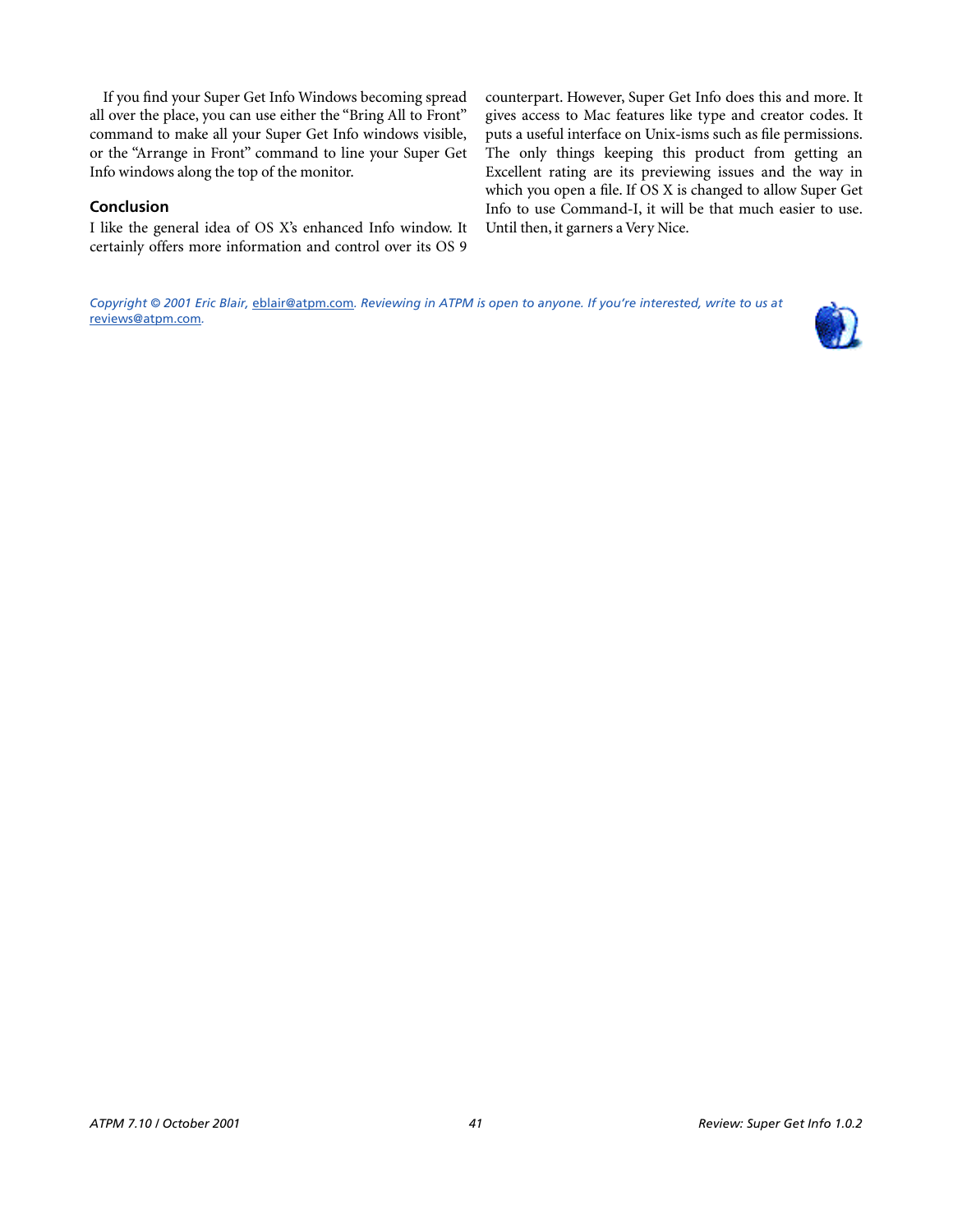# **FAQ: Frequently Asked Questions**

#### **What Is ATPM?**

*About This Particular Macintosh* (ATPM) is, among other things, a monthly Internet magazine or "e-zine." ATPM was created to celebrate the personal computing experience. For us this means the most personal of all personal computers—the Apple Macintosh. About This Particular Macintosh is intended to be about your Macintosh, our Macintoshes, and the creative, personal ideas and experiences of everyone who uses a Mac. We hope that we will continue to be faithful to our mission.

#### **Are You Looking for New Staff Members?**

We currently need a Managing Editor, several Contributing Editors, a Copy Editor, and a Publicity Manager. Please contact  $us^1$  if you're interested.

#### **How Can I Subscribe to ATPM?**

Visit the [subscriptions page](http://www.atpm.com/subscribe)<sup>2</sup>.

#### **Which Format Is Best for Me?**



The Online Webzine edition is for people who want to view ATPM in their Web browser, while connected to the Internet. It provides sharp text, lots of navigation options, and live links to ATPM

back issues and other Web pages. You can use Sherlock to  $\frac{\text{search}^3}{\text{all}}$  $\frac{\text{search}^3}{\text{all}}$  $\frac{\text{search}^3}{\text{all}}$  all of the online issues at once.



The Offline Webzine is a HTML version of ATPM that is formatted for viewing offline and made available in a StuffIt archive to reduce file size. The graphics, content, and navigation elements are the

same as with the Online Webzine, but you can view it without being connected to the Internet. It requires a Web browser.



The Print PDF edition is saved in Adobe Acrobat format. It has a two-column layout with smaller text and higher-resolution graphics that are optimized for printing. It may be viewed online in a

browser, or downloaded and viewed in Adobe's free Acrobat Reader on Macintosh or Windows. PDFs may be magnified to any size and searched with ease.



**FORE** The Screen PDF edition is also saved in Adobe Acrobat format. It's a one-column layout with larger text that's optimized for reading on-screen. It may be viewed online in a browser, or downloaded and

viewed in Adobe's free Acrobat Reader on Macintosh or

Windows. PDFs may be magnified to any size and searched with ease.

#### **What Are Some Tips for Viewing PDFs?**

- You can [download](http://www.adobe.com/prodindex/acrobat/readstep.html)<sup>4</sup> Adobe Acrobat Reader for free. If you have a Power Macintosh, Acrobat Reader 4 has better quality and performance. ATPM is also compatible with Acrobat Reader 3, for those with 680x0 Macs.
- You can zoom the PDF to full window width and scroll through articles simply by single-clicking anywhere in the article text (except underlined links).
- You can quickly navigate between articles using the bookmarks pane at the left of the main viewing window.
- For best results on small screens, be sure to hide the bookmarks pane; that way you'll be able to see the entire page width at 100%.
- Try turning Font Smoothing on and off in Acrobat Reader's preferences to see which setting you prefer.
- All blue-underlined links are clickable. Links to external Web sites are reproduced in footnotes at the bottoms of pages, in case you are reading from a printed copy.
- You can hold down option while hovering over a link to see where it will lead.
- For best results, turn off Acrobat's "Fit to Page" option before printing.

#### **Why Are Some Links Double-Underlined?**

In the PDF editions of ATPM, links that are doubleunderlined lead to other pages in the same PDF. Links that are single-underlined will open in your Web browser.

#### **What If I Get Errors Decoding ATPM?**

ATPM and MacFixIt readers have reported problems decoding MacBinary files using early versions of StuffIt Expander 5.x. If you encounter problems decoding ATPM, we recommend upgrading to **StuffIt Expander 5.1.4** or later<sup>5</sup>.

#### **How Can I Submit Cover Art?**

We enjoy the opportunity to display new, original cover art every month. We're also very proud of the people who have come forward to offer us cover art for each issue. If you're a

<sup>1.</sup> editor@atpm.com

<sup>2.</sup> http://www.atpm.com/subscribe<br>3. http://www.atpm.com/search

http://www.atpm.com/search

<sup>4.</sup> http://www.adobe.com/prodindex/acrobat/readstep.html

<sup>5.</sup> http://www.aladdinsys.com/expander/index.html